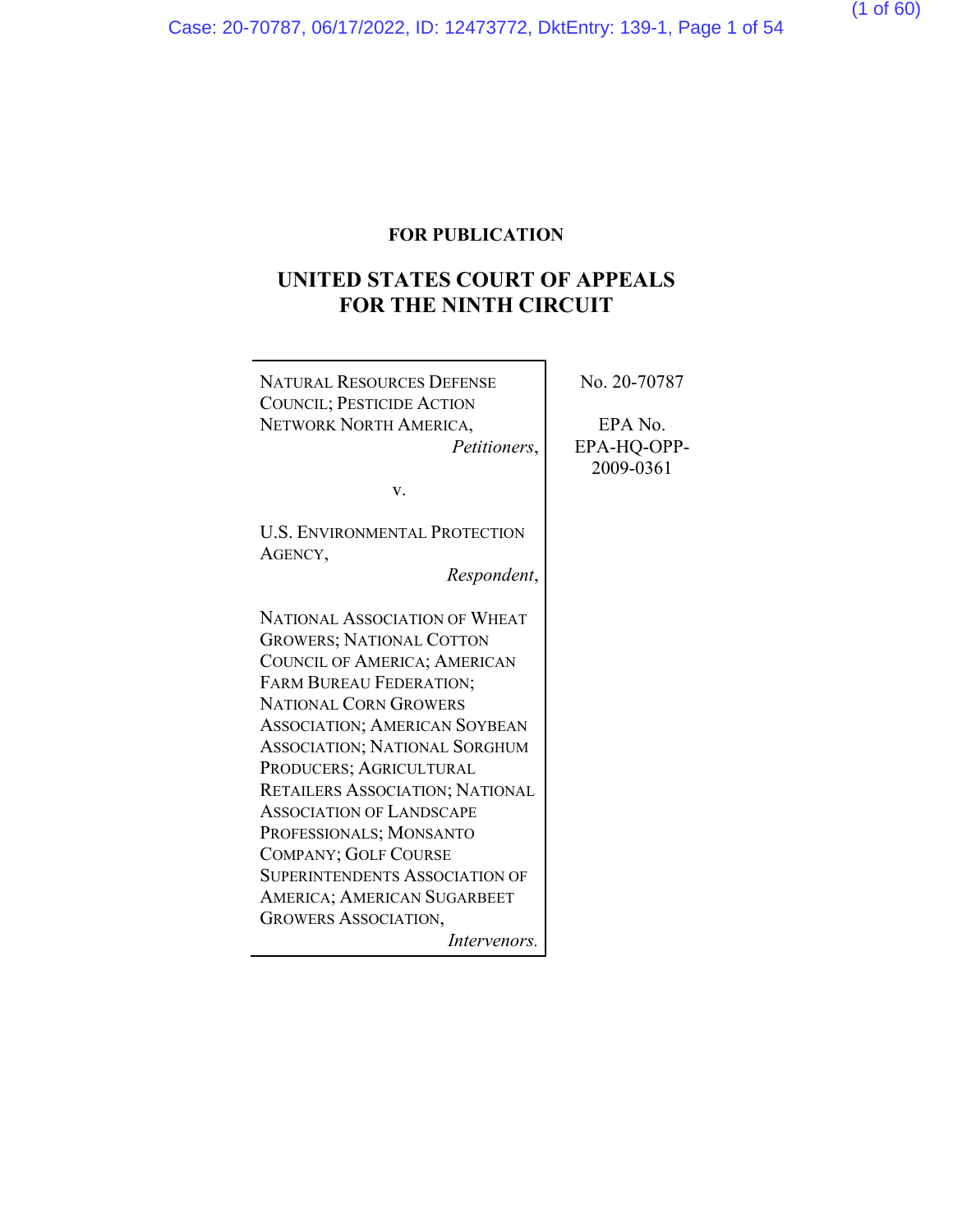|                           | NRDC v. USEPA                                                                                                                                                                                                                                                                                                                                                                                                                                         |                                                                       |
|---------------------------|-------------------------------------------------------------------------------------------------------------------------------------------------------------------------------------------------------------------------------------------------------------------------------------------------------------------------------------------------------------------------------------------------------------------------------------------------------|-----------------------------------------------------------------------|
| SAFETY,                   | RURAL COALITION; ORGANIZACION<br>EN CALIFORNIA DE LÍDERES<br>CAMPESINAS; FARMWORKER<br><b>ASSOCIATION OF FLORIDA; BEYOND</b><br>PESTICIDES; CENTER FOR FOOD<br>Petitioners,<br>v.                                                                                                                                                                                                                                                                     | No. 20-70801<br>EPA No.<br>EPA-HQ-OPP-<br>2009-0361<br><b>OPINION</b> |
|                           | <b>U.S. ENVIRONMENTAL PROTECTION</b><br>AGENCY; MICHAEL REGAN, in his<br>official capacity as Administrator,<br>Respondents,                                                                                                                                                                                                                                                                                                                          |                                                                       |
| <b>BUREAU FEDERATION;</b> | <b>NATIONAL ASSOCIATION OF WHEAT</b><br><b>GROWERS; NATIONAL CORN</b><br><b>GROWERS ASSOCIATION; NATIONAL</b><br>COTTON COUNCIL; AMERICAN<br><b>SOYBEAN ASSOCIATION; AMERICAN</b><br><b>SUGARBEET GROWERS</b><br>ASSOCIATION; NATIONAL SORGHUM<br>PRODUCERS; AMERICAN FARM<br><b>AGRICULTURAL RETAILERS</b><br><b>ASSOCIATION; NATIONAL</b><br><b>ASSOCIATION OF LANDSCAPE</b><br>PROFESSIONALS; GOLF COURSE<br><b>SUPERINTENDENTS ASSOCIATION OF</b> |                                                                       |
|                           | AMERICA; MONSANTO COMPANY,<br><i>Intervenors.</i>                                                                                                                                                                                                                                                                                                                                                                                                     |                                                                       |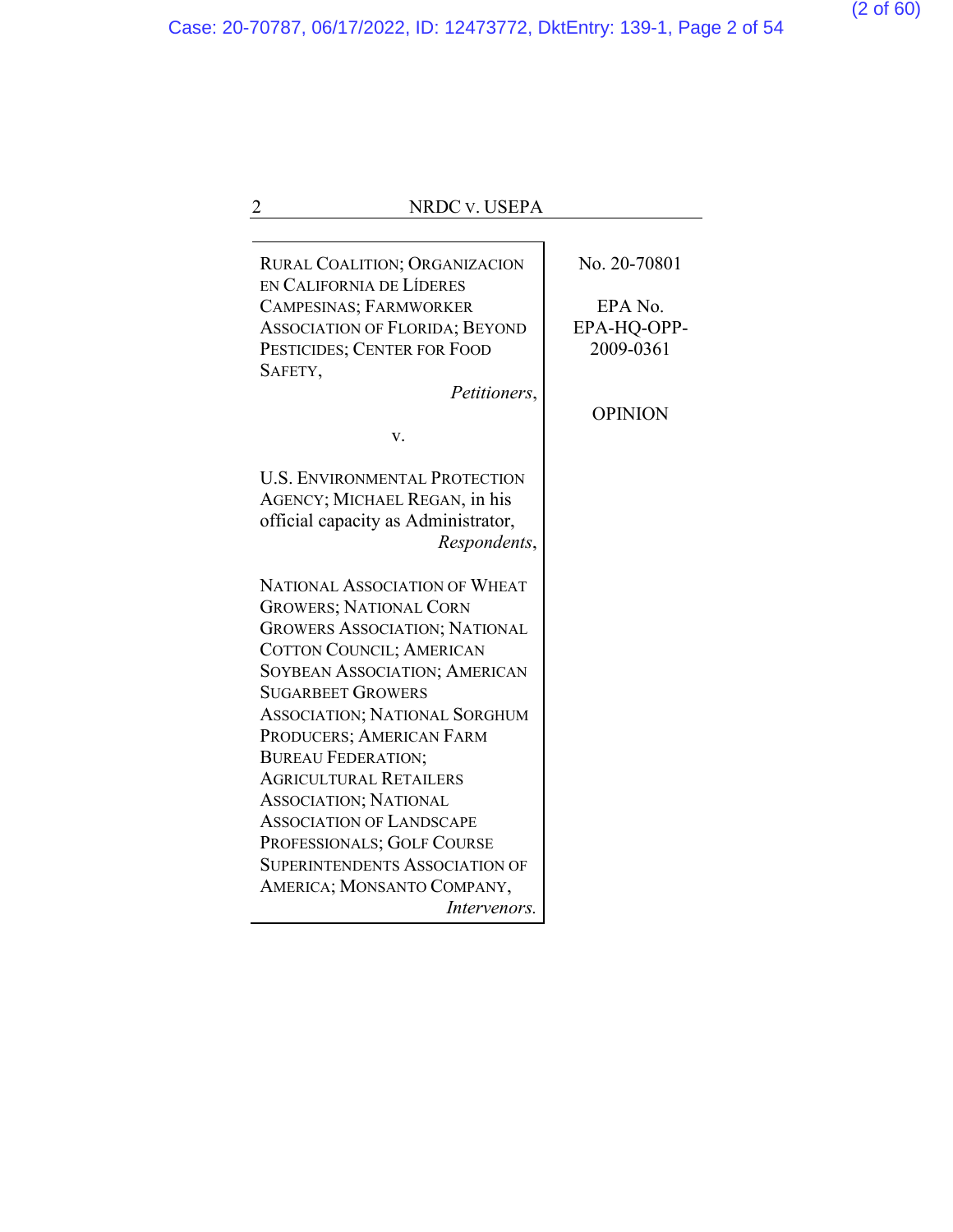Case: 20-70787, 06/17/2022, ID: 12473772, DktEntry: 139-1, Page 3 of 54

(3 of 60)

### NRDC V. USEPA 3

On Petition for Review of an Order of the Environmental Protection Agency

Argued and Submitted January 10, 2022 Pasadena, California

Filed June 17, 2022

Before: J. Clifford Wallace, Danny J. Boggs,**[\\*](#page-52-0)** and Michelle T. Friedland, Circuit Judges.

Opinion by Judge Friedland

**<sup>\*</sup>** The Honorable Danny J. Boggs, United States Circuit Judge for the U.S. Court of Appeals for the Sixth Circuit, sitting by designation.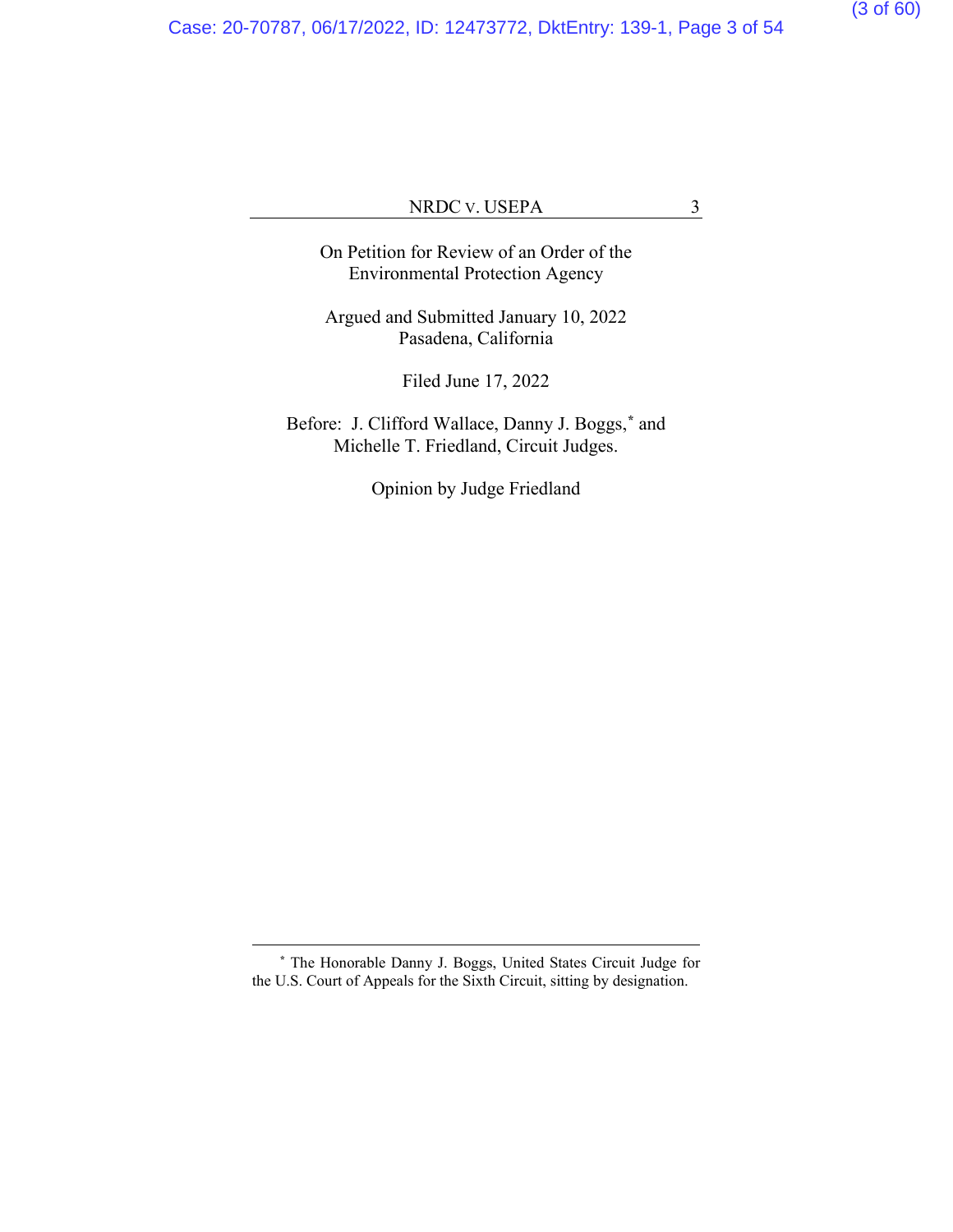#### **SUMMARY[\\*\\*](#page-52-0)**

#### **Pesticides**

The panel (1) granted in part and denied in part a petition for review challenging the U.S Environmental Protection Agency's decision determining that glyphosate, the active ingredient in the weedkiller Roundup, does not pose "any unreasonable risk to man or the environment"; and (2) remanded to the agency for further consideration.

The Federal Insecticide, Fungicide, and Rodenticide Act ("FIFRA") requires the U.S Environmental Protection Agency ("EPA") to regulate pesticides, which are defined to include herbicides. A pesticide product may not be distributed or sold in the United States until EPA has issued a registration pursuant to FIFRA. A registration functions as a license setting forth the conditions under which the pesticide may be sold, distributed, and used. The EPA may not issue a registration for a pesticide that causes "unreasonable adverse effects on the environment." In 2007, Congress added a new process called "registration review" to the FIFRA scheme governing pesticides, instructing EPA to periodically review pesticide registrations every fifteen years. For pesticides registered before 2007, such as glyphosate, EPA must complete the first registration review by October 1, 2022.

EPA began its registration review of glyphosate in 2009 and completed a preliminary ecological risk assessment of the pesticide in 2015. That assessment concluded that

**<sup>\*\*</sup>** This summary constitutes no part of the opinion of the court. It has been prepared by court staff for the convenience of the reader.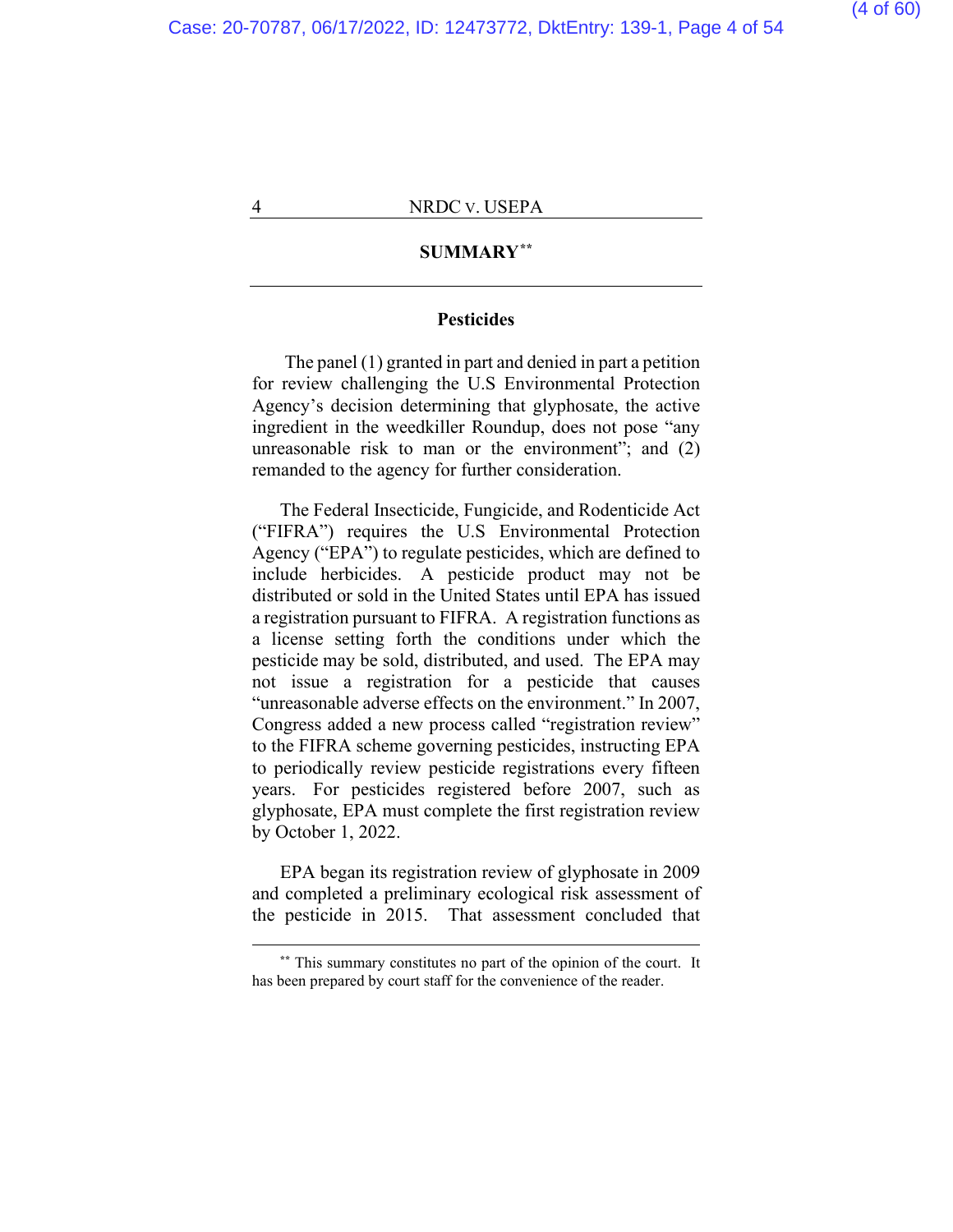glyphosate may pose certain risks to mammals and birds and may adversely affect terrestrial and aquatic plants, primarily from spray drift. The EPA also released a draft humanhealth risk assessment and a paper about glyphosate's carcinogenic potential, entitled the Revised Glyphosate Issue Paper: Evaluation of Carcinogenic Potential ("Cancer Paper"), which concluded that glyphosate posed no serious human-health risks and should be classified as "not likely to be carcinogenic to humans."

In January 2020, EPA issued an Interim Registration Review Decision for glyphosate ("Interim Decision"), which: (1) announced that its earlier draft human-health and ecological risk assessments were final; (2) contained a brief cost-benefit analysis concluding that the benefits outweighed the potential ecological risks when glyphosate is used according to label directions; and (3) laid out various mitigation measures, in the form of label changes for glyphosate products, to reduce the potential ecological risks. According to the Interim Decision, EPA still planned, among other things, to complete an assessment of glyphosate's effect on endangered and threatened species, pursuant to the Endangered Species Act ("ESA").

Two groups of petitioners filed petitions for review of the Interim Decision: one led by Rural Coalition and the other led by Natural Resources Defense Council ("NRDC"). Rural Coalition's petition made two attacks on the Interim Decision. It challenged EPA's conclusions on human health and insisted that EPA should have followed the ESA's procedural requirements before issuing the Interim Decision. NRDC's petition primarily challenges EPA's ecological risk assessment, cost-benefit analysis, and risk-mitigation requirements.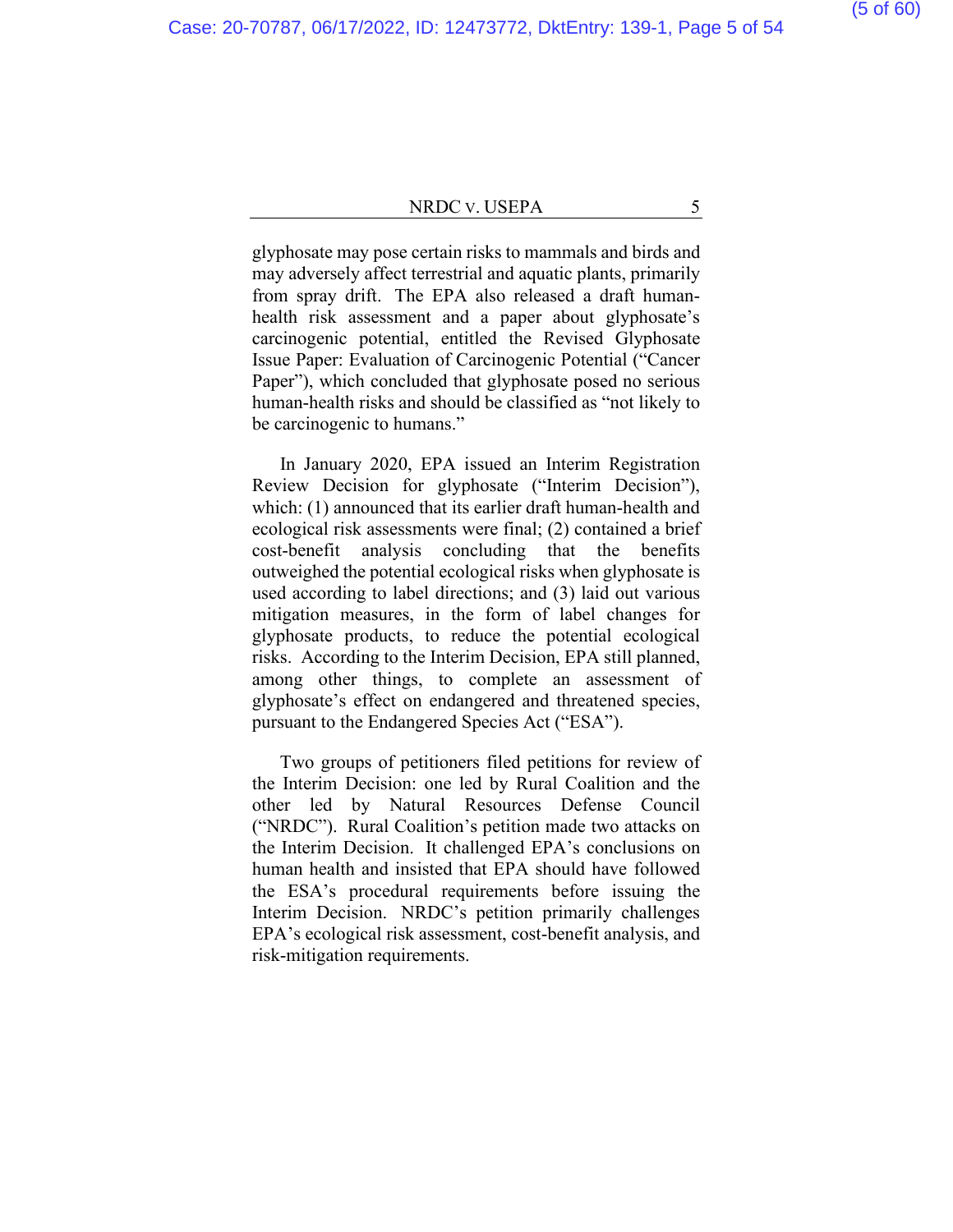The panel first considered Rural Coalition's challenge to EPA's conclusion that glyphosate poses "no risks to human health." That conclusion rested in important part on EPA's determination, explained in its Cancer Paper, that glyphosate was not likely to be carcinogenic to humans. The panel held that EPA's conclusion was in tension with parts of the agency's own analysis and with the 2005 Guidelines for Carcinogen Risk Assessment ("Cancer Guidelines"), which EPA purported to follow. The panel noted that earlier in the Cancer Paper, EPA had explained that a conclusion regarding the association between glyphosate exposure and risk of non-Hodgkin's lymphoma ("NHL") could not be determined based on the available evidence. The panel stated that EPA could not reasonably treat its inability to reach a conclusion about NHL risk as consistent with a conclusion that glyphosate is not likely to cause cancer within the meaning of the Cancer Guidelines. Because inconsistent reasoning cannot survive substantial-evidence review, the panel concluded that EPA's determination that glyphosate was not likely to be carcinogenic was not supported by substantial evidence. The panel therefore vacated the human-health portion of the EPA's Interim Decision and remanded for further analysis and explanation. Given that vacatur, the panel did not reach Rural Coalition's arguments of other errors pertaining to human health or NRDC's petition challenging the publiccomment process that informed the human health portion of the Interim Decision.

The panel next addressed Rural Coalition's claim alleging that EPA impermissibly failed to follow the ESA consultation procedures before issuing the Interim Decision. The ESA protects endangered and threatened species, in part, by requiring federal agencies to consult with the U.S. Fish and Wildlife Service or the National Marine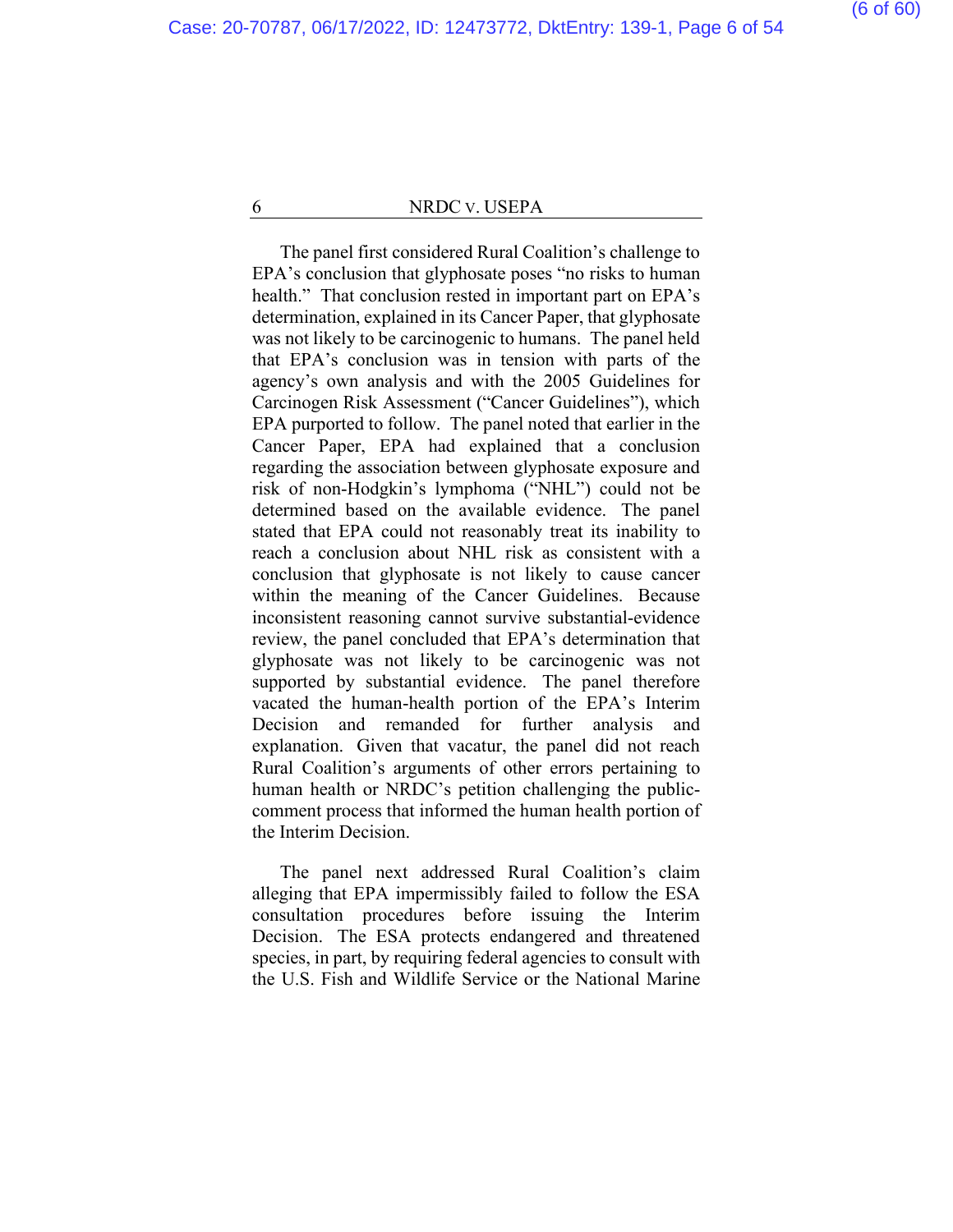Fisheries Service. The consultation procedures begin with an agency reviewing its actions at the earliest possible time to determine whether any action may affect listed species or critical habitat, resulting in an effects determination.

The panel determined that Rural Coalition had standing to bring an ESA claim. Rural Coalition's members submitted declarations stating that they regularly engaged in educational and recreational activities involving a variety of endangered species and that glyphosate was threatening their interests by exposing those species to toxic runoff and residues on vegetation. Members therefore had cognizable interests for purposes of standing. Rural Coalition also established causation by showing that EPA might have required more mitigation efforts had the agency completed the ESA's procedures before issuing the Interim Decision and redressability by showing that, at the time the petition was filed, court-ordered relief was possible. The panel rejected intervenor Monsanto's argument that EPA's recent consultation efforts mooted the case.

Turning to the merits of the ESA claim, the panel held that EPA's registration review decision under FIFRA was an "action" that triggered the ESA's consultation requirement; EPA actively exercised its regulatory power, completing an assessment of glyphosate's risks under FIFRA and delineating what constituted acceptable glyphosate use under the statute's safety standard. EPA therefore had to comply with the ESA by making an effects determination before issuing the decision. It was undisputed that EPA did not do so. Accordingly, EPA violated the ESA. Nevertheless, the panel declined to order relief for the ESA violation, noting that, according to the timeline imposed by Congress, EPA must complete its final registration review decision—including formal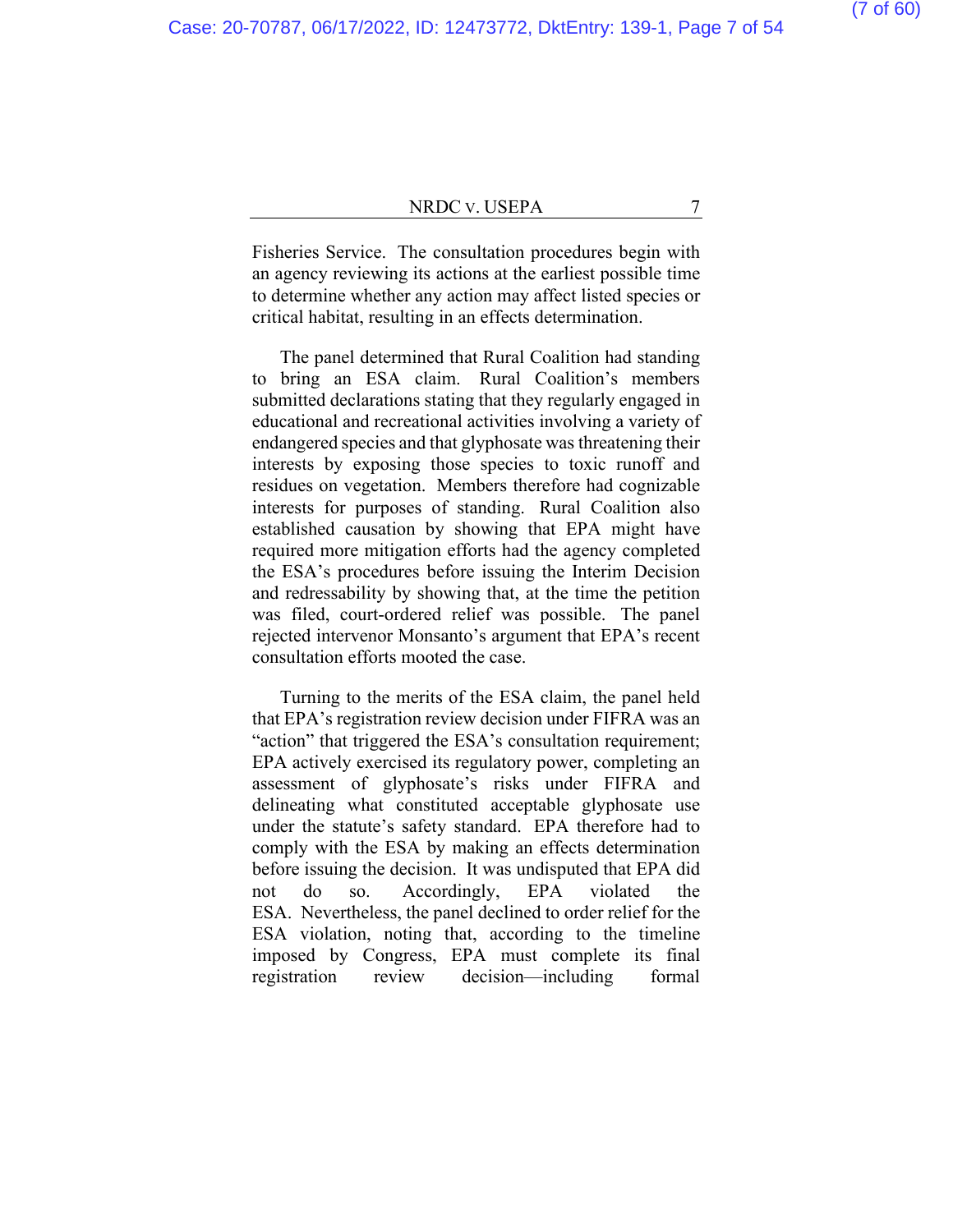consultation—by October 2022. Given that the FIFRA deadline was fast approaching, shortening EPA's time to consult would be only moderately beneficial to Rural Coalition but potentially very disruptive to the agency. The panel declined to vacate the Interim Decision, other than to the extent specified regarding the human-health portion, because it was not clear that vacatur would be beneficial; the Interim Decision included certain mitigation efforts designed to limit the ecological impact of glyphosate use, and vacatur would eliminate those mitigation requirements.

The remaining issue involved petitioners' challenges to the Interim Decision's ecological risk assessment, determination of glyphosate's costs, cost-benefit analysis, and mitigation requirements (collectively, the "ecological portion"), and EPA's responsive motion for remand. The panel granted EPA's motion to remand without vacatur as to the ecological portion of the decision but required EPA to issue a new ecological portion by the October 2022 FIFRA deadline. Because the panel granted EPA's motion, it did not reach the parts of NRDC's and Rural Coalition's petitions that challenged the remanded portion of the Interim Decision.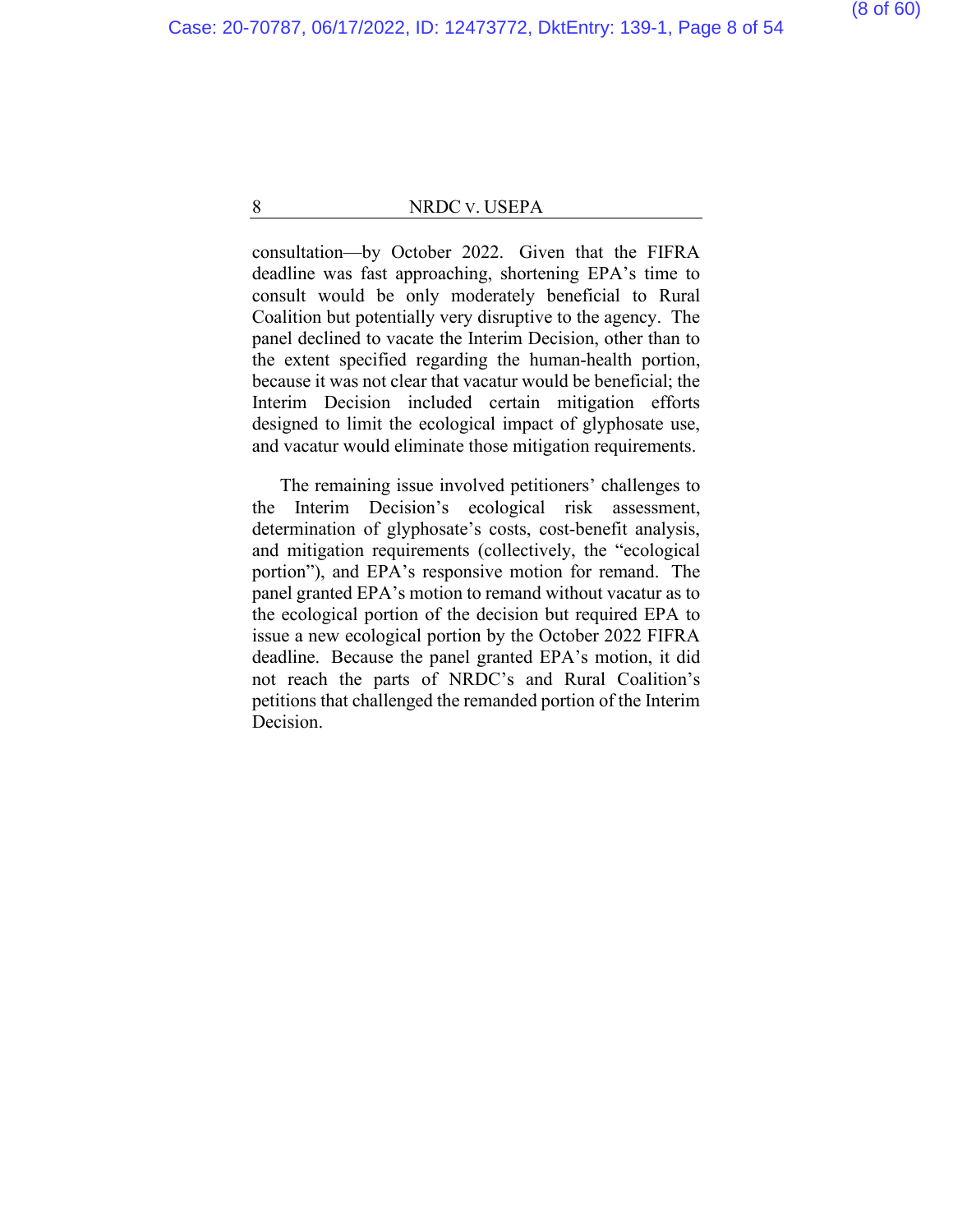#### **COUNSEL**

Amy van Saun (argued), George A. Kimbrell, and Ryan D. Talbott, Center for Food Safety, Portland, Oregon, for Petitioners Rural Coalition, Organización en California de Líderes Campesinas, Farmworker Association of Florida; Beyond Pesticides, and Center for Food Safety.

Lucas Rhoads (argued), Aaron Colangelo, and Tom Zimpleman, Natural Resources Defense Council, Washington, D.C., for Petitioners Natural Resources Defense Council and Pesticide Action Network North America.

Philip R. Dupre (argued), Attorney; Robert Williams, Senior Trial Attorney; Benjamin Carlisle, Senior Attorney; Bruce S. Gelber, Deputy Assistant Attorney General; Jean E. Williams, Acting Assistant Attorney General; Environment and Natural Resources Division, United States Department of Justice, Washington, D.C.; Devi Chandrasekaran and Forrest Pittman, Attorney Advisors, Office of General Counsel, United States Environmental Protection Agency, Washington, D.C.; for Respondent.

Richard P. Bress (argued), Philip J. Perry, Stacey L. VanBelleghem, and Andrew D. Prins, Latham & Watkins LLP, Washington, D.C., for Intervenors.

Shannen W. Coffin, Sara Beth Watson, and Mark C. Savignac, Steptoe & Johnson LLP, Washington, D.C., for Amicus Curiae CropLife America.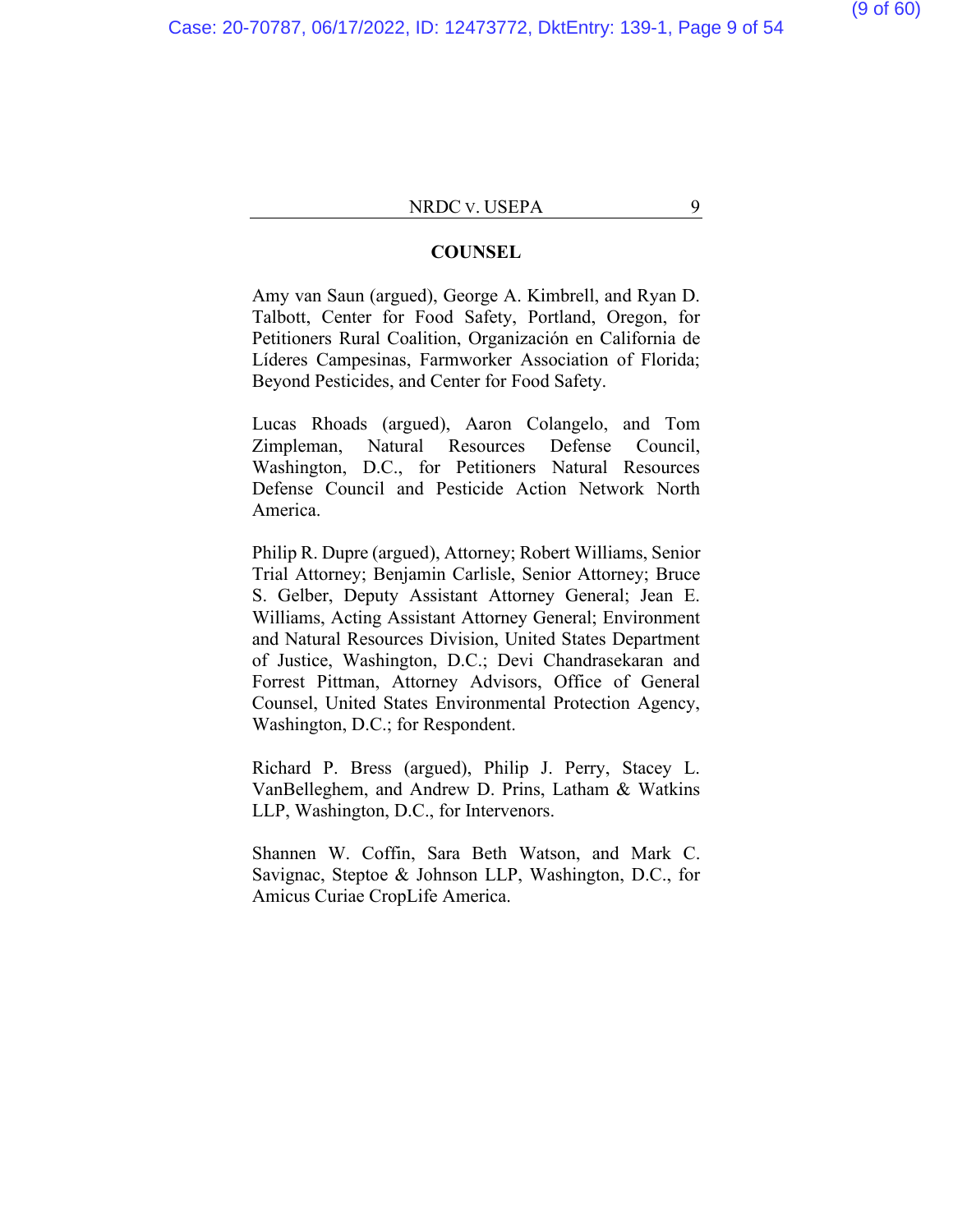#### **OPINION**

#### FRIEDLAND, Circuit Judge:

Glyphosate, the active ingredient in Roundup, is the nation's most heavily used weedkiller. The Environmental Protection Agency ("EPA") recently assessed whether glyphosate poses "any unreasonable risk to man or the environment" and answered, for the most part, "no." A group of petitioners challenged EPA's decision, arguing, among other things, that EPA did not adequately consider whether glyphosate causes cancer and shirked its duties under the Endangered Species Act ("ESA"). We agree and remand to the agency for further consideration.

### **I.**

#### **A.**

The Federal Insecticide, Fungicide, and Rodenticide Act ("FIFRA") requires EPA to regulate pesticides, which are defined to include herbicides.**[1](#page-52-0)** *See* 7 U.S.C. §§ 136 *et seq*. FIFRA's primary regulatory mechanism is called "registration." *Id.* § 136a(a). A pesticide product may not be distributed or sold in the United States until EPA has issued a registration, which functions as a license setting forth the conditions under which the pesticide may be sold, distributed, and used. *See id.* § 136a. Those conditions

**<sup>1</sup>** Under FIFRA, a "pesticide" includes both "any substance or mixture of substances intended for preventing, destroying, repelling, or mitigating any pest" as well as "any substance or mixture of substances intended for use as a plant regulator, defoliant, or desiccant." 7 U.S.C.  $§ 136(u).$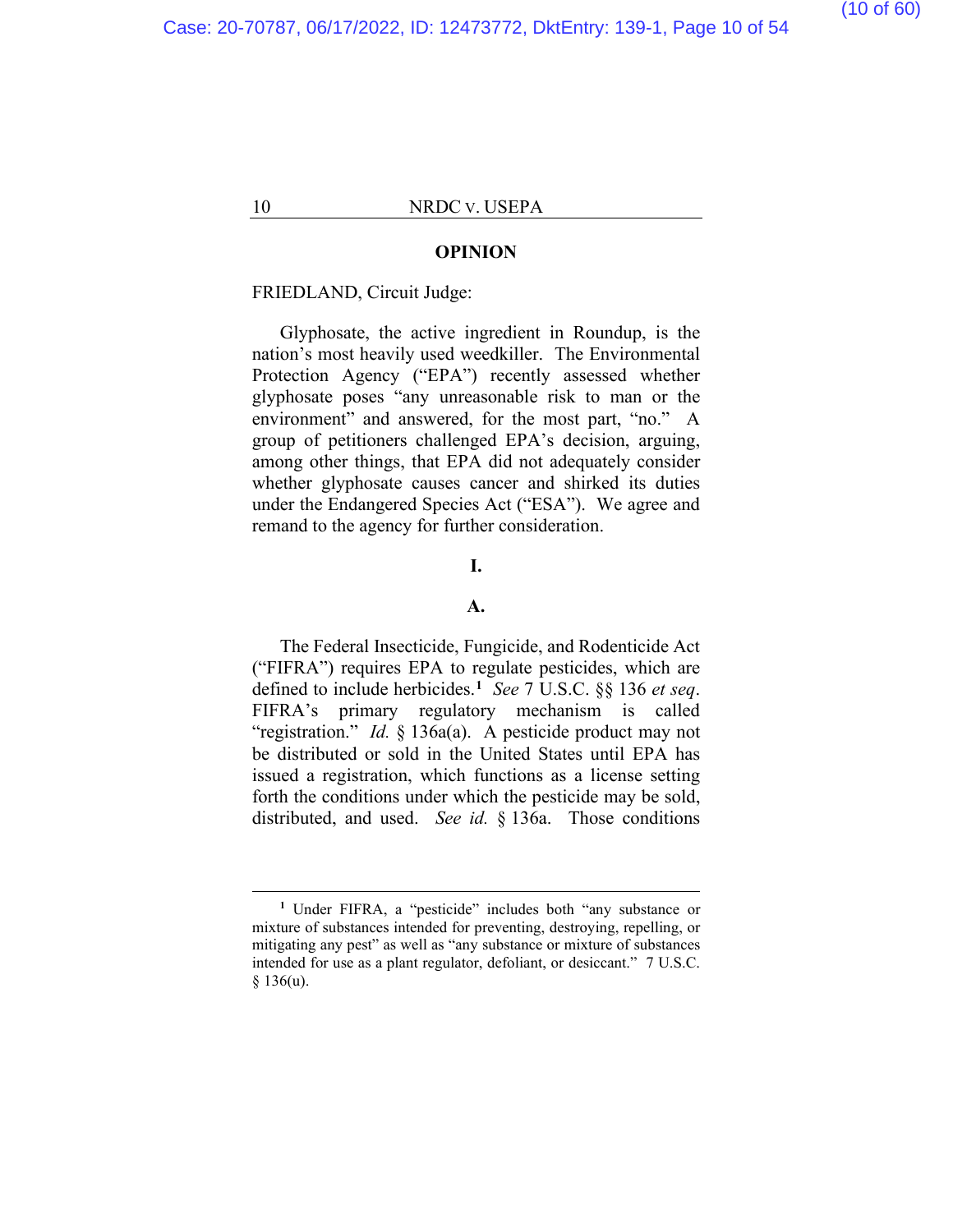(11 of 60)

#### NRDC V. USEPA 11

include labeling requirements with directions for proper use. *Id.* § 136a(c); *see* 40 C.F.R. § 156.10.

EPA may not issue a registration for a pesticide that causes "unreasonable adverse effects on the environment." 7 U.S.C. § 136a(c)(5)(C); *see also* 40 C.F.R. § 152.112(e). "[U]nreasonable adverse effects on the environment" include "any unreasonable risk to man or the environment, taking into account the economic, social, and environmental costs and benefits of the use of any pesticide." 7 U.S.C. § 136(bb). This is commonly referred to as the FIFRA safety standard.

In 2007, Congress added a new process called "registration review" to the FIFRA scheme governing pesticides, instructing EPA to "periodically review[]" pesticide registrations every fifteen years. *Id.*  $§ 136a(g)(1)(A)$ . For pesticides registered before 2007, such as glyphosate, EPA must complete the first registration review by October 1, 2022. *Id.*

EPA has promulgated regulations delineating an elaborate process for registration review. 40 C.F.R. §§ 155.23–155.58. The regulations require EPA to assess any new information regarding risks to human health and the environment that has emerged since EPA last issued a registration decision for a pesticide to verify that the pesticide continues to satisfy the FIFRA safety standard. *See, e.g.*, *id* §§ 155.40, 155.53(a). The process concludes with a registration review decision, which conveys "the Agency's determination whether a pesticide meets, or does not meet," the FIFRA safety standard. *Id.* § 155.57. The regulations also permit, but do not require, EPA to issue an "interim registration review decision" prior to the registration review decision. *Id.* § 155.56. "[T]he interim registration review decision may require new risk mitigation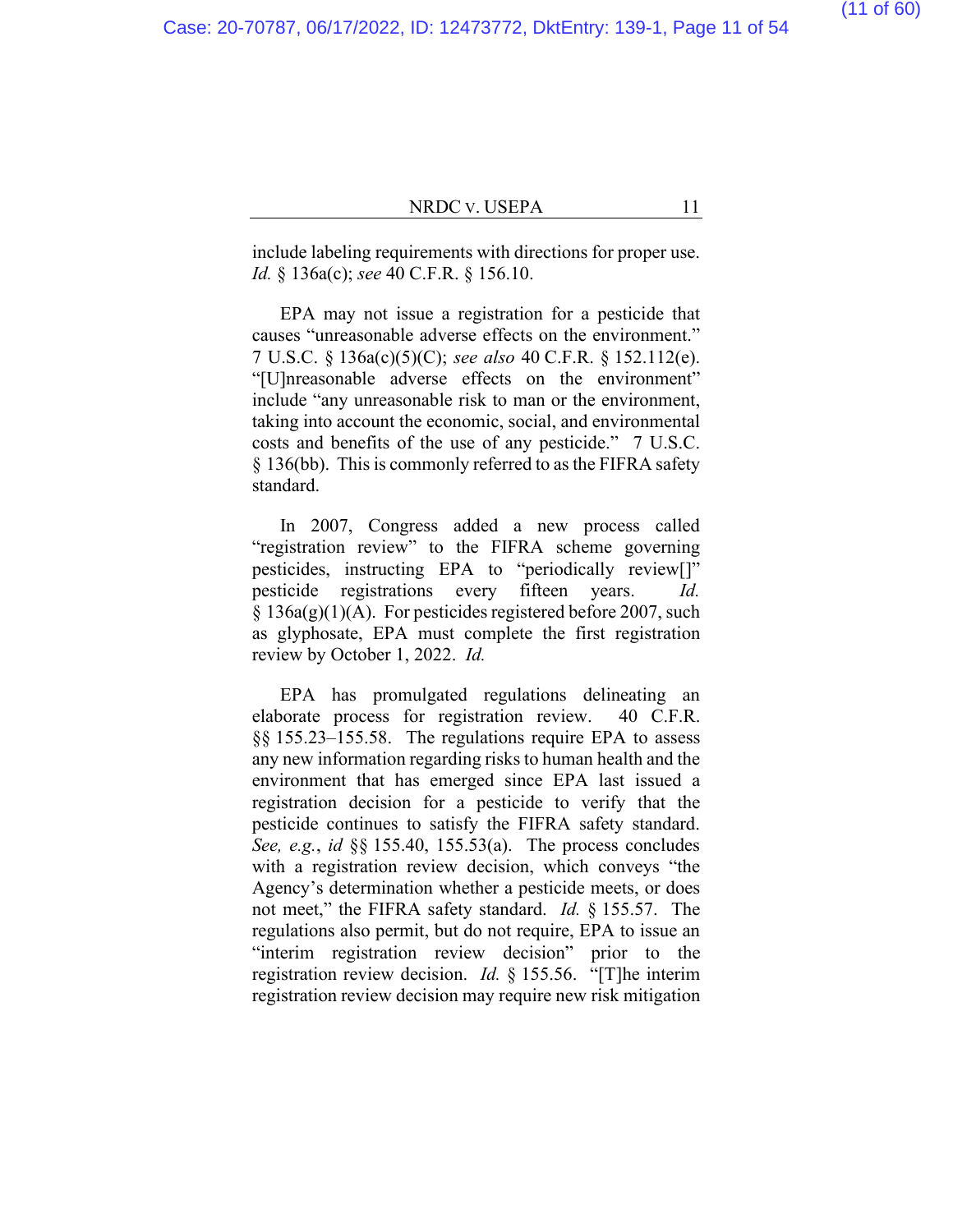measures, impose interim risk mitigation measures, identify data or information required to complete the review, and include schedules for . . . completing the registration review." *Id.*

If EPA finds that a pesticide does not satisfy the FIFRA safety standard, EPA may initiate cancellation proceedings to rescind a pesticide's registration, 7 U.S.C. §§  $136a(g)(1)(A)(v)$ ,  $136d(b)$ ; 40 C.F.R. § 155.40(a)(2), or may require mitigation measures to reduce risk to acceptable levels, *see* 40 C.F.R. § 155.58.

#### **B.**

Glyphosate is a chemical that kills a broad range of plants by inhibiting an important enzyme. EPA registered the first glyphosate product in 1974, when Monsanto, an agrochemical and agricultural biotechnology company, sought to sell the now-well-known weedkiller Roundup. During its first two decades on the market, Roundup had limited utility to farmers because it killed all vegetation in an application area. But in the mid-1990s, Monsanto developed a "Roundup Ready" crop system, selling Roundup along with seeds genetically modified to tolerate glyphosate. The system allowed farmers to apply glyphosate over genetically modified crops, killing weeds but leaving the crops unharmed. As a result, glyphosate use skyrocketed. The nationwide acreage across which glyphosate is currently used is roughly equivalent to three times the size of California.

Glyphosate is generally applied by being sprayed from planes, ground equipment, or handheld devices. Workers and residential users are exposed to glyphosate when, for example, they handle the chemical during application or enter areas where it was recently sprayed. People are also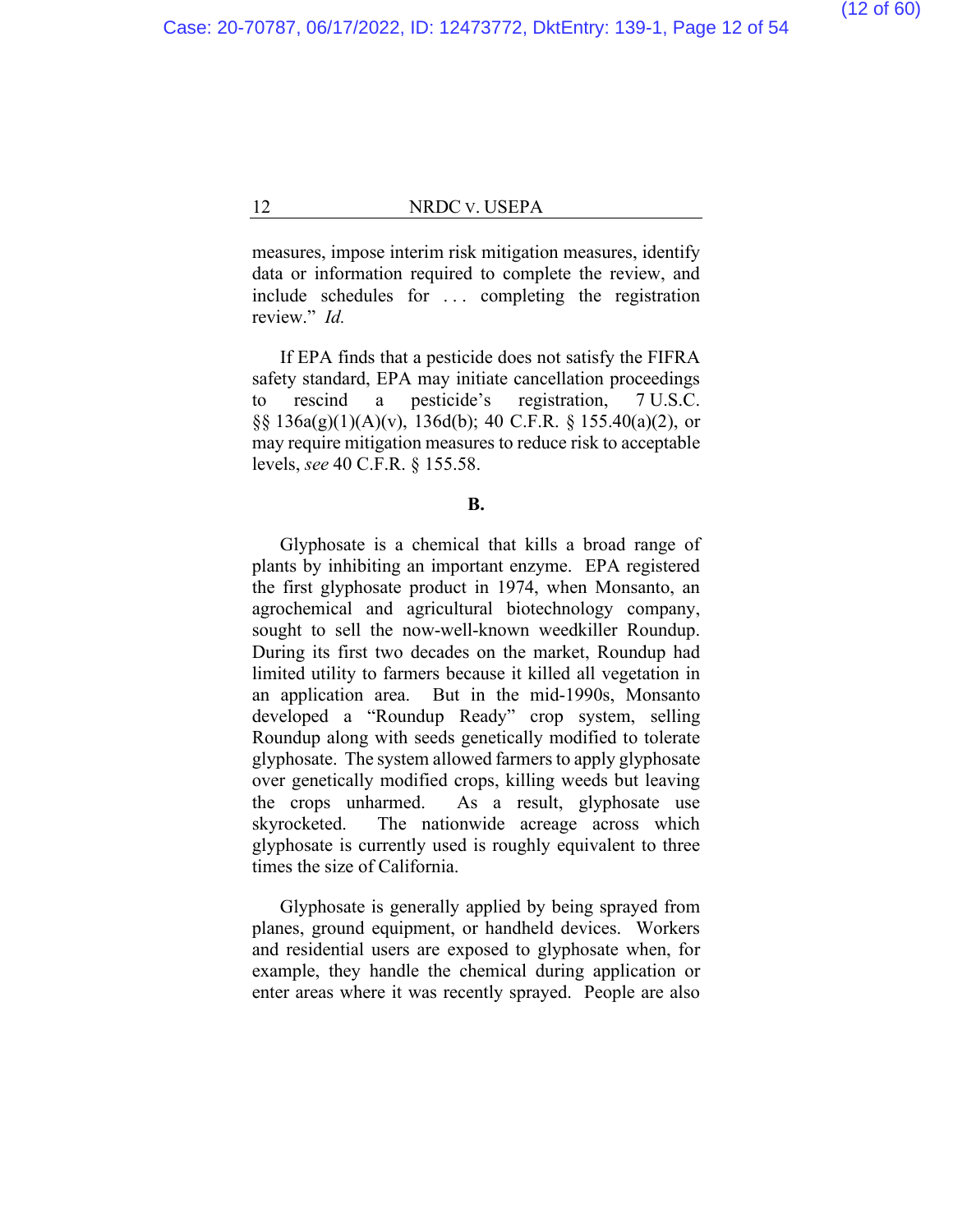exposed to glyphosate when they eat food from crops treated with it.

Whether these exposures create health risks has become a hotly debated and litigated issue. Health concerns proliferated when the International Agency for Research on Cancer ("IARC"), a subdivision of the World Health Organization, classified glyphosate as "probably carcinogenic to humans" in 2015. IARC's conclusion stemmed in part from scientific studies that found an association between glyphosate exposure and non-Hodgkin's lymphoma ("NHL"), a type of cancer that affects white blood cells. The IARC classification spurred a wave of lawsuits against Monsanto. Since 2015, tens of thousands of individuals with NHL have sued Monsanto in state and federal court, alleging that Roundup caused their illnesses. *See, e.g.*, *In re Roundup Prods. Liab. Litig.*, 544 F. Supp. 3d. 950, 953 (N.D. Cal. 2021). Monsanto lost the first three lawsuits to go to trial, and the plaintiffs were awarded tens of millions of dollars. *Id.* at 955–57.

#### **C.**

EPA began its registration review of glyphosate in 2009.**[2](#page-52-0)** In September 2015, the agency completed a preliminary ecological risk assessment of the pesticide. The assessment considered glyphosate's effects on all "nontarget organisms"—that is, animals and plants not intended to be killed by the pesticide. EPA concluded that glyphosate

**<sup>2</sup>** For registration review, EPA may evaluate a "pesticide case . . . composed of 1 or more active ingredients and the products associated with the active ingredients" or may evaluate each pesticide product registration individually. 7 U.S.C.  $\S$  136a(g)(1)(A)(iii). Here, EPA decided to conduct registration review on glyphosate, an active ingredient.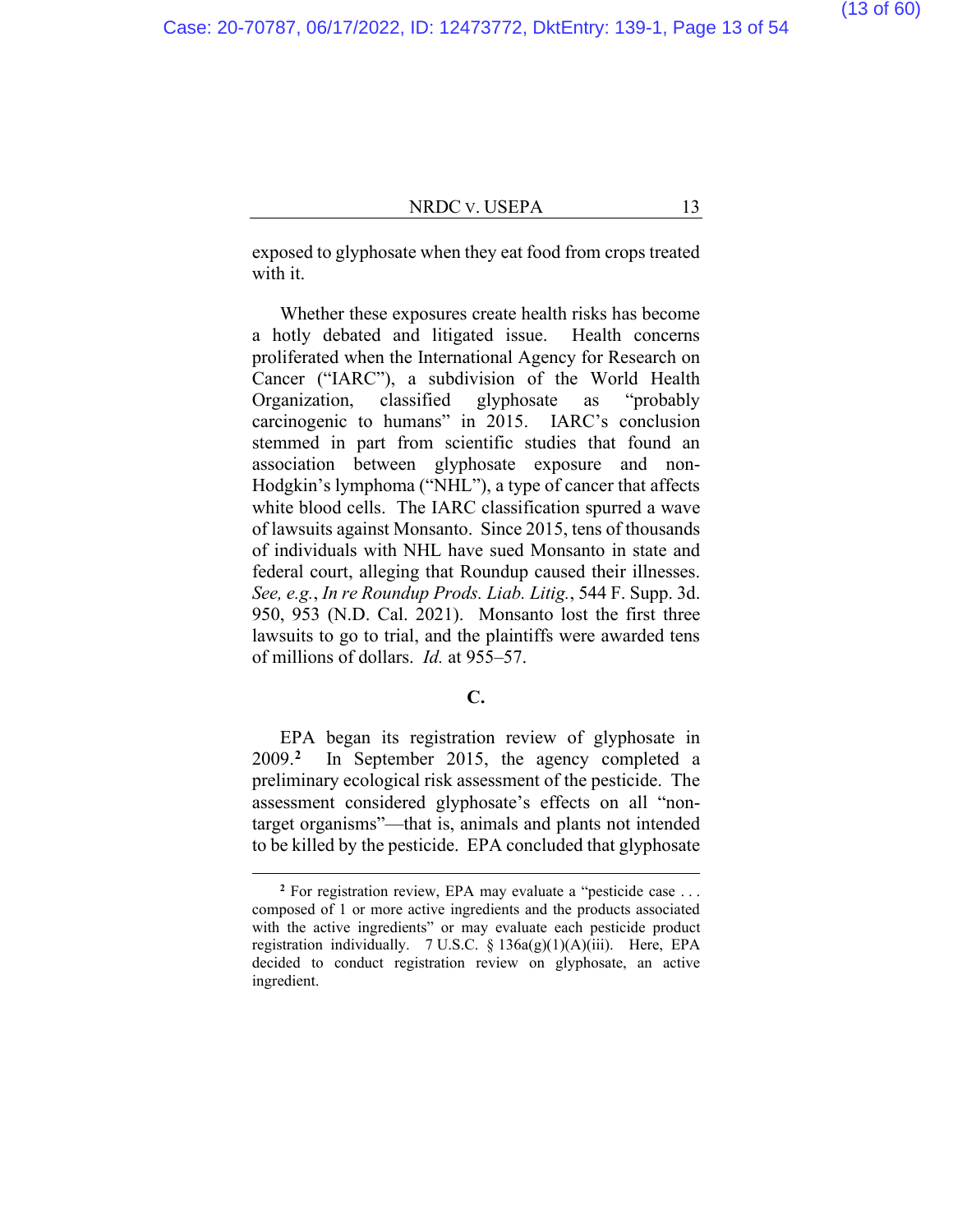may pose certain risks to mammals and birds. EPA also determined that glyphosate may adversely affect terrestrial and aquatic plants, primarily from spray drift.

Meanwhile, EPA was working on a human-health risk assessment and, in particular, an analysis of glyphosate's carcinogenic potential. EPA's pesticide unit made a preliminary determination that glyphosate was not likely to be carcinogenic and shared that determination with the agency's Office of Research and Development ("ORD"). In December 2015, ORD offered comments in response, including criticisms of the pesticide unit's approach to reviewing epidemiological studies—specifically, studies of human populations investigating whether glyphosate exposure causes cancer. ORD commented that the pesticide unit seemed to "dichotomize" such studies as "either 'causal' or 'not causal'" rather than recognize "gradations of causality." According to ORD, that approach contravened the "[f]rameworks for data analysis and causal determinations" employed by "the risk assessment community" and "by EPA" in its 2005 Guidelines for Carcinogen Risk Assessment ("Cancer Guidelines" or "Guidelines"). The Cancer Guidelines are intended to guide EPA in classifying chemicals according to their carcinogenic potential. After stating its methodological concerns, ORD expressed disagreement with the pesticide unit's determination that glyphosate was "not likely to be carcinogenic."

ORD's criticisms did not change EPA's overall "not likely" determination, and, in September 2016, EPA defended that determination in a draft paper entitled Glyphosate Issue Paper: Evaluation of Carcinogenic Potential. The agency requested feedback on that draft from an EPA-commissioned Scientific Advisory Panel ("SAP").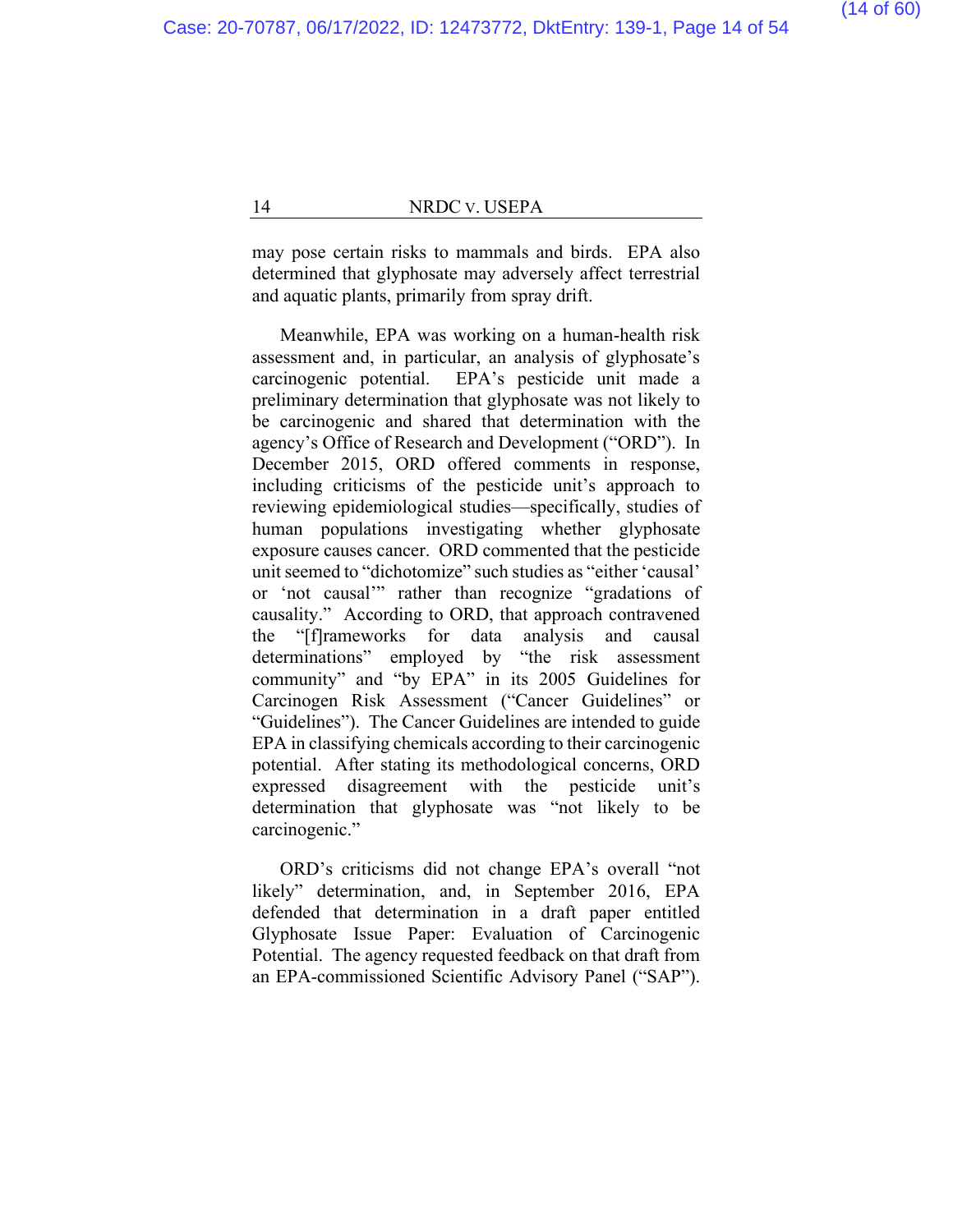### (15 of 60)

#### NRDC V. USEPA 15

The SAP published a report in response. Many of the SAP's comments were similar to ORD's, but the SAP focused on EPA's treatment of laboratory studies that examined whether glyphosate causes tumors in rodents, rather than on the epidemiological studies of human health that ORD had emphasized. The SAP "concluded that the EPA evaluation does not appear to follow the [Cancer Guidelines] in several ways." The SAP also criticized the criteria EPA used to discount tumor results in rodent studies, opining that EPA's approach was not "a conservative approach for public health protection" and was "not advisable" because it was "not consistent with . . . standard ways in which . . . results are typically interpreted."

Ultimately, the SAP was divided as to whether EPA's "not likely" determination was appropriate. According to the report, "[m]any Panel members believe[d] that the EPA did not provide convincing evidence of a lack of carcinogenic effects." These panelists thought that the rodent studies alone provided suggestive evidence of carcinogenic potential. Some panelists, however, argued that results from those studies "are consistent with what would be expected by chance and not reflective of [glyphosate]-induced effects," emphasizing the "wealth of [rodent] studies with insufficiently consistent findings" and an inability to "definitively link[]" the "positive [epidemiological] results . . . to glyphosate-exposure."

One year after receiving the SAP's feedback, EPA released a draft human-health risk assessment for glyphosate and an updated and final paper about glyphosate's carcinogenic potential, now entitled the Revised Glyphosate Issue Paper: Evaluation of Carcinogenic Potential ("Cancer Paper"). In the draft risk assessment, EPA concluded that glyphosate poses no serious human-health risks, stating, for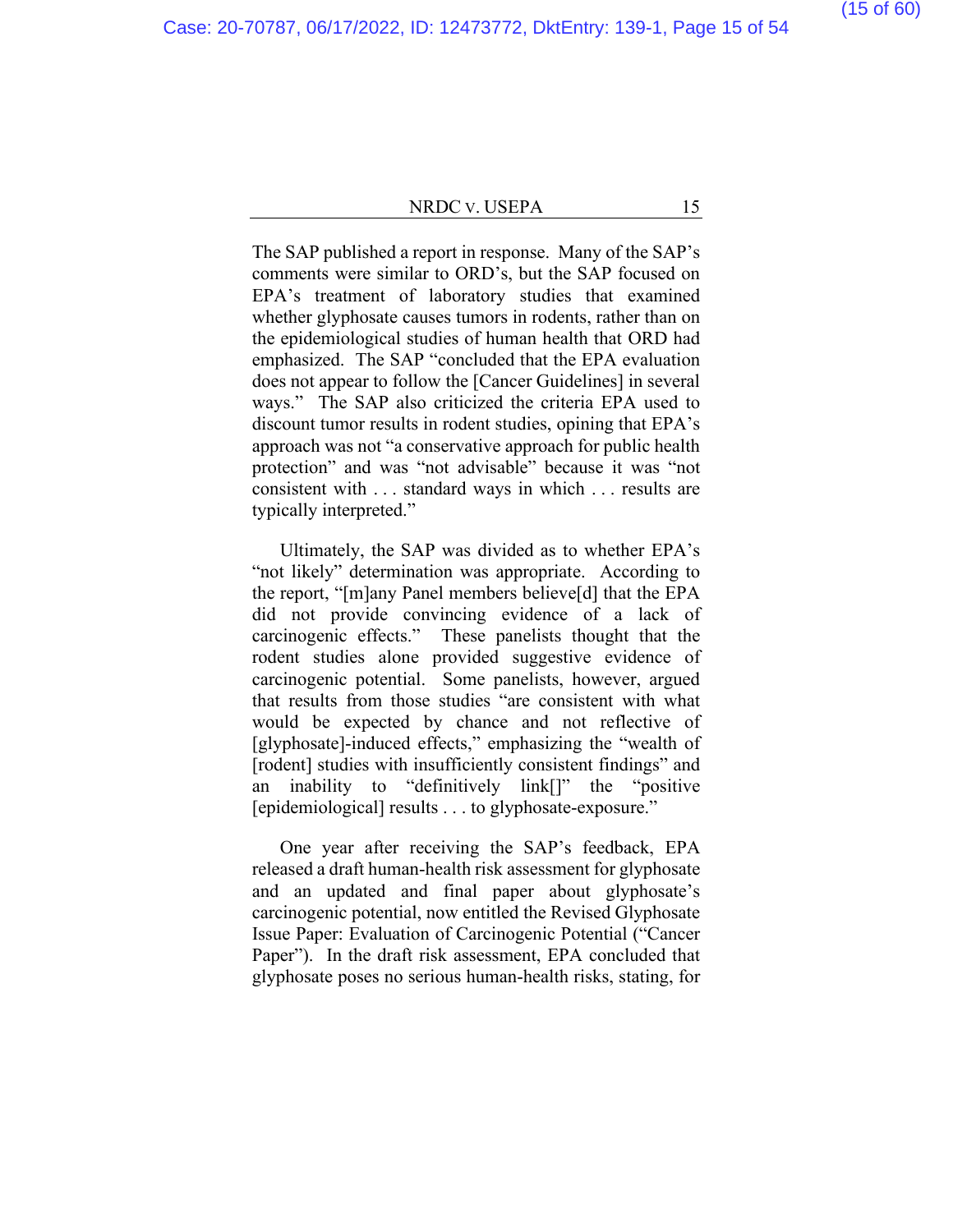instance, that "[g]lyphosate exhibits low toxicity across species, durations, life stages, and routes of exposure." EPA also concluded that "glyphosate should be classified as 'not likely to be carcinogenic to humans" and explained that conclusion in the Cancer Paper. Separately, EPA responded to the SAP's criticisms, revealing that those criticisms had prompted very few changes between the earlier draft and the finalized Cancer Paper.

In January 2020, EPA issued an Interim Registration Review Decision for glyphosate ("Interim Decision"). The Interim Decision had three main components. First, the Interim Decision announced that the earlier draft humanhealth and ecological risk assessments were now final—with no changes from those drafts. In summarizing the humanhealth risk assessment, the Interim Decision explained that the agency "determined that there are no risks to human health from the current registered uses of glyphosate and that glyphosate is not likely to be carcinogenic to humans."The Interim Decision directed readers to the human-health risk assessment and to the Cancer Paper for additional information.According to EPA, there were "[n]o additional human health data needs" for glyphosate's registration review. The Interim Decision then reaffirmed the ecological risk assessment, confirming that "potential risks of concern were identified for mammals and birds" as well as for "terrestrial and aquatic plants."

Second, the Interim Decision contained a brief costbenefit analysis. EPA reiterated that glyphosate poses potential risks to mammals, birds, and plants. It also summarized glyphosate's various benefits, such as its ability to provide a broad spectrum of weed control across agricultural and non-agricultural sites and its low cost. EPA concluded that "the benefits outweigh the potential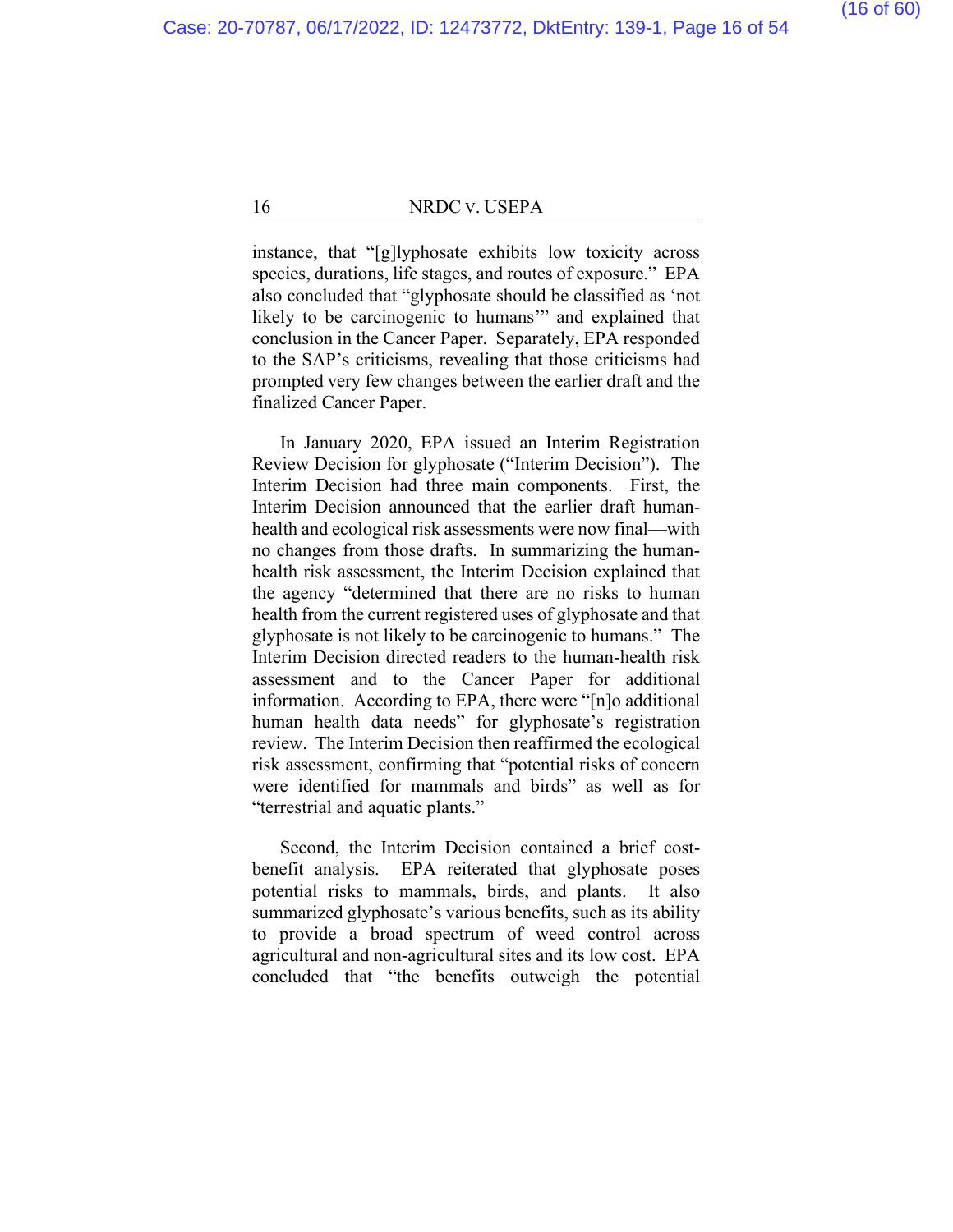ecological risks when glyphosate is used according to label directions."

Third, the Interim Decision laid out various mitigation measures, in the form of label changes for glyphosate products, to reduce the potential ecological risks. One label change involves application restrictions to reduce spray drift. Another label change alerts users that glyphosate has the potential to harm non-target organisms. A final label change warns of the risk that glyphosate use can cause herbicide resistance.

According to the Interim Decision, only three steps remained before EPA would conclude registration review. First, EPA planned to complete an assessment of glyphosate's effect on endangered and threatened species, pursuant to the ESA. As necessary based on that assessment, EPA would then consult with the U.S. Fish and Wildlife Service or the National Marine Fisheries Service to mitigate any adverse effects on those species.**[3](#page-52-0)** Second, EPA planned

(17 of 60)

**<sup>3</sup>** Since the Interim Decision issued, EPA began following the ESA's procedures. The first step is to determine whether an agency action "may affect" an endangered or threatened species or critical habitat. In November 2020, EPA completed a preliminary effects determination, publishing a draft Biological Evaluation that assessed potential effects from all registered uses of glyphosate on ESA-listed species. It found that glyphosate "may affect" all listed species experiencing glyphosate exposure—that is 1,795 endangered or threatened species. In November 2021, EPA issued a final Biological Evaluation with similar conclusions. Under the ESA, a "may affect" determination triggers a requirement that the agency consult with the relevant wildlife agencies to prevent adverse effects. *See Nat'l Fam. Farm Coal. v. EPA*, 966 F.3d 893, 922 (9th Cir. 2020). Thus, EPA is now consulting with those agencies. To the extent the draft Biological Evaluation and final Biological Evaluation are not part of the record before us, we take judicial notice of them. *See Dine*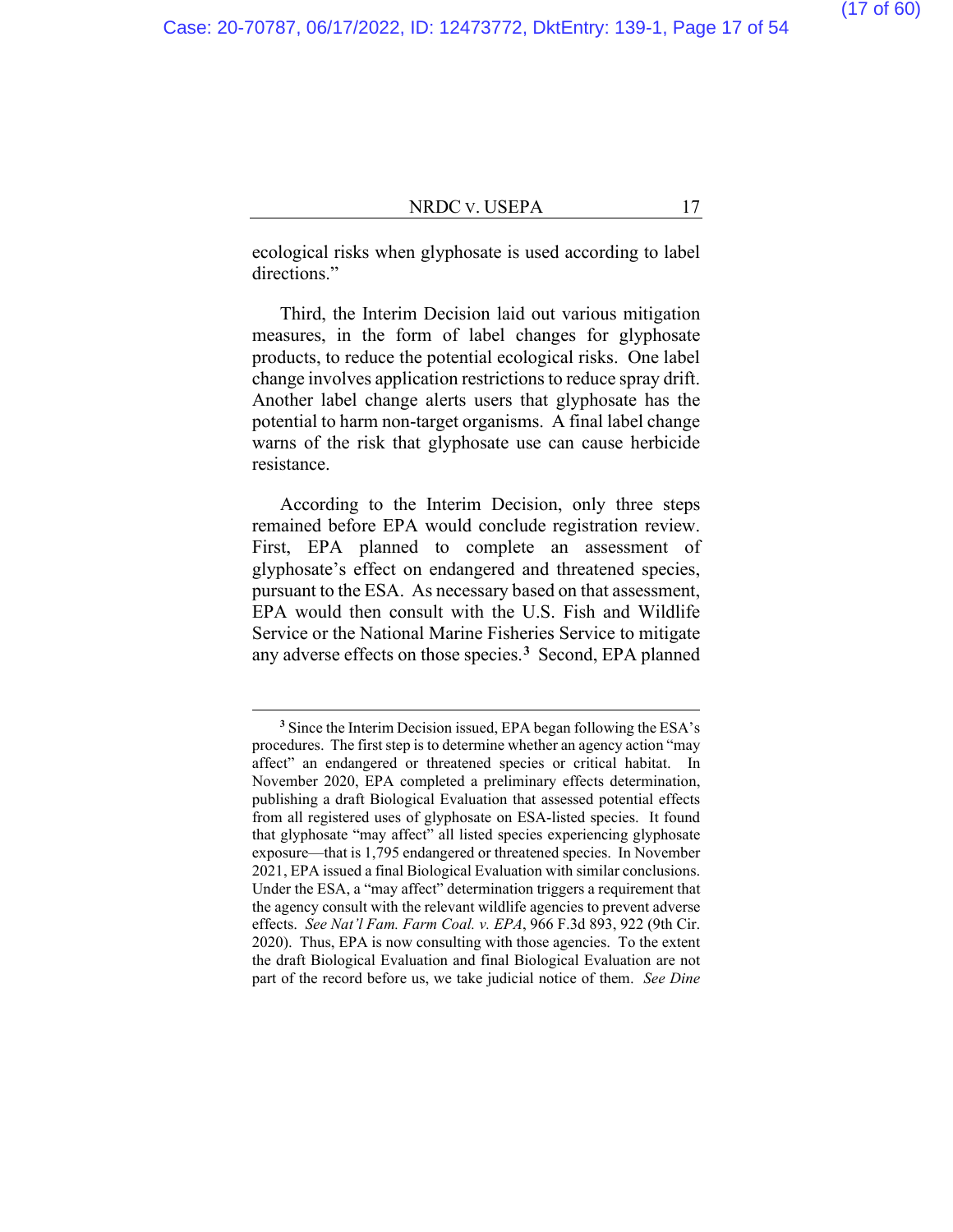to address a petition that had been filed under the Federal Food, Drug, and Cosmetic Act ("FFDCA"), requesting that EPA restrict glyphosate's use on oats to reduce dietary exposure to the herbicide. And third, EPA planned to conduct an endocrine analysis of glyphosate pursuant to the FFDCA.**[4](#page-52-0)**

#### **D.**

In March 2020, two groups of petitioners filed petitions for review of the Interim Decision: one led by Rural Coalition and the other led by Natural Resources Defense Council ("NRDC"). Rural Coalition's petition makes two attacks on the Interim Decision. It challenges EPA's conclusions on human health and insists that EPA should have followed the ESA's procedural requirements before issuing the Interim Decision. NRDC's petition primarily challenges EPA's ecological risk assessment, cost-benefit analysis, and risk-mitigation requirements, though NRDC also asserts that EPA failed to address NRDC's comments on human-health risks made during the public-comment period. We consolidated the petitions and granted a motion to intervene by Monsanto and various agricultural and landscaping groups (collectively, "Monsanto").

In May 2021, EPA filed its answering brief, which addresses only its human-health findings, along with a motion for voluntary partial remand without vacatur. EPA seeks partial remand of the portions of the Interim Decision

*Citizens Against Ruining Our Env't v. Bureau of Indian Affs.*, 932 F.3d 843, 848 n.1 (9th Cir. 2019).

**<sup>4</sup>** An endocrine analysis strives to determine whether a substance is an endocrine disruptor—for example, whether it has effects in humans or wildlife similar to those of naturally occurring estrogen.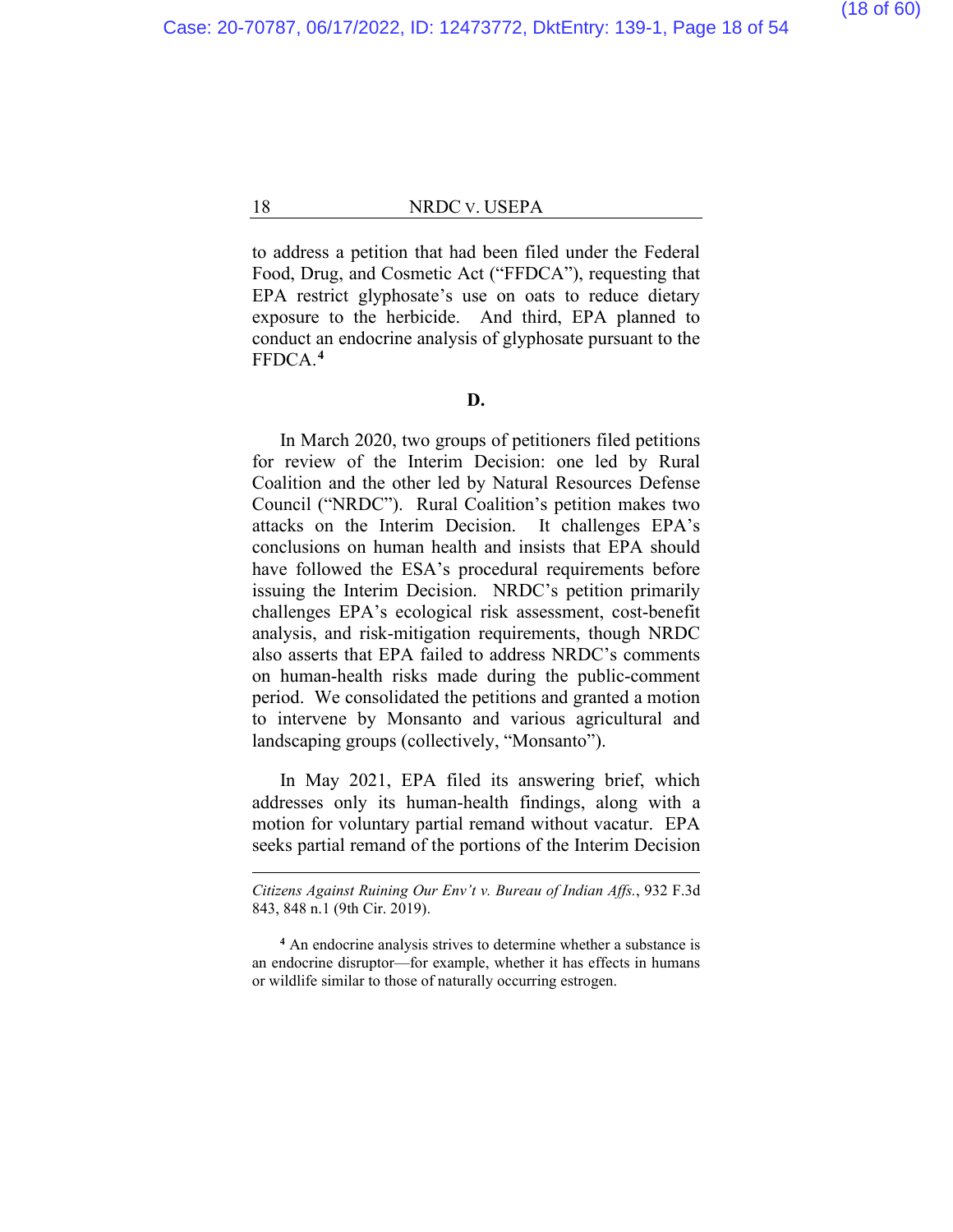related to glyphosate's ecological risks as well as the agency's cost-benefit analysis. EPA's answering brief and Monsanto's brief do not substantively address those issues but do offer defenses to Petitioners' challenges to EPA's human-health analysis and the alleged failure to comply with the ESA. NRDC agreed that the remand requested by EPA would be appropriate, but Rural Coalition opposed any remand.

#### We heard oral argument in January 2022.

#### **II.**

Under FIFRA, we review EPA's Interim Decision for "substantial evidence when considered on the record as a whole." *NRDC v. EPA*, 857 F.3d 1030, 1035–36 (9th Cir. 2017) (quoting 7 U.S.C. § 136n(b)). This standard requires the administrative record to show "such relevant evidence as a reasonable mind might accept as adequate to support a conclusion even if it is possible to draw two inconsistent conclusions from the evidence." *Id.* at 1036 (quoting *NRDC v. EPA*, 735 F.3d 873, 877 (9th Cir. 2013)). The agency's reasoning must also be coherent and internally consistent. *See NRDC v. EPA*, 31 F.4th 1203, 1210 (9th Cir. 2022) (relying on internal "inconsistencies" in holding that a decision was not supported by substantial evidence); *Lott v. Colvin*, 772 F.3d 546, 551 (8th Cir. 2014) (holding that a decision marked by "internal inconsistencies" was not supported by substantial evidence); *Linear Tech. Corp. v. Int'l Trade Comm'n*, 566 F.3d 1049, 1065 (Fed. Cir. 2009) (holding that a decision based on "[i]nconsistent[]" rulings and "contradictory statement[s]" was not supported by substantial evidence).

The Administrative Procedure Act ("APA") governs judicial review of administrative decisions involving the (19 of 60)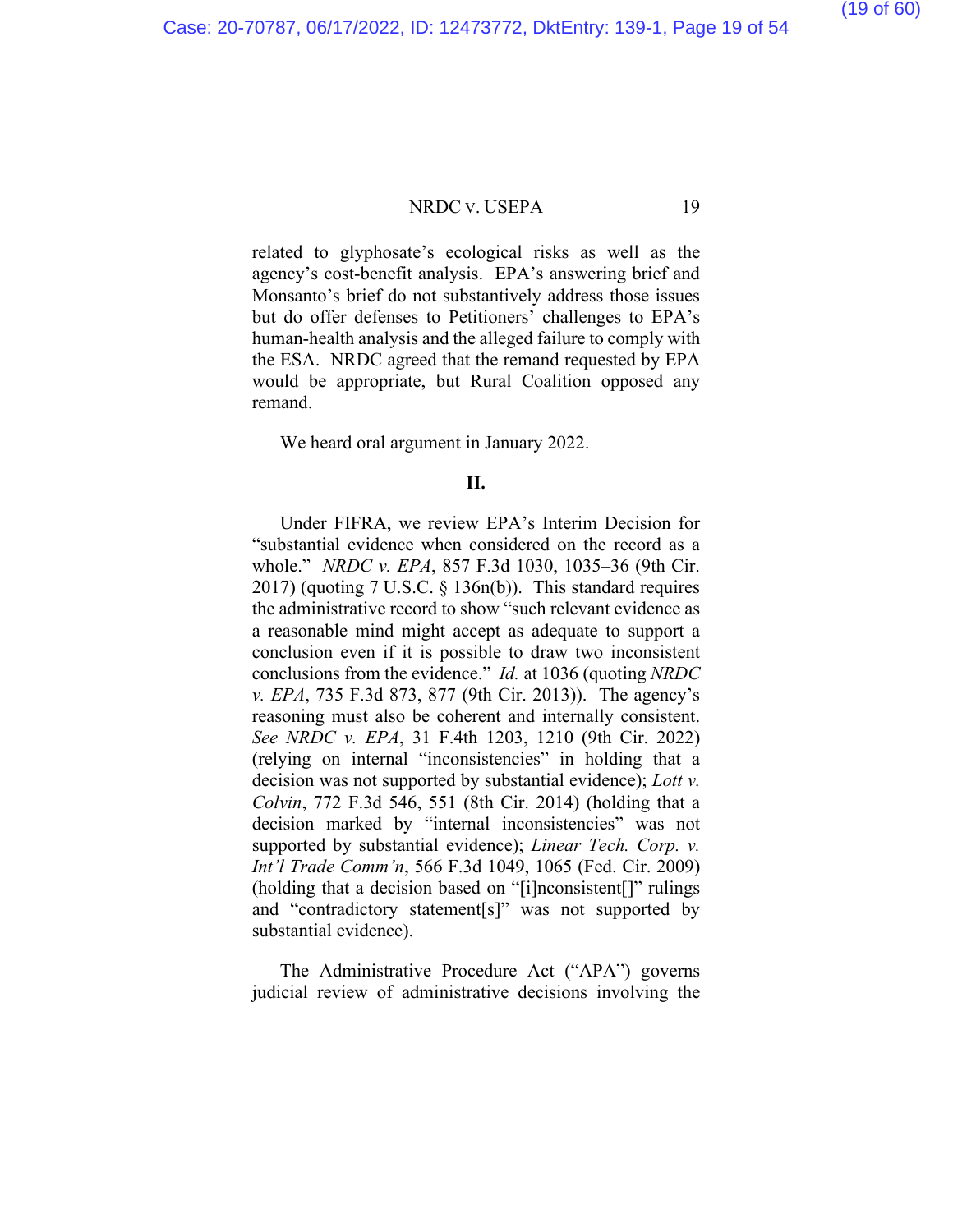ESA. *See Nat'l Fam. Farm Coal. v. EPA*, 966 F.3d 893, 923 (9th Cir. 2020). Under the APA, courts "shall . . . hold unlawful and set aside agency action, findings, and conclusions" that are "arbitrary, capricious, an abuse of discretion, or otherwise not in accordance with law" or "without observance of procedure required by law." 5 U.S.C. § 706; *see NRDC v. Houston*, 146 F.3d 1118, 1125 (9th Cir. 1998).

#### **III.**

We first consider Rural Coalition's challenge to EPA's conclusion that glyphosate poses "no risks to human health." That conclusion rests in important part on EPA's determination, explained in its Cancer Paper, "that glyphosate is not likely to be carcinogenic to humans." Rural Coalition contests the Cancer Paper's reasoning, primarily arguing that EPA contravened the Cancer Guidelines it purported to follow.We agree.

EPA's Cancer Guidelines lay out four steps for conducting risk assessments of chemicals' carcinogenic potential. The first step—and the one most relevant here is hazard identification, which asks whether a chemical can "present a carcinogenic hazard to humans and, if so, under what circumstances." The second step considers the "dose response" to a chemical—in other words, the levels of exposure at which adverse effects might occur. The third step assesses "the conditions of human exposure." The fourth and final step evaluates "the character of the risk," including "[h]ow well . . . data support conclusions about the nature and extent of the risk from various exposures."

For the first step, hazard identification, the Guidelines lay out strategies for reviewing and evaluating data from human and animal studies. For example, the Guidelines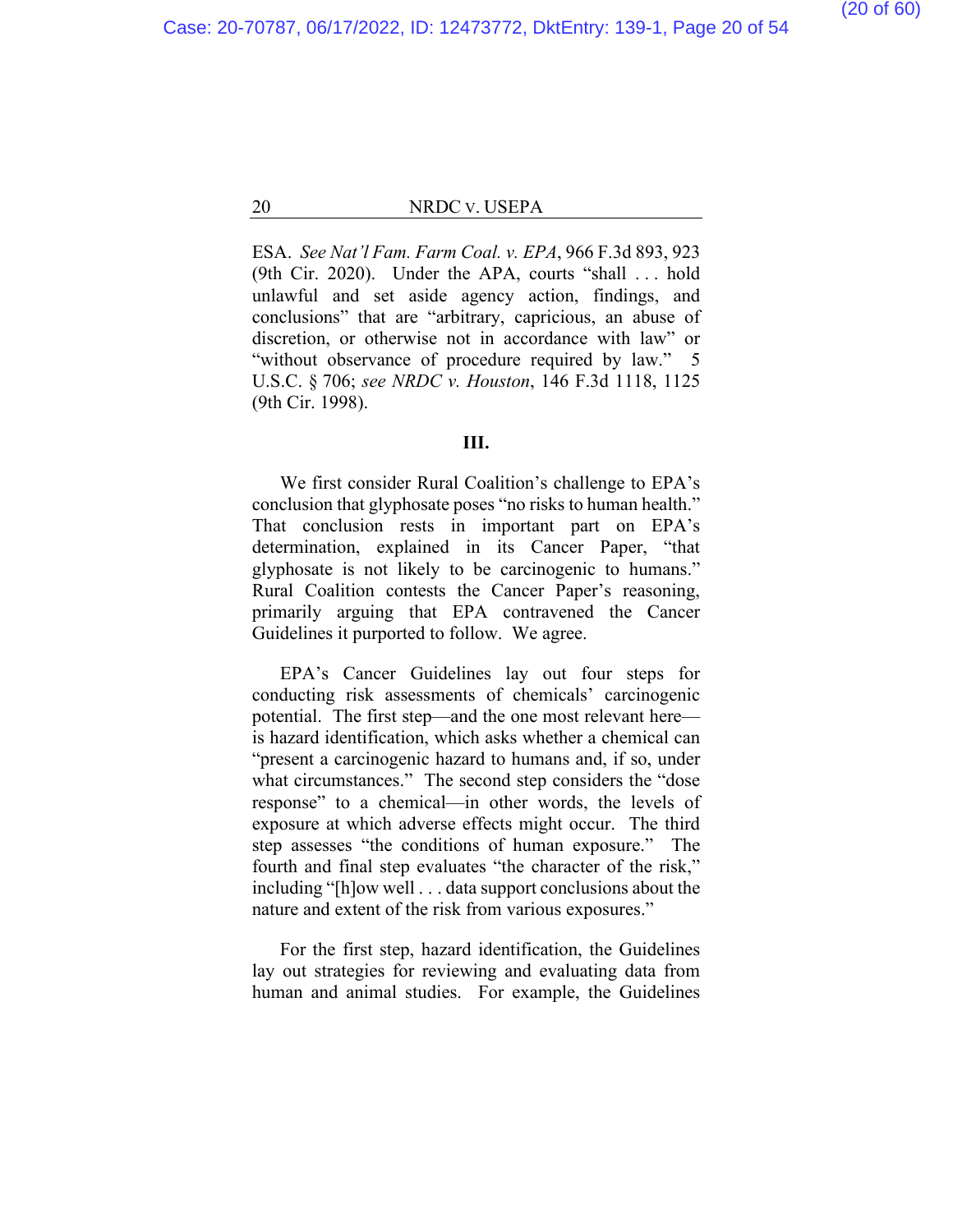#### (21 of 60)

#### NRDC V. USEPA 21

include criteria for identifying reliable epidemiological studies as well as factors to consider when determining whether observed effects in such studies are causal. The Guidelines also provide methods for analyzing tumor data from animal laboratory studies, including tests for determining whether results are statistically significant. In addition, the Guidelines identify potential observations, such as cellular metastases or tumors detected in multiple species, whose presence or absence should add to or detract from the weight of studies' findings.

The culmination of the hazard-identification step is a "weight of evidence narrative." According to the Cancer Guidelines, that narrative should explain the available evidence and summarize how the evidence supports a conclusion about human carcinogenic potential. The Guidelines lay out five standard hazard descriptors for expressing such a conclusion, with criteria for when each applies: "Carcinogenic to Humans," "Likely to Be Carcinogenic to Humans," "Suggestive Evidence of Carcinogenic Potential," "Inadequate Information to Assess Carcinogenic Potential," and "Not Likely to Be Carcinogenic to Humans." Although the choice of a descriptor is holistic and does not automatically compel an ultimate FIFRA conclusion, EPA's choice among those descriptors generally has practical consequences. As the parties explained at oral argument, hazard descriptors indicating higher levels of risk usually prompt more mitigation efforts—for example, labeling requirements intended to protect human health.

EPA ties itself to the Cancer Guidelines in its Interim Decision. The Interim Decision relies on the Cancer Paper to explain its conclusions about human health. And, in that Cancer Paper, EPA explicitly states that it is completing an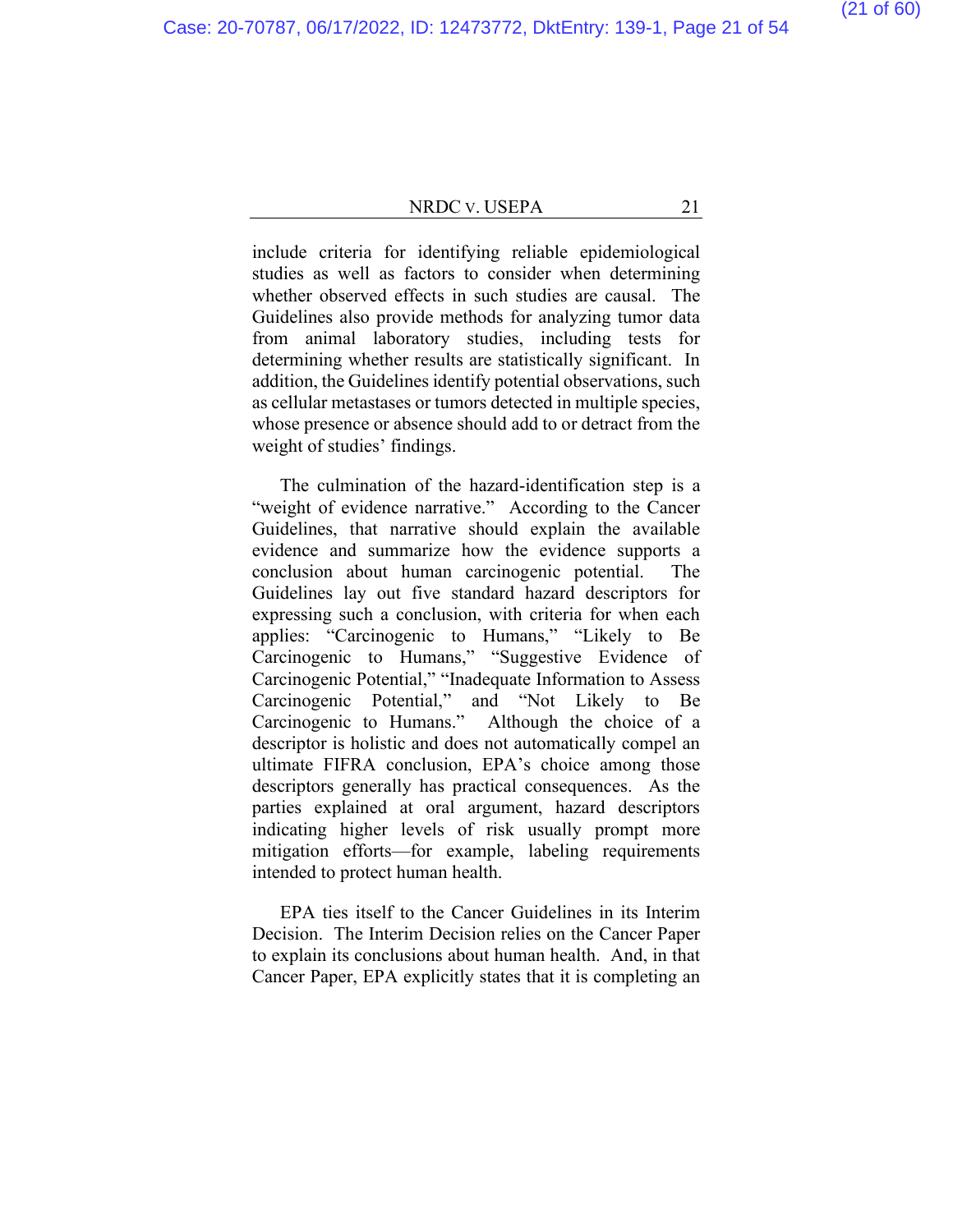"Evaluation of Cancer Classification per the 2005 EPA Guidelines for Carcinogen Risk Assessment [*i.e.*, the Cancer Guidelines]." The Cancer Paper directly quotes the Cancer Guidelines' language about the five hazard descriptors.

In the Cancer Paper, the agency ultimately concludes that "[t]he strongest support is for [the hazard descriptor] 'not likely to be carcinogenic to humans.'" As the Cancer Paper and the Cancer Guidelines explain, the "not likely" descriptor "is appropriate when the available data are considered robust for deciding that there is no basis for human hazard concern." According to EPA's conclusion in the Cancer Paper, glyphosate is "not likely" to be carcinogenic to humans because animal-tumor and genotoxicity studies showed no reason for concern.**[5](#page-52-0)** But this conclusion is in tension with parts of the agency's own analysis and with the guidelines it purports to follow.

#### **A.**

EPA's choice of the "not likely" descriptor conflicts with a determination EPA made earlier in the Cancer Paper. Earlier, EPA explained that "a conclusion regarding the association between glyphosate exposure and risk of NHL cannot be determined based on the available evidence."

In coming to that determination, the Cancer Paper discussed human epidemiological studies showing what could be considered suggestive evidence that glyphosate exposure causes NHL. For example, the Cancer Paper stated that "reported effect estimates across case-control studies and the associated meta-analyses [were] greater than 1,"

**<sup>5</sup>** The Cancer Paper explains that genotoxicity studies examine whether chemicals damage genetic material on a cellular level.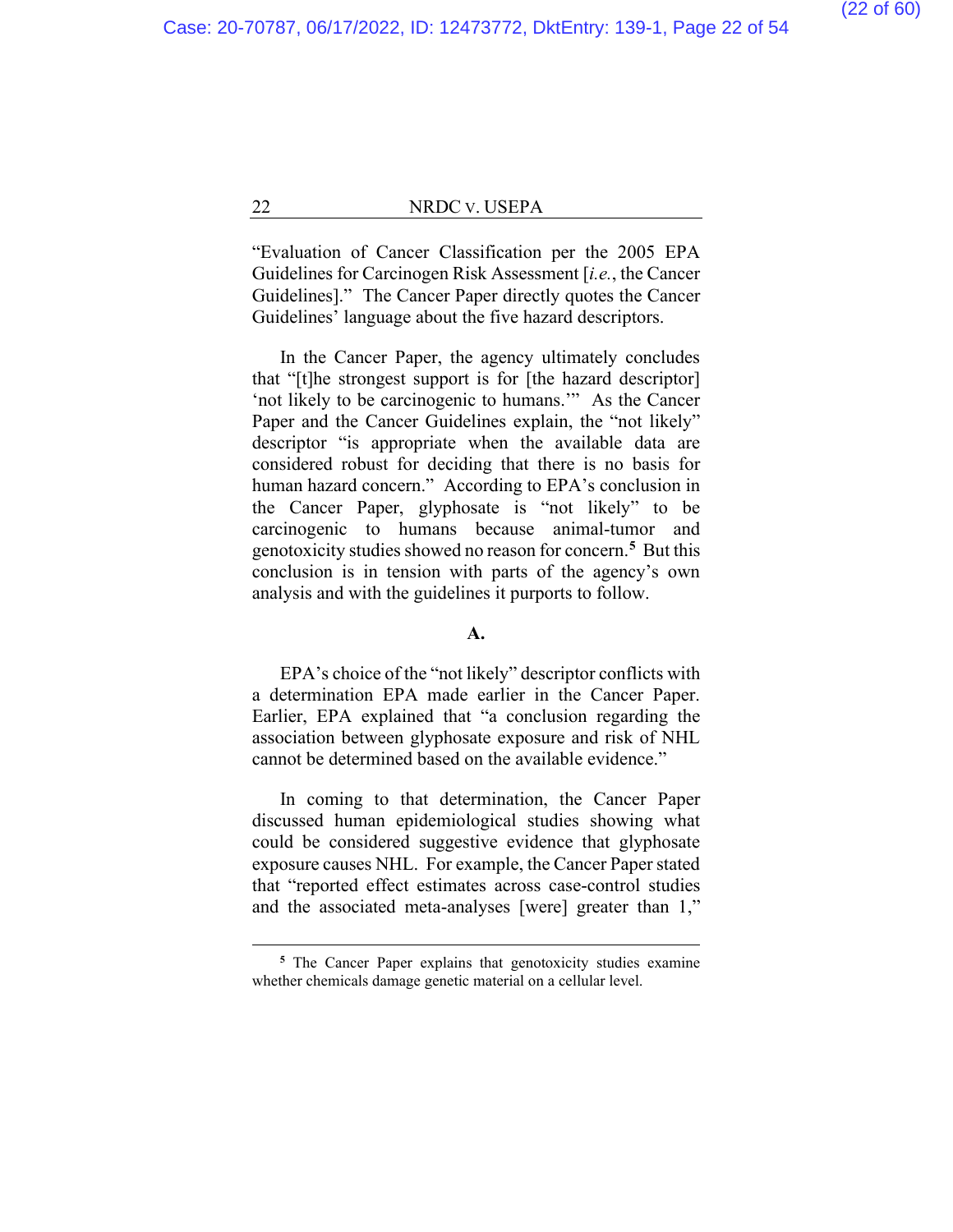meaning that most studies EPA examined indicated that human exposure to glyphosate is associated with an at least somewhat increased risk of developing NHL.**[6](#page-52-0)** The Cancer Paper also acknowledged that some epidemiological studies provide evidence of an exposure-response relationship between glyphosate and NHL. One study, for instance, indicated that there was an increased risk of NHL for those with more than ten years of glyphosate exposure. In addition, that same study as well as another indicated that those who are exposed to relatively more glyphosate in a year face a higher risk of NHL.

But EPA discounted epidemiological studies showing increased NHL risk by concluding that "chance and/or bias" could be "an explanation for observed associations in the database." EPA stated that some of the study results showing increased NHL risk were not statistically significant, which raises the concern that those results were due to chance. EPA raised the possibility that confounders, such as exposure to other pesticides, animals, or diesel fumes, were driving the NHL results. EPA also emphasized what it deemed "contradictory results"—that a few studies did not detect a positive association between glyphosate exposure and NHL or an exposure-response relationship. EPA opined that such inconsistencies and limitations

**<sup>6</sup>** These meta-analyses—which aggregate and analyze the results from individual studies—quantify the increased risk found across the many case-control studies EPA considered. *See Definition: metaanalysis*, National Cancer Institute, https://www.cancer.gov/ publications/dictionaries/cancer-terms/def/meta-analysis. The effect estimates from the meta-analyses range from 1.3 to 1.5, indicating that those exposed to glyphosate were 30 to 50 percent more likely to develop NHL.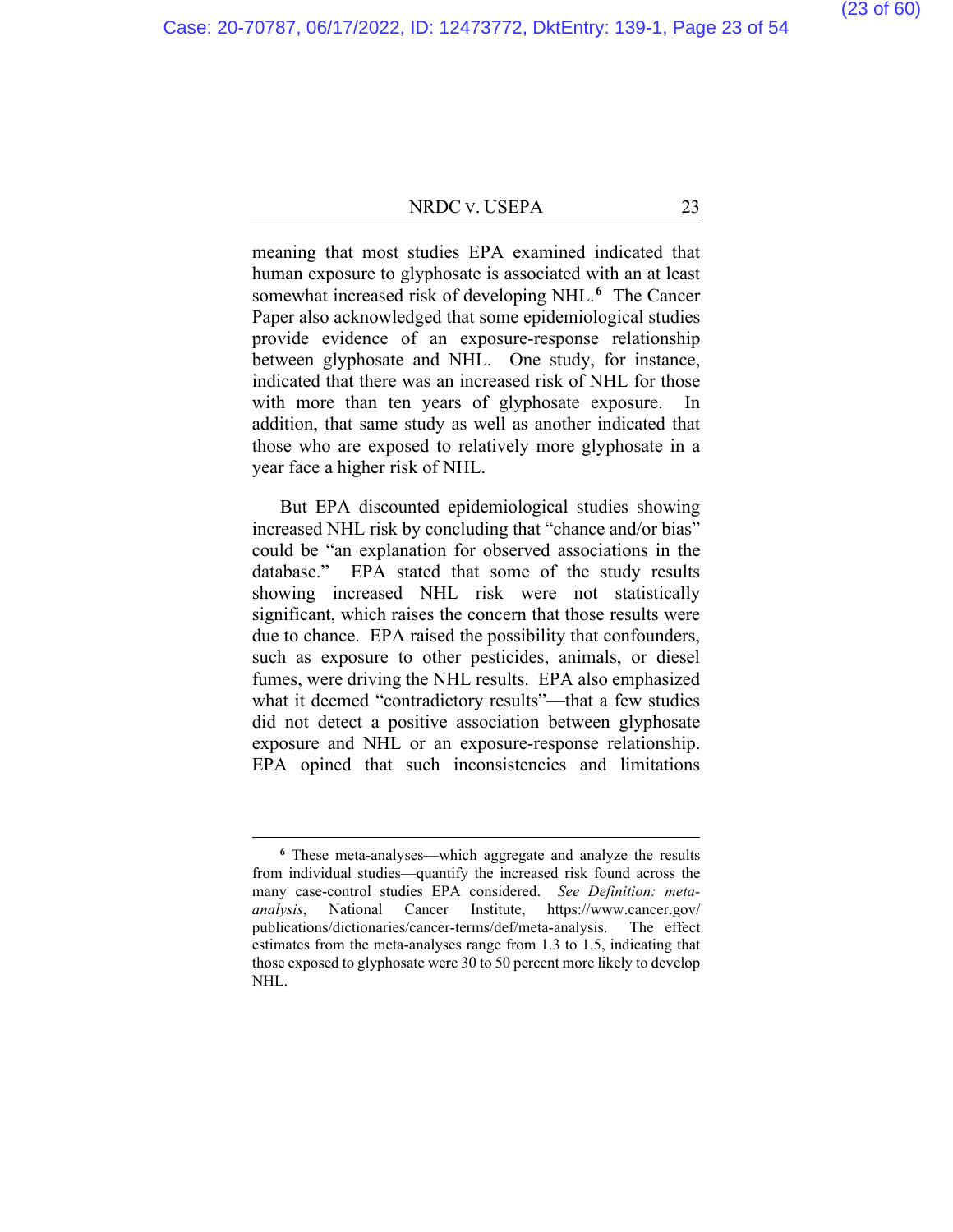precluded it from coming to any firm determination on glyphosate's potential to cause NHL.

As Rural Coalition correctly argues, EPA's own conclusion from that epidemiological evidence is inconsistent with its ultimate selection of the "not likely" hazard descriptor. According to EPA's Cancer Guidelines, that hazard descriptor is appropriate when the agency determines that "available data are considered robust for deciding that there is no basis for human hazard concern." EPA therefore cannot reasonably treat its inability to reach a conclusion about NHL risk as consistent with a conclusion that glyphosate is "not likely" to cause cancer within the meaning of the Cancer Guidelines.

We made a similar point in *Pollinator Stewardship Council v. EPA*, 806 F.3d 520 (9th Cir. 2015), in rejecting an argument by EPA "that since the studies are inconclusive as to the risks of sulfoxaflor for bees, the studies affirmatively prove that sulfoxaflor does *not* cause unreasonable adverse effects on bees." *Id.* at 531. We explained that "[n]either logic nor precedent can sustain this position. We have previously held that an agency cannot rely on ambiguous studies as evidence of a conclusion that the studies do not support." *Id.*; *see also League of United Latin Am. Citizens v. Regan*, 996 F.3d 673, 701 (9th Cir. 2021) ("[Because] EPA represents that there are '*uncertainties* concerning the impact of chlorpyrifos on children' . . . EPA has not determined, and on this record reasonably could not determine to a 'reasonable certainty' that aggregate chlorpyrifos exposures under the current tolerances pose no risk of harm.").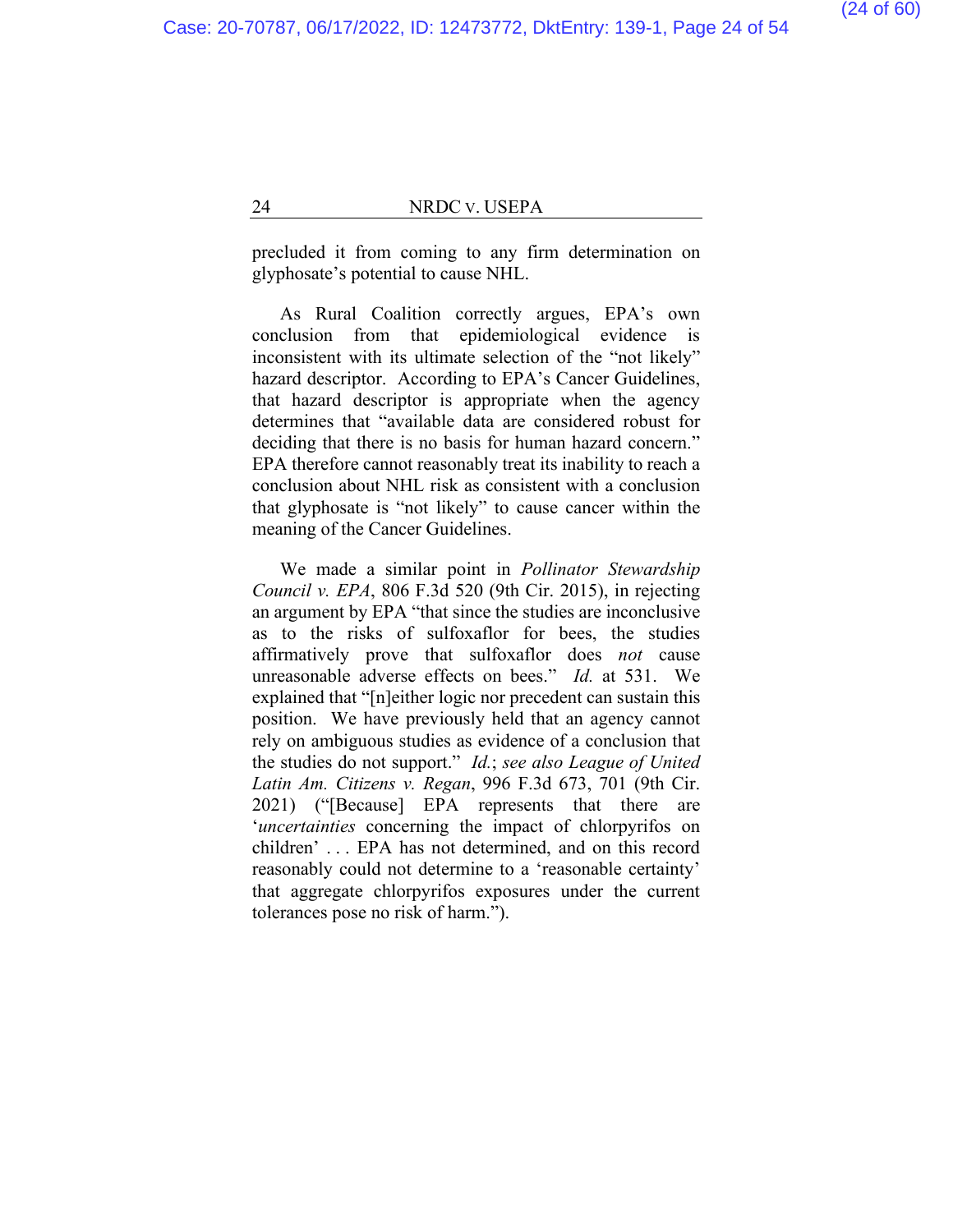#### **B.**

The analysis underpinning EPA's "not likely" descriptor is also flawed in various other ways. EPA relies on two main propositions to support its chosen hazard descriptor, but neither withstands scrutiny under the agency's own framework.

#### **1.**

EPA's first proposition is that "the agency did not consider any of the tumors observed in the animal carcinogenicity studies to be treatment-related" (*i.e.*, caused by glyphosate). According to EPA, "none of the tumors evaluated in individual rat and mouse carcinogenicity studies are treatment-related due to lack of pairwise statistical significance, lack of a monotonic dose response, absence of preneoplastic or related non-neoplastic lesions, no evidence of tumor progression, and/or historical control information (when available)." But EPA's reliance on at least two of these indicia to infer a lack of treatment-related effects—historical-control data and pairwise statistical significance—conflicts with the Guidelines that the agency contends it is following.**[7](#page-52-0)**

EPA's Cancer Paper uses historical-control data selectively and in a manner that is inconsistent with the Cancer Guidelines. Historical-control data show the natural frequency of different types of tumors in an animal strain. As the Cancer Paper acknowledges, the Cancer Guidelines

**<sup>7</sup>** EPA's flawed use of two of the indicia to infer a lack of treatmentrelated effects is sufficient to undermine the agency's assessment of the rodent studies it examined. EPA relied upon these indicia so often throughout the Cancer Paper that it is impossible to know what conclusion EPA would have reached without them.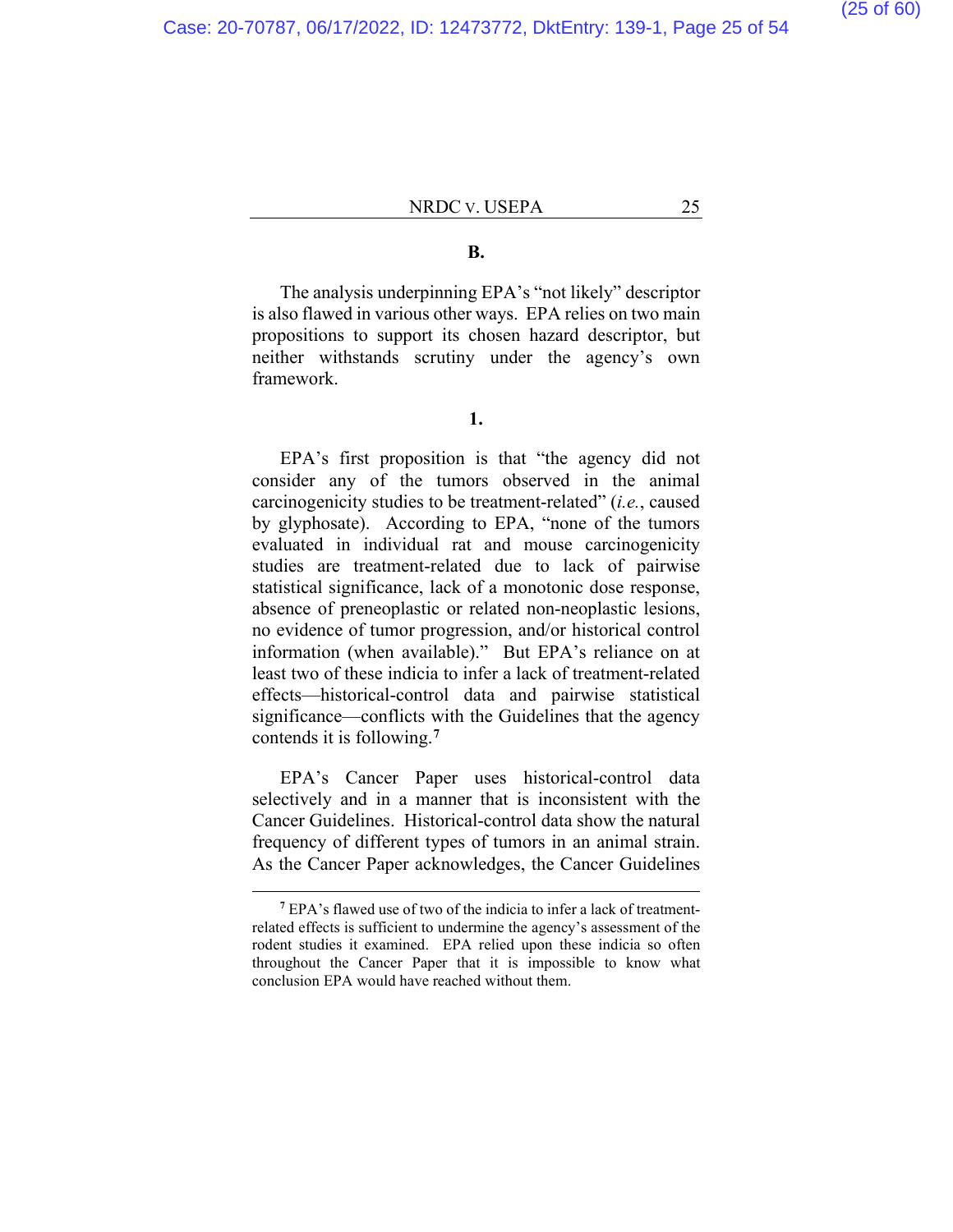instruct that historical-control data can "add to the analysis, particularly by enabling identification of uncommon tumor types or high spontaneous incidence of a tumor in a given animal strain." For example, according to the Guidelines, historical-control data that show a particular type of tumor is very rare in an animal strain could indicate that, when tumors of that type do occur in a study using that strain, "the result is in fact unlikely to be due to chance." By contrast, the Guidelines explain that historical-control data showing "common tumors" in an animal strain could reduce the importance of "results that are barely statistically significant or in which incidence rates in concurrent controls are unusually low in comparison with historical controls."

Rather than using historical-control data both when the data bolster and when the data undermine studies' results, as would be supported by the Cancer Guidelines, EPA uses this type of data only to discount studies indicating that glyphosate may cause tumors. According to the SAP, there were numerous instances in which historical-control data could *add* weight to tumor findings, but EPA never used the data in that manner. As the SAP observed, "[t]o subjectively choose to use historical control incidence data only in situations where" it ultimately undermines tumor results "is to potentially introduce biases." Replying to the SAP's criticism, EPA states that it "recognize[d] the concerns raised by the panel" and "[a]s a result, historical control data have been presented for those studies where historical control data are available from the performing laboratory for the same species and strain for a study" in the revised Cancer Paper. But although EPA *presents* more historical-control data for various studies in the final Cancer Paper than in the draft reviewed by the SAP, the agency did not change the way in which it factored those data into its analysis: EPA still uses the data only to undermine tumor results, even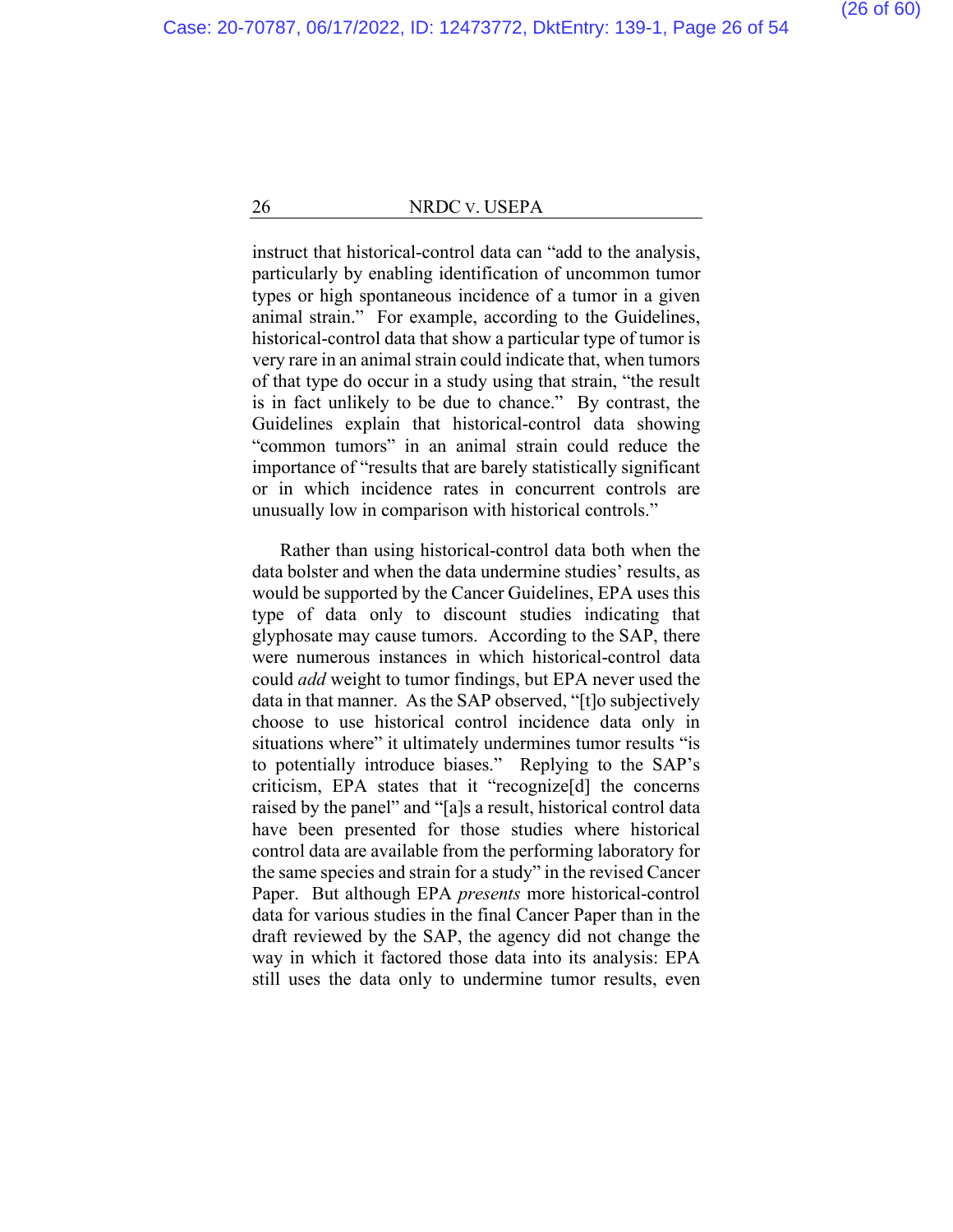ignoring the specific instances in which the SAP explained that historical-control data should increase the import of tumor results.

EPA's reliance on a second indicium, "lack of pairwise statistical significance," is also inconsistent with the Cancer Guidelines. Pairwise comparison and trend tests are two different tests for assessing statistical significance, which is an indication that a particular result is unlikely due to chance. A pairwise comparison test asks whether tumor incidence in a treatment group was higher than in the control group, while a trend test asks whether tumor incidences in all treatment groups increased as the glyphosate dose increased. EPA acknowledges in its Cancer Paper that, according to the Cancer Guidelines, "[s]ignificance in *either* kind of test is sufficient to reject the hypothesis that chance accounts for the result." (emphasis added).But as both ORD**[8](#page-52-0)** and the SAP pointed out, in analyzing various rodent studies, EPA discounts tumor incidences because those incidences were not statistically significant in pairwise comparison tests—when those same tumor incidences were apparently statistically significant using trend tests. Criticizing EPA's approach, "the [SAP] noted that requiring a significant pairwise comparison . . . *in addition to* a significant trend is neither consistent with the [Cancer Guidelines] nor a conservative approach for public health protection." (emphasis in original).**[9](#page-52-0)**

**<sup>8</sup>** Rural Coalition moves to add another ORD document to the administrative record. Because our resolution of these petitions does not depend on that document, we **DENY** Rural Coalition's motion.

**<sup>9</sup>** If EPA had determined that these tumor results were not statistically significant in trend tests either, one would expect EPA's summary of the animal studies to have pointed to a lack of statistical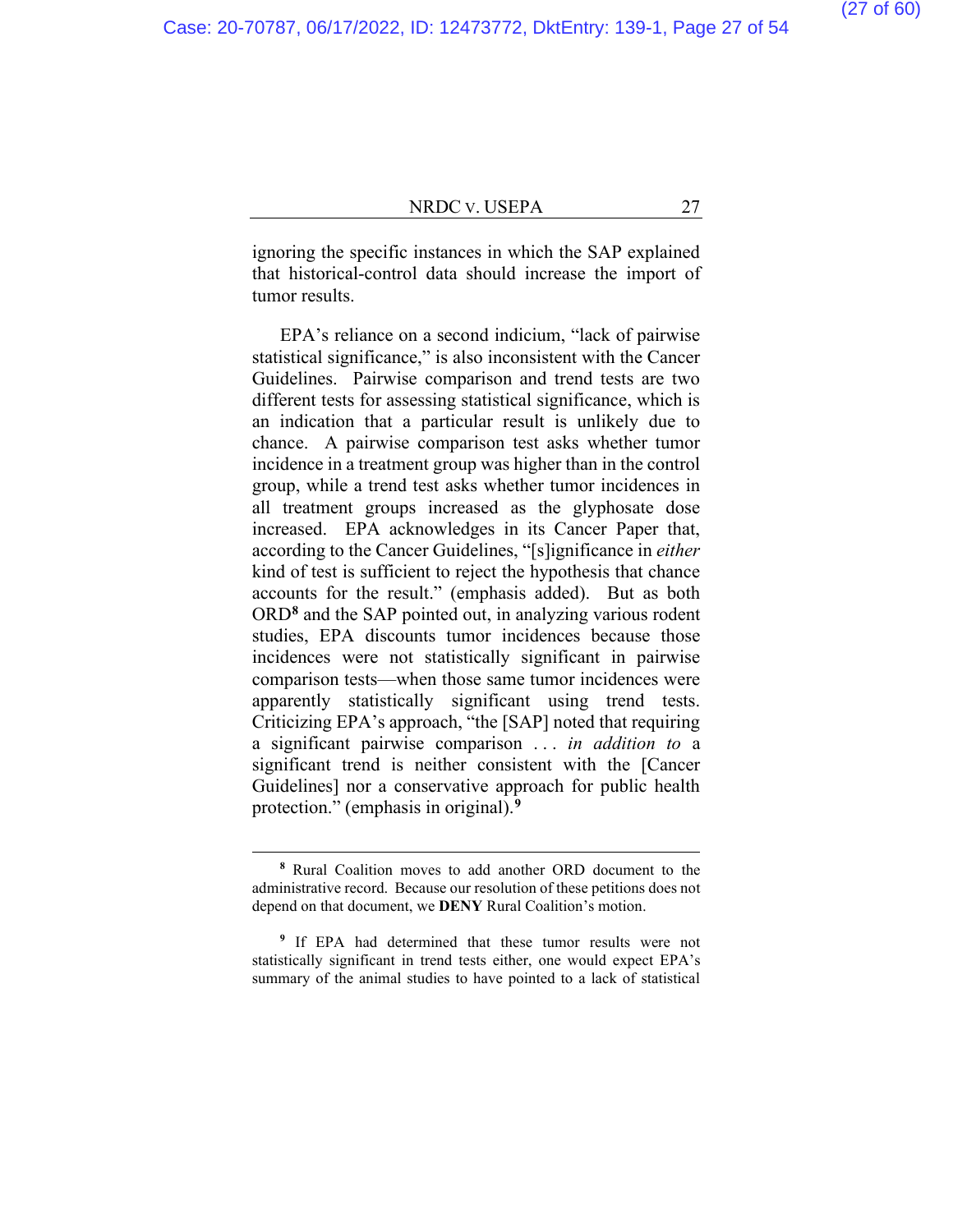Responding to that criticism, EPA asserts that, although its Cancer Guidelines correctly convey that satisfaction of either a trend test or a pairwise test is sufficient for *statistical significance*, they do "not imply that statistical significance alone in an individual test is sufficient to determine that observed tumors are *treatment-related*." (emphasis added). According to EPA, it "evaluated the animal carcinogenicity data using [the Guideline's] weight of evidence approach, which included both the trend and pairwise analyses." But the Guidelines' reliance on these tests for determining statistical significance is precisely for the purpose of sorting out whether a result is treatment-related rather than caused by chance. The Guidelines clearly explain that "[t]rend tests and pairwise comparison tests are the recommended tests for determining whether chance, rather than a treatment-related effect, is a plausible explanation for an apparent increase in tumor incidence." Thus, EPA's bare assertion that a lack of pairwise statistical significance suggests that tumor results in rodent studies are not treatment-related fails to account coherently for the evidence of statistical significance from trend tests, which the Cancer Guidelines deem similarly probative (though not necessarily conclusive).

**2.**

EPA's second proposition in support of its selection of the "not likely" descriptor is that concerning results only occurred at high doses. In the Cancer Paper, EPA invokes the Cancer Guidelines' criterion that a chemical can be

significance *in general* rather than to have focused solely on "a lack of pairwise statistical significance." The agency's response to the SAP's criticism also assumes that various trend tests indicated that tumor results were statistically significant, but it asserts that this did not matter because significance in both types of tests was required to support a conclusion that the tumor results were treatment-related.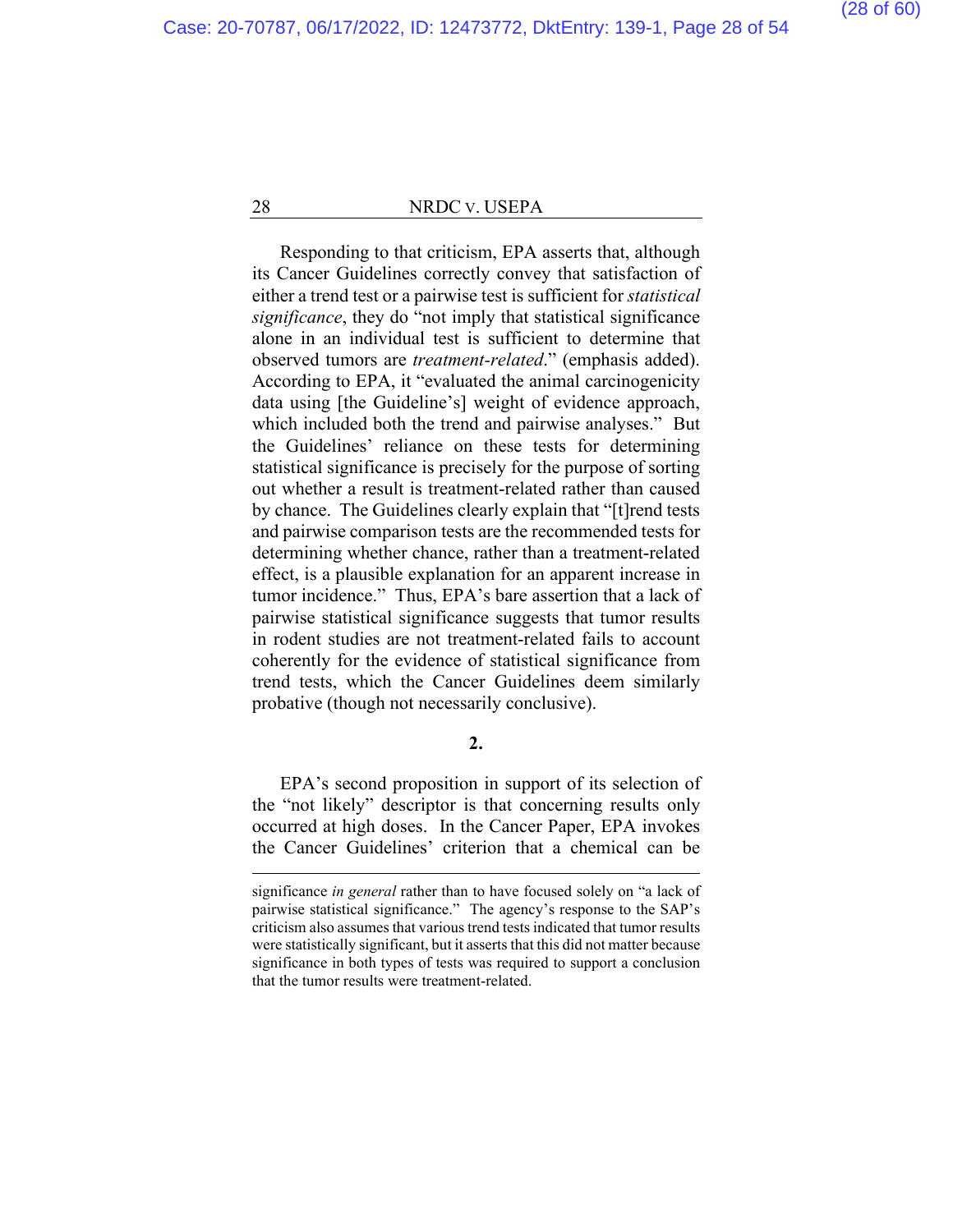considered "not likely to be carcinogenic" when there is "convincing evidence that carcinogenic effects are not likely below a defined dose range." EPA states that, even if the tumors were treatment-related as "some believe," those tumors occurred only at very high glyphosate dosages. According to EPA, increased tumor incidences generally occurred at "the highest doses tested"—"approximately equal to or greater than the limit dose (1000 mg/kg/day)." EPA also mentions that positive results in genotoxicity studies occurred only at "high doses." Importantly, for both the rodent studies and genotoxicity studies, "[t]hese high doses [were] not considered relevant to human health risk assessment based on the currently registered use pattern for glyphosate" because "[m]aximum potential glyphosate exposure [had] been estimated at . . . 7 mg/kg/day . . . which [is] well-below the doses necessary to elicit the effects seen in these animal carcinogenicity and genotoxicity studies."

But EPA's disregard of tumor results occurring at high dosages conflicts with the guidelines EPA purports to follow. The "not likely" descriptor can, in fact, be applied when there is "convincing evidence that carcinogenic effects are not likely below a defined dose range," as EPA states. But the Cancer Guidelines indicate that this use of the "not likely" descriptor is appropriate "when the mode of action is sufficiently understood to conclude that a key event in tumor development would not occur below a certain dose range" to avoid discounting potentially concerning animal results from laboratory settings unless there is a compelling reason to believe that those results are irrelevant to humans.**[10](#page-52-0)**

**<sup>10</sup>** A mode of action, according to the Cancer Guidelines, is "a sequence of key events and processes, starting with interaction of an agent with a cell, proceeding through operational and anatomical changes, and resulting in cancer formation."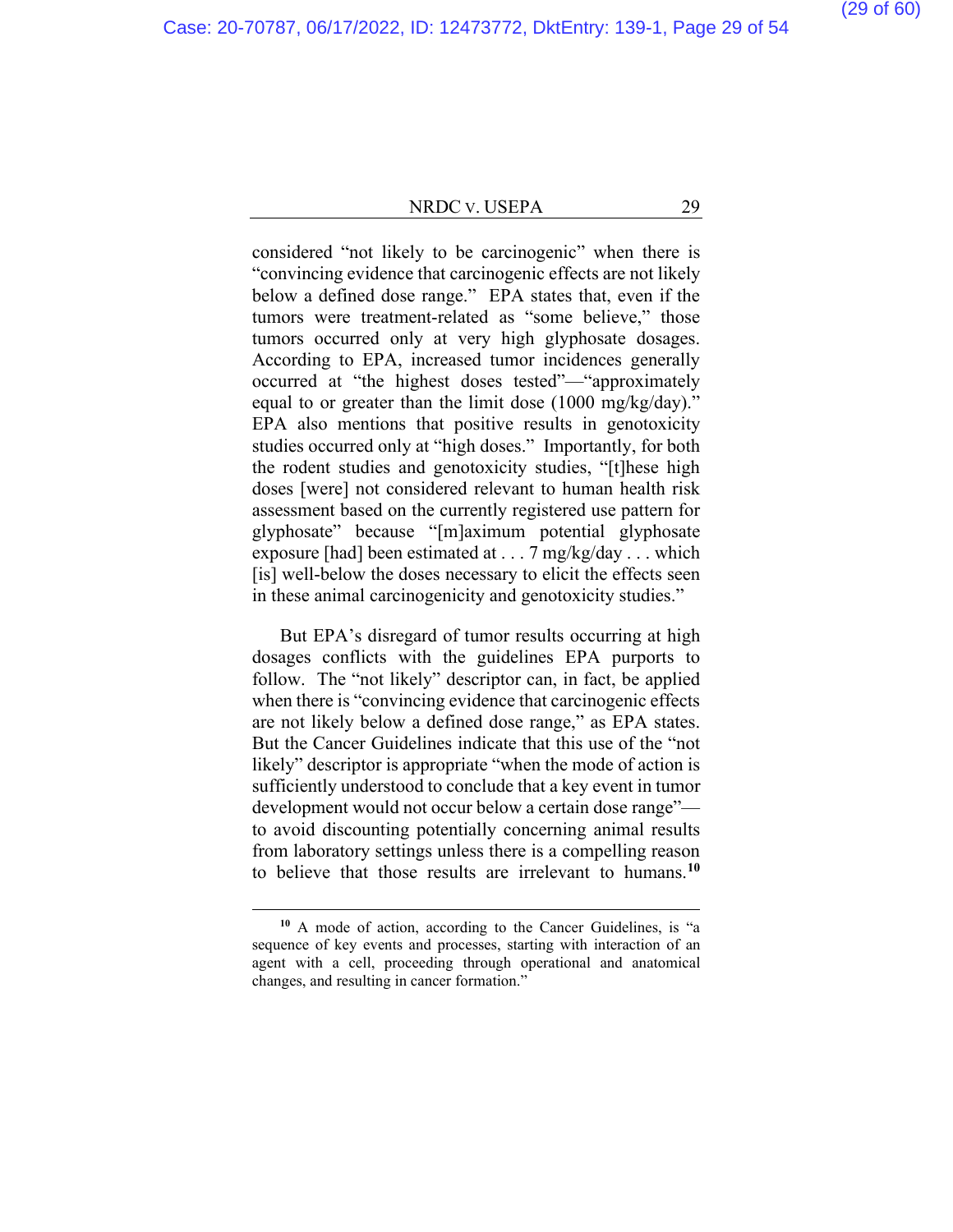Indeed, when that mode of action is sufficiently understood, the Cancer Guidelines contemplate that the chemical would merit "multiple descriptors": it "could be described as likely to be carcinogenic above a certain dose range but not likely to be carcinogenic below that range." Despite these instructions, the Cancer Paper provides no explanation of any "mode of action" indicating that tumors are not likely to occur below a certain glyphosate dosage range, nor does it offer two different hazard descriptors for dosages above and below that range. Instead, EPA asserts that the potentially concerning results observed at high doses in the studies it reviewed are undeserving of significant consideration for two related reasons: because the Cancer Guidelines encourage considering human-exposure levels, which EPA asserts are far below the high doses associated with those results; and because those high doses exceeded a so-called "limit dose" that EPA says is established by the agency's Health Effects Test Guidelines.**[11](#page-52-0)**

But the Cancer Guidelines do not support disregarding results simply because they are based on exposures that exceed typical human-exposure levels. More specifically, no part of the hazard assessment Guidelines encourages disregarding results occurring at high dosage ranges for any reason other than when there is evidence of excessive toxicity. Excessive toxicity occurs when a dose is so high that the sheer amount of the chemical induces abnormal responses in laboratory animals. Excessive toxicity is rare,

**<sup>11</sup>** The Health Effects Test Guidelines provide directions to researchers who are designing studies. They are published by EPA to "minimize variations among the testing procedures that must be performed to meet the data requirements" of EPA under FIFRA and other laws. As explained below, those guidelines do not establish any such limit dose.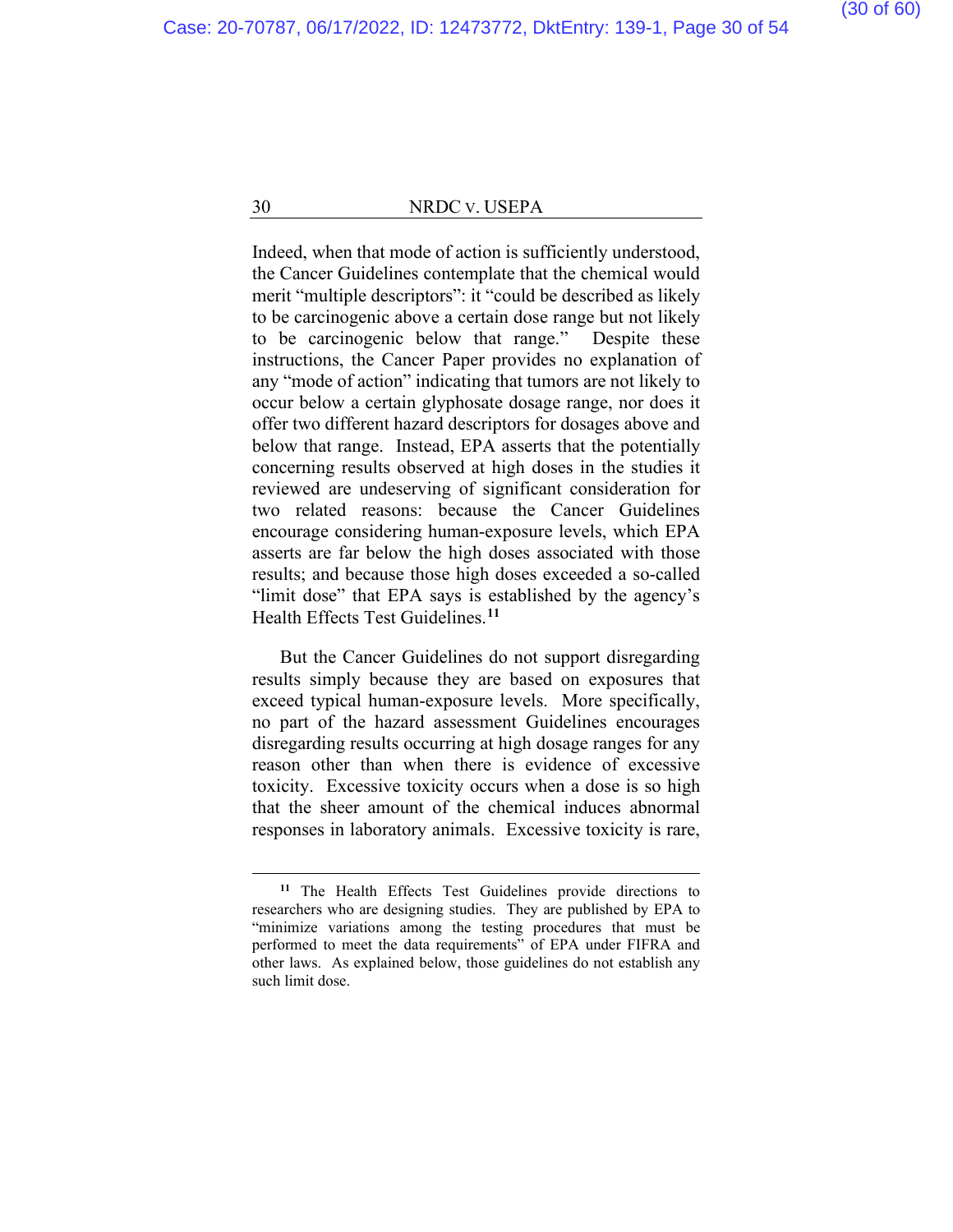#### (31 of 60)

#### NRDC V. USEPA 31

so, according to the Cancer Guidelines, "[i]n general . . . effects seen at the highest dose tested are assumed to be appropriate for assessment." That highest dose "is generally selected to provide the maximum ability to detect treatmentrelated carcinogenic effects while *not* compromising the outcome of the study through excessive toxicity." (emphasis added).The Cancer Guidelines further provide that results "may be regarded as not appropriate to include in assessment of the potential for human carcinogenicity of the agent" only "[i]f adequate data demonstrate that the effects are solely the result of excessive toxicity rather than carcinogenicity of the tested agent *per se.*"Despite EPA's various invocations of its Guidelines, the agency provides no evidence of excessive toxicity yet nonetheless disregards high-dosage results.

Indeed, disregarding results occurring at high dosage ranges seems contrary to the "purpose" of a hazard assessment. According to the Cancer Guidelines, the "purpose" of a hazard assessment "is to construct a total analysis examining what the biological data reveal as a whole about carcinogenic effects and mode of action of the agent, and their implications for human hazard and doseresponse evaluation." Consistent with this understanding, subsequent steps in the Cancer Guidelines' risk assessment—ones that follow only once EPA has determined that there is, in fact, a hazard—integrate humanexposure patterns into the risk assessment through a variety of complex methods. In fact, as explained above, choosing a hazard descriptor is presented in the Guidelines as part of the hazard-identification step, and a subsequent step focuses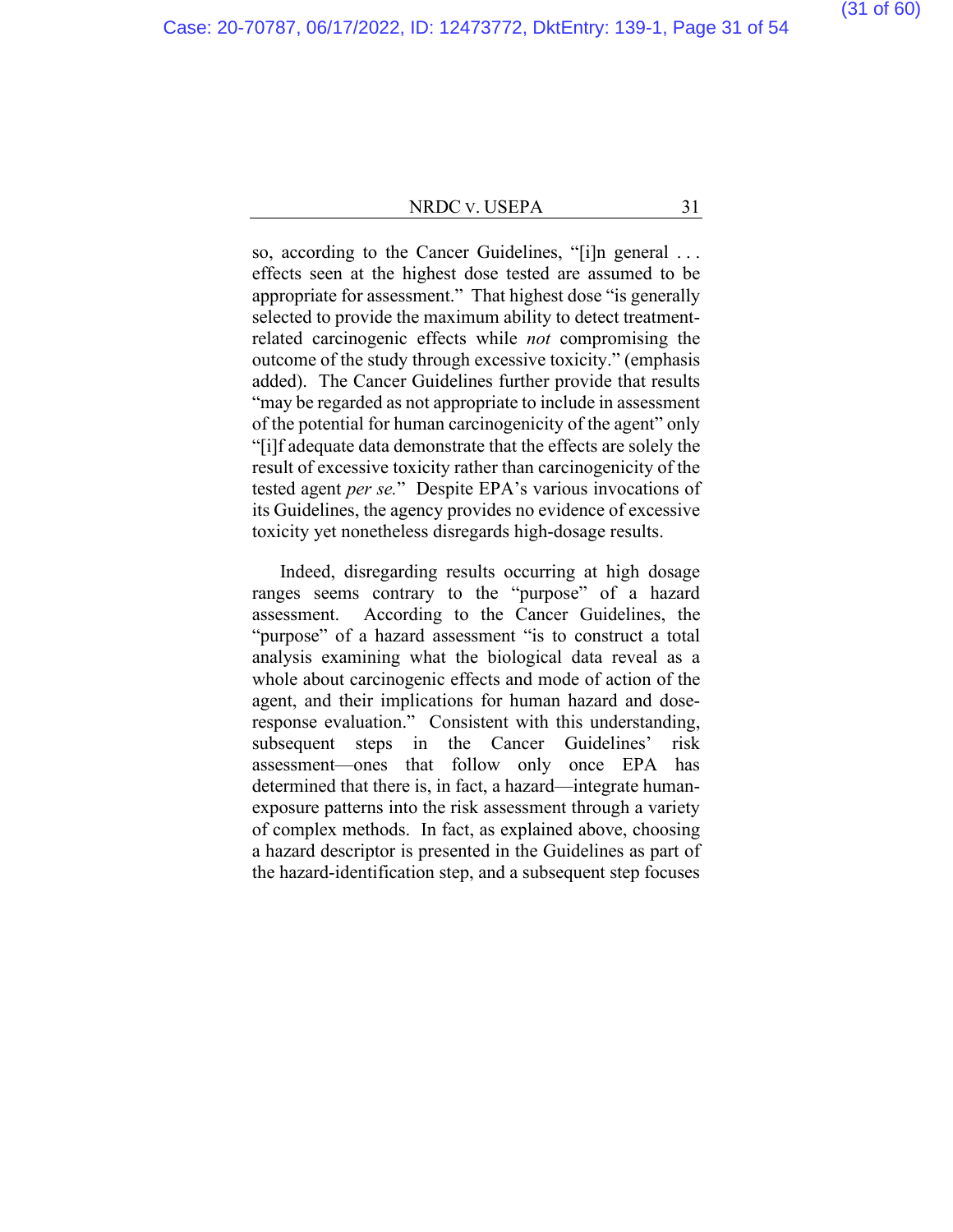entirely on characterizing "the conditions of human exposure."<sup>[12](#page-52-0)</sup>

EPA suggests that other agency guidelines support disregarding results above a so-called "limit dose" of 1,000 mg/kg/day, but that suggestion is also unsupported. According to EPA, its Health Effects Test Guidelines establish that there is a generally applicable "limit dose" of 1,000 mg/kg/day. Those guidelines, however, do not establish any such limit dose. Instead, the guidelines simply explain that, when researchers design an experiment, the important consideration for choosing the highest dose is once again—excessive toxicity. According to the guidelines, researchers should carefully choose the highest dose to be administered with the goal that "[t]he highestdose level should elicit signs of toxicity without substantially altering the normal life span due to effects other than tumors." The guidelines state that "[t]he highest dose tested

**<sup>12</sup>** Quoting a fragment from the Cancer Guidelines in the Cancer Paper's "not likely" explanation, EPA seems to suggest that part of the Guidelines supports using human-exposure patterns to exclude results. The full passage from the Cancer Guidelines states the following, with the underlined part reflecting the fragment EPA quotes in its Cancer Paper: "*Weighing of the evidence includes addressing not only the likelihood of human carcinogenic effects of the agent but also the conditions under which such effects may be expressed*, to the extent that these are revealed in the toxicological and other biologically important features of the agent." Read in context, this sentence in the Cancer Guidelines is not encouraging the agency to integrate human-exposure patterns into its hazard assessment. The sentence appears in an introductory section with instructions for completing a "Weight of Evidence Narrative" that will explain the hazard-assessment reasoning. Rather than conveying a method for evaluating study results in a hazard assessment, the sentence simply encourages the agency to describe the biological pathways through which tumors develop—insofar as the agency has such information available—as part of producing a comprehensive narrative for the public.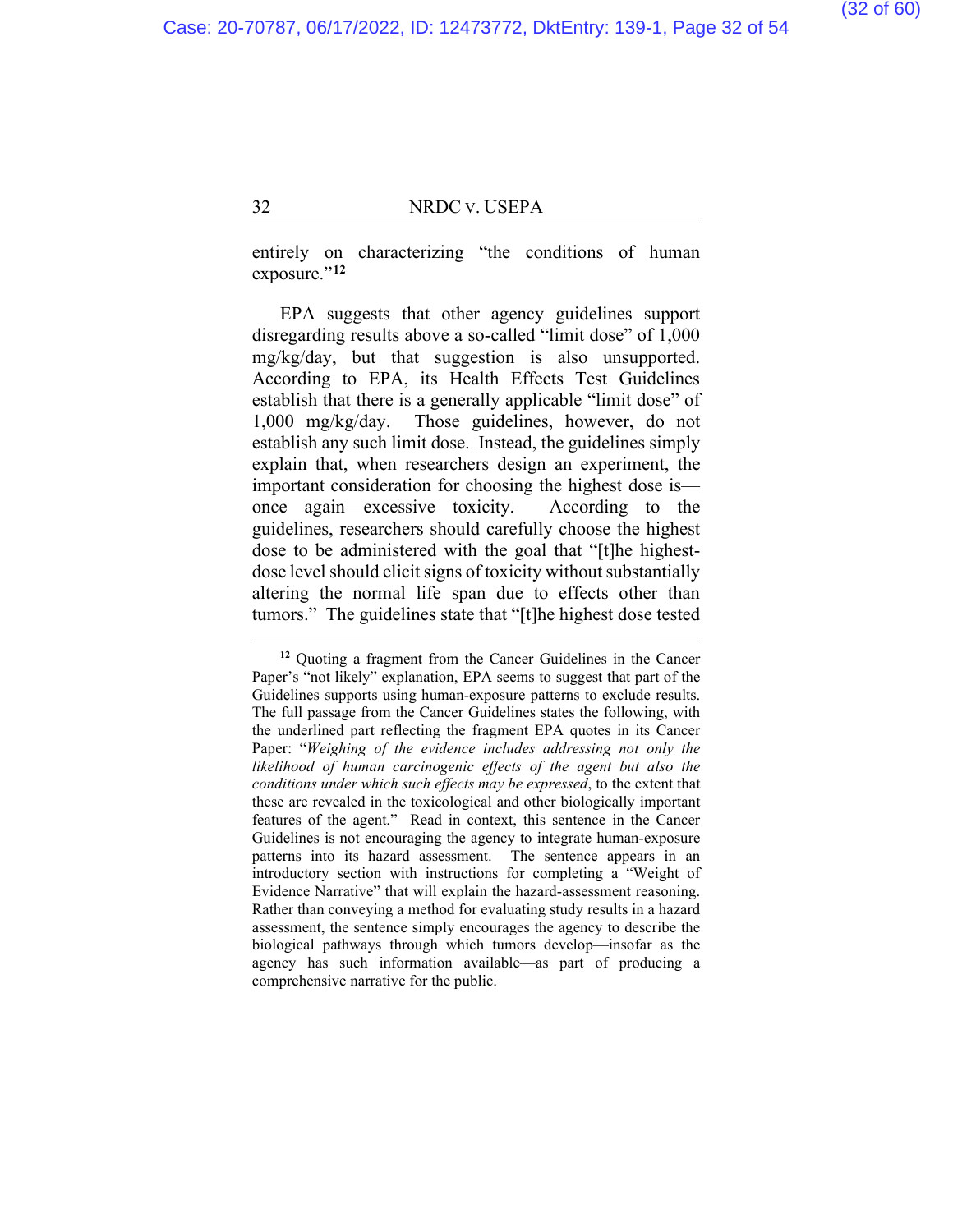(33 of 60)

#### NRDC V. USEPA 33

*need not* exceed 1,000 mg/kg/day." (emphasis added). "Need not" indicates that the highest dose ultimately selected does not *have* to exceed 1,000 mg/kg/day, but it can. Also, because the highest dose tested in a completed study was presumably selected to *avoid* excessive toxicity, these guidelines do not support EPA's disregard of tumor results occurring at and above that 1,000 mg/kg/day dosage.

The SAP expressly stated the concern that EPA improperly discounted study results involving dosages at or above 1,000 mg/kg/day: "Disregarding responses at any dose above a pre-selected 'limit dose,' even though the dose did not exceed the maximum tolerated dose"—that is, the maximum dose before excessive toxicity kicks in—"is not in keeping with the way rodent bioassays are normally interpreted . . . . Thus selecting 1,000 mg/kg/day *a priori* as the limit dose appears to be an *ad hoc* decision that is not well-justified, and is not justified on the basis of the [Cancer Guidelines]." Despite the SAP's criticism, EPA declined to change its approach or to meaningfully respond.

#### **C.**

For these reasons, EPA's choice of a hazard descriptor is not supported by substantial evidence. Despite EPA's repeated invocation of its Cancer Guidelines, the Interim Decision fails to abide by those Guidelines. Inconsistent reasoning "is, absent explanation, 'the hallmark of arbitrary action.'" *Nat'l Parks Conservation Ass'n v. EPA*, 788 F.3d 1134, 1145 (9th Cir. 2015) (quoting *Sierra Club v. EPA*, 719 F.2d 436, 459 (D.C. Cir. 1983)). It cannot survive substantial-evidence review. *NRDC v. EPA*, 31 F.4<sup>th</sup> 1203, 1210 (9th Cir. 2022) (considering internal "inconsistencies" and "EPA's decision to abandon its own guidance . . . without a discernable rationale" in holding that a decision was not supported by substantial evidence).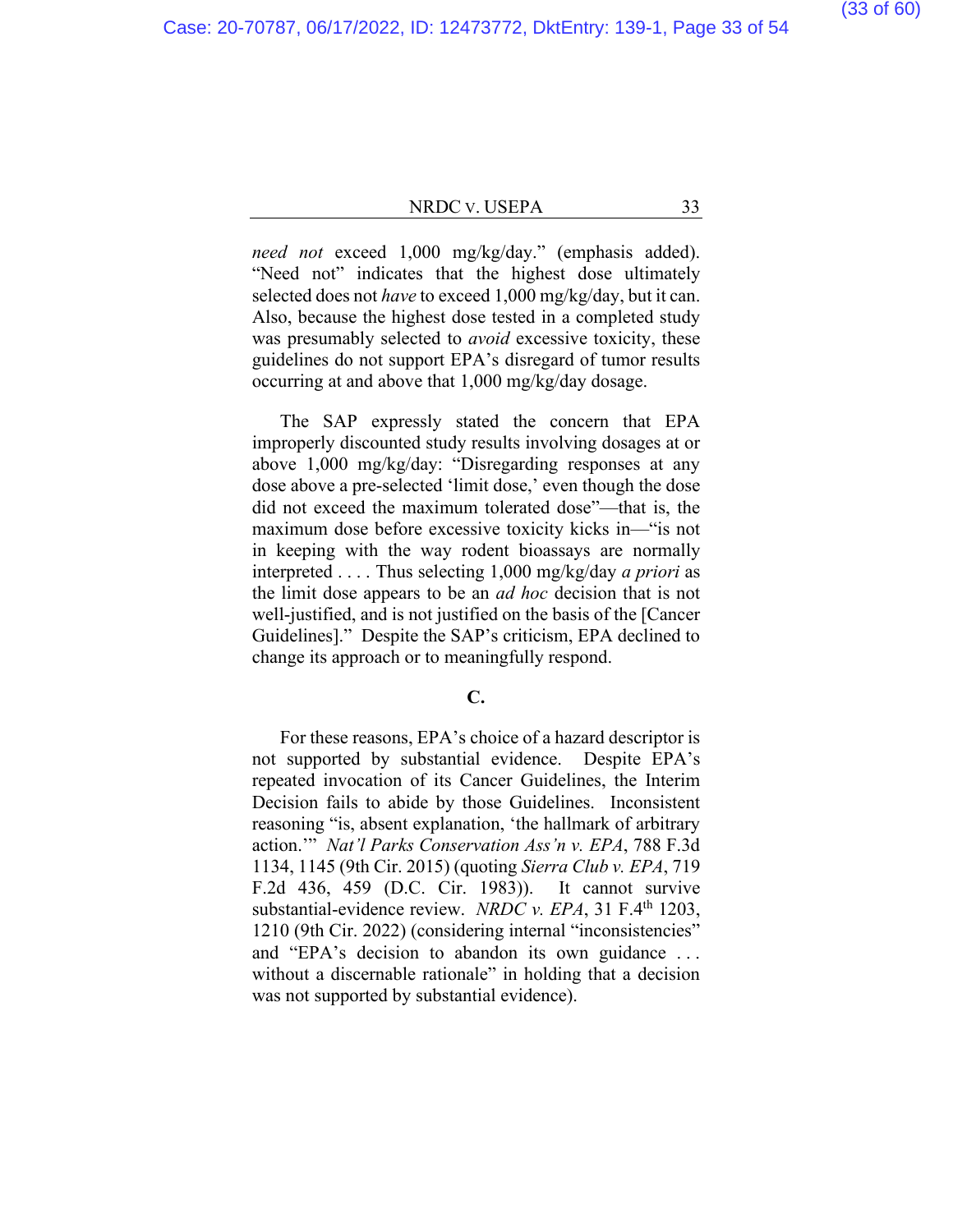Vacatur is the traditional remedy for erroneous administrative decisions. *See Pollinator Stewardship Council*, 806 F.3d at 532. To determine whether vacatur is appropriate, we consider at least three factors. First, "we weigh the seriousness of the agency's errors against the disruptive consequences of an interim change that may itself be changed." *Nat'l Fam. Farm Coal. v. EPA*, 960 F.3d 1120, 1144 (9th Cir. 2020) (quoting *Pollinator Stewardship Council*, 806 F.3d at 532). Second, we consider "the extent to which either vacating or leaving the decision in place would risk environmental harm." *Id.* at 1144–45. Third, we examine "whether the agency would likely be able to offer better reasoning [and] . . . adopt the same rule on remand, or whether such fundamental flaws in the agency's decision make it unlikely that the same rule would be adopted on remand." *Id.* at 1145 (quoting *Pollinator Stewardship Council*, 806 F.3d at 532).

Based on these considerations, we vacate the humanhealth portion of EPA's Interim Decision and remand for further analysis and explanation. The first factor clearly weighs in favor of vacatur. EPA's errors in assessing human-health risk are serious. Moreover, no disruptive consequences will result from vacating the human-health portion of the Interim Decision because that portion simply maintained the status quo—the Interim Decision imposed no new mitigation measures associated with human health. For similar reasons, vacating the human-health portion is unlikely to risk environmental harm, and thus the second factor also weighs in favor of vacatur. The last factor is more uncertain. It is possible that EPA could come to the same human-health conclusion on remand, but the agency's explanation would need to be so different that we cannot make a confident prediction on this factor. With two factors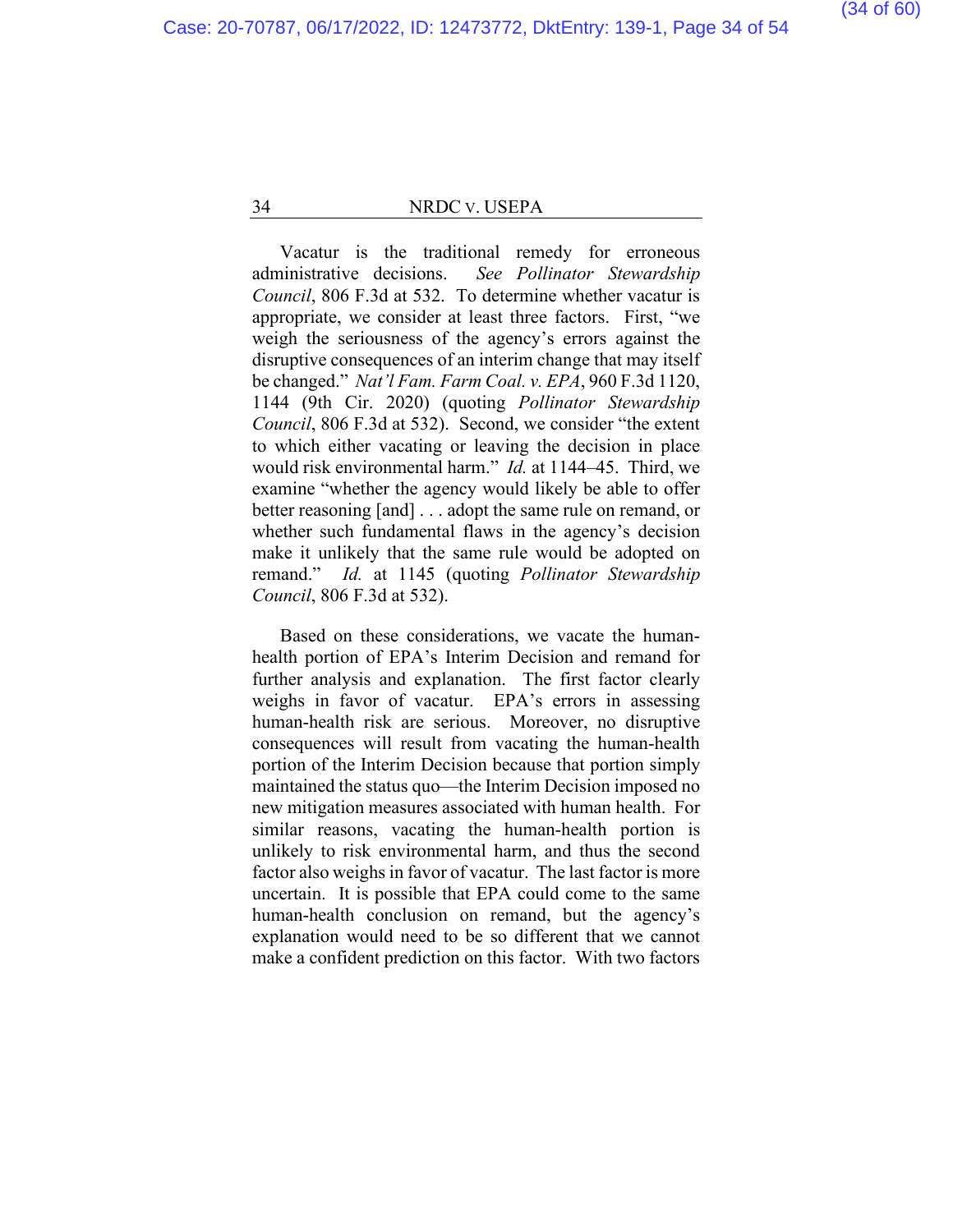weighing in favor of vacatur, uncertainty with respect to this last one does not tip the scale in the other direction.**[13](#page-52-0)**

In light of this holding, we need not reach Rural Coalition's arguments about other alleged errors pertaining to human health. *See Pollinator Stewardship Council*, 806 F.3d at 532 ("The matter must be remanded to the agency. We need not reach the other claims of error raised by petitioners."). Similarly, our vacatur makes it unnecessary to address NRDC's objection that EPA did not comply with its procedural obligation to respond to NRDC's comments about human health—because further proceedings, including a new public-comment process, will be needed on remand.**[14](#page-52-0)**

#### **IV.**

We next address Rural Coalition's Endangered Species Act claim. Congress enacted the ESA "to provide a means whereby the ecosystems upon which endangered species and threatened species depend may be conserved" and "to provide a program for the conservation of such endangered species and threatened species" (collectively, "listed species"). 16 U.S.C. § 1531(b). The ESA reflects "a conscious decision by Congress to give endangered species

**<sup>13</sup>** We decline to rule on any effect this vacatur might have on glyphosate's registration. Even assuming that we could order deregistration outright, we would not do so here. Given the errors we have pointed out—and our uncertainty regarding how correcting those errors will alter EPA's final conclusion—deregistration would be a disproportionate and highly disruptive remedy.

**<sup>14</sup>** As NRDC pointed out and EPA did not dispute at oral argument, vacatur of the human-health portion will require the agency to conduct a new public-comment process. 40 C.F.R. §§ 155.56, 155.58(a).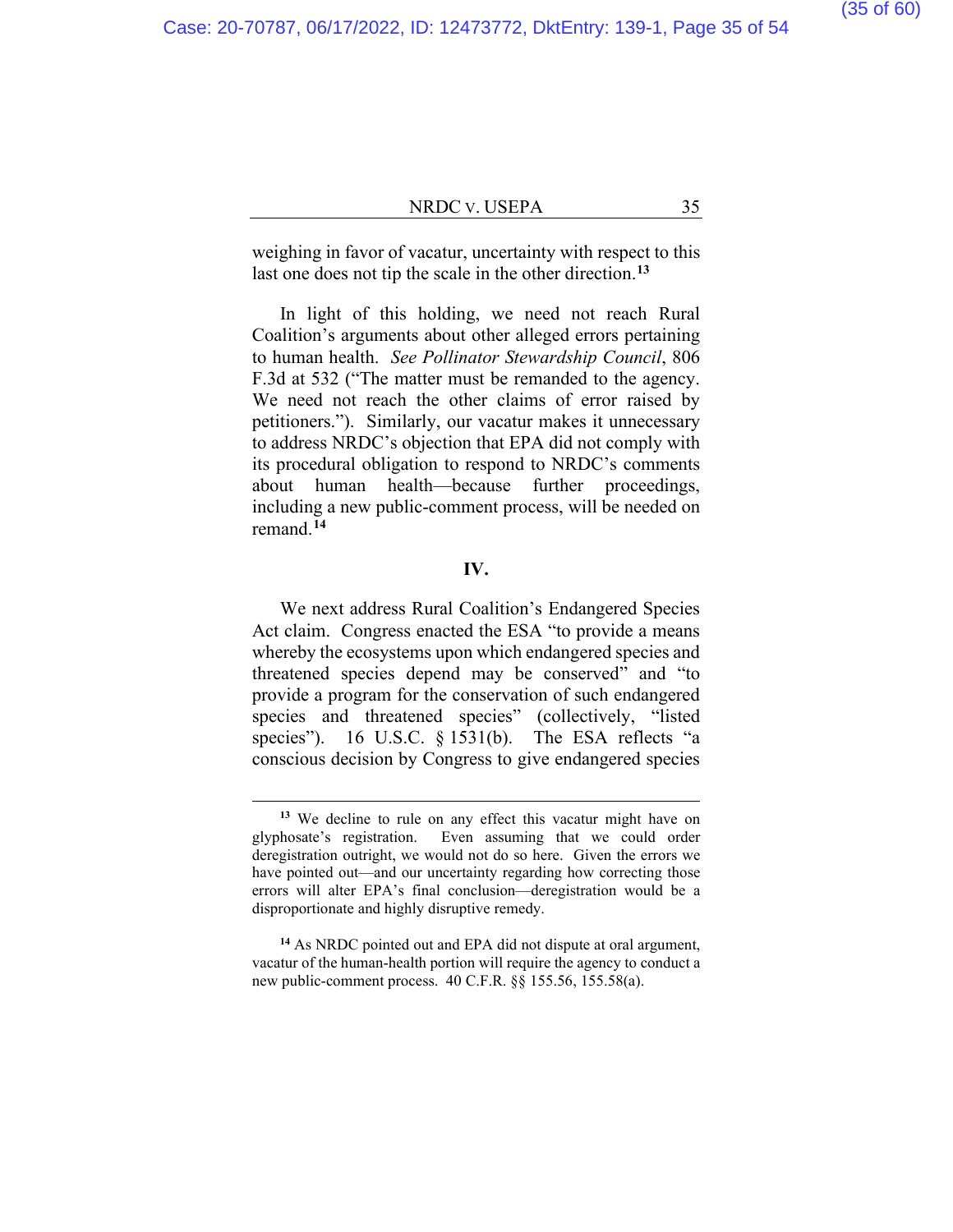priority over the 'primary missions' of federal agencies." *Tenn. Valley Auth. v. Hill*, 437 U.S. 153, 185 (1978).

The ESA protects those species, in part, by requiring federal agencies to consult with the U.S. Fish and Wildlife Service or the National Marine Fisheries Service (the "Services"). Section  $7(a)(2)$  of the ESA mandates that every federal agency "shall, in consultation with and with the assistance of [the Services], insure that any action authorized, funded, or carried out by such agency . . . is not likely to jeopardize the continued existence of any endangered species or threatened species or result in the destruction or adverse modification" of designated critical habitat. 16 U.S.C.  $\S$  1536(a)(2). The consultation process unfolds as follows: "[A]t the earliest possible time," the agency proposing the action assesses whether a proposed action "may affect" an endangered or threatened species or its critical habitat, 50 C.F.R. § 402.14(a), making a so-called "effects determination." "May affect" is broadly understood. It includes "*[a]ny possible effect*, whether beneficial, benign, adverse or of an undetermined character." *Karuk Tribe of Cal. v. U.S. Forest Serv.*, 681 F.3d 1006, 1027 (9th Cir. 2012) (quoting *California ex rel. Lockyer v. U.S. Dep't of Agric.*, 575 F.3d 999, 1018 (9th Cir. 2009)). If the agency determines that its action "may affect" a listed species or critical habitat, "formal consultation" is generally necessary. 50 C.F.R. § 402.14(a)–(b). Formal consultation requires the Services to prepare a "biological opinion" on whether the proposed action "is likely to jeopardize the continued existence of listed species or result in the destruction or adverse modification of critical habitat." *Id*.  $§$  402.14(g)(4), (h). If the Services conclude that "the agency action would place the listed species in jeopardy or adversely modify its critical habitat," *Nat'l Ass'n of Home Builders v. Defs. of Wildlife*, 551 U.S. 644, 652 (2007), they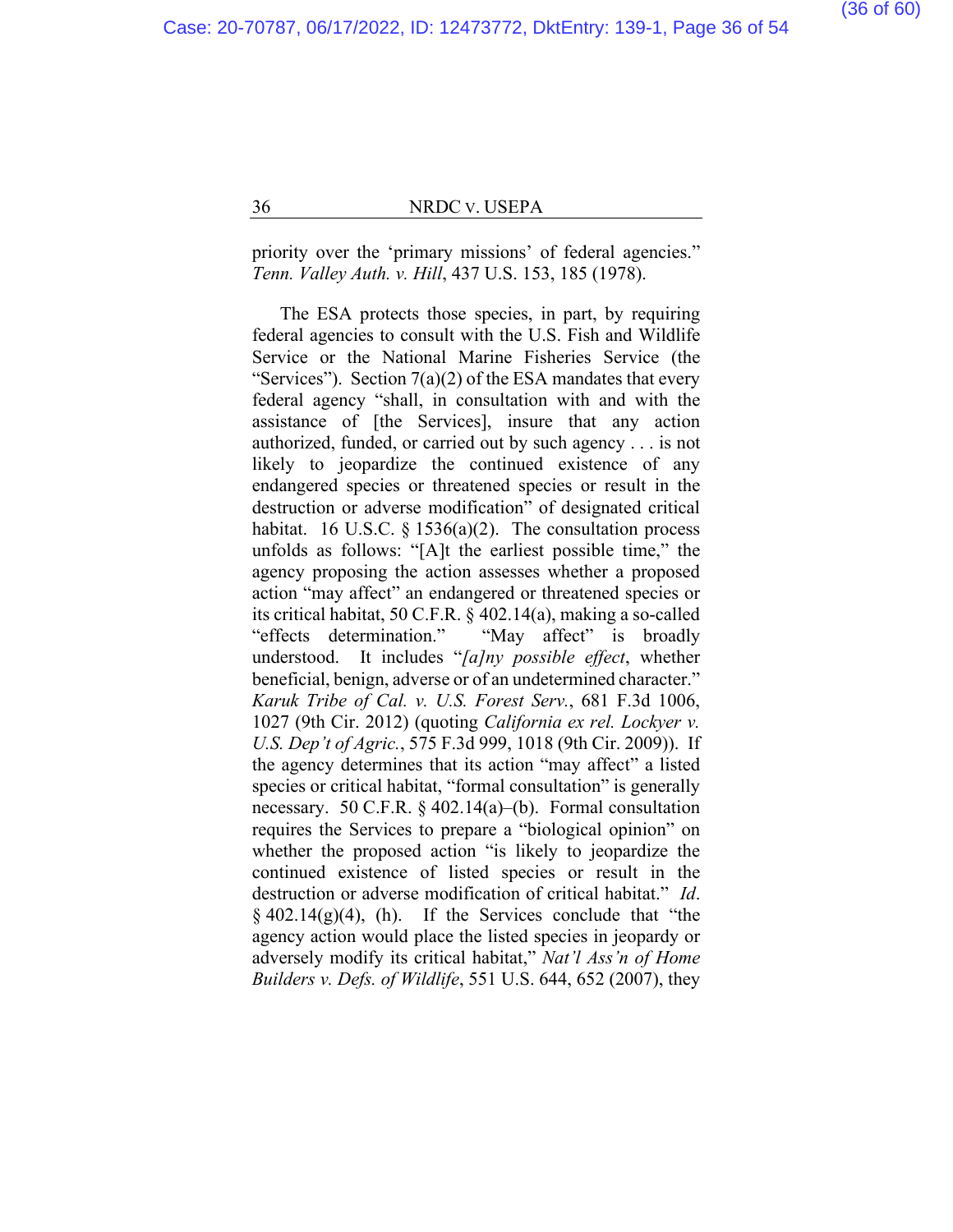must recommend "reasonable and prudent alternatives" to the proposed action, *id.* (quoting 16 U.S.C.  $\S$  1536(b)(3)(A) and 50 C.F.R. § 402.14(h)(2)).

Rural Coalition argues that EPA failed to comply with these obligations before issuing the Interim Decision. At the threshold, Intervenor Monsanto argues that we should not decide the merits of this claim because Rural Coalition lacks standing, the claim is moot, and/or the claim was not adequately preserved. To help explain our analysis of these arguments, we first describe the aspects of the Interim Decision relevant to the ESA claim. We then answer all of the threshold questions in Rural Coalition's favor and, on the merits, agree with Rural Coalition that EPA violated the ESA.

**A.**

The Interim Decision contains the critical pieces of EPA's registration review of glyphosate. It "finalizes" the human and ecological risk assessments and announces that "[n]o additional data are required."As to human health, it "determine[s] that there are no risks to human health from the current registered uses of glyphosate" and imposes no health-related mitigation requirements. As to ecological risk, it finds potential risks to animals and plants and "require[s]" mitigation in light of those risks, laying out specific language for glyphosate product labels. Crucially, the Interim Decision "concludes that the benefits outweigh the potential ecological risks" when glyphosate is used according to the restrictions imposed by the Interim Decision. That conclusion is the critical determination that the pesticide complies with FIFRA's safety standard. *See Nat'l Fam. Farm Coal. v. EPA*, 960 F.3d 1120, 1133 (9th Cir. 2020) ("FIFRA uses a cost-benefit analysis to ensure that there is no unreasonable risk created for people or the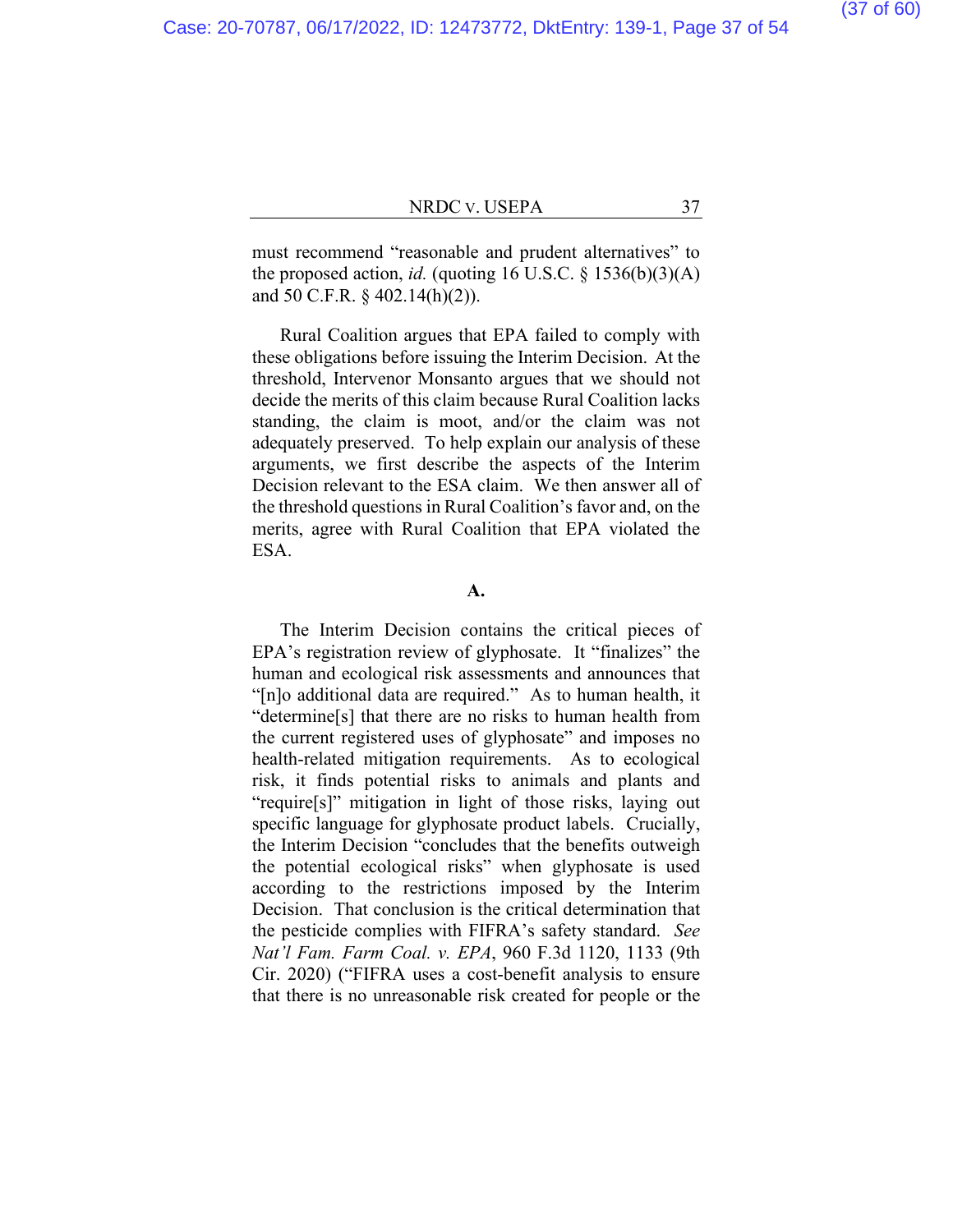environment from a pesticide." (quoting *Pollinator Stewardship Council v. EPA*, 806 F.3d 520, 522–23 (9th Cir. 2015))).**[15](#page-52-0)**

#### **B.**

#### **1.**

We turn to the first threshold question: whether Rural Coalition lacks standing to bring an ESA claim. Article III standing requires "(1) a concrete and particularized injury that is 'actual or imminent, not conjectural or hypothetical'; (2) a causal connection between the injury and the defendant's challenged conduct; and (3) a likelihood that a favorable decision will redress that injury." *Pyramid Lake Paiute Tribe of Indians v. Nev. Dep't of Wildlife*, 724 F.3d 1181, 1187 (9th Cir. 2013) (quoting *Lujan v. Defs. of Wildlife*, 504 U.S. 555, 560 (1992)).**[16](#page-52-0)**

**<sup>15</sup>** The Interim Decision outlines only two more tasks, in addition to ESA consultation, that EPA intends to complete before issuing a final registration review decision: an endocrine analysis required by the FFDCA and resolution of a petition filed under the FFDCA. But EPA made clear that there is nothing left for the agency to do under FIFRA's mandate itself. The ESA analysis, FFDCA analysis, and response to the FFDCA petition are discrete processes guided by other statutes. At oral argument, EPA confirmed, "[T]he Interim Decision ... basically finalized everything except for the Endangered Species Act consultation, which the agency committed to do before making a final decision. It looked at human health and ecological risk, which are the factors under the statute—under FIFRA."

**<sup>16</sup>** Rural Coalition asserts an injury on behalf of its members and thus must also meet the requirements for associational standing. "[A]n association has standing to bring suit on behalf of its members when: (a) its members would otherwise have standing to sue in their own right; (b) the interests it seeks to protect are germane to the organization's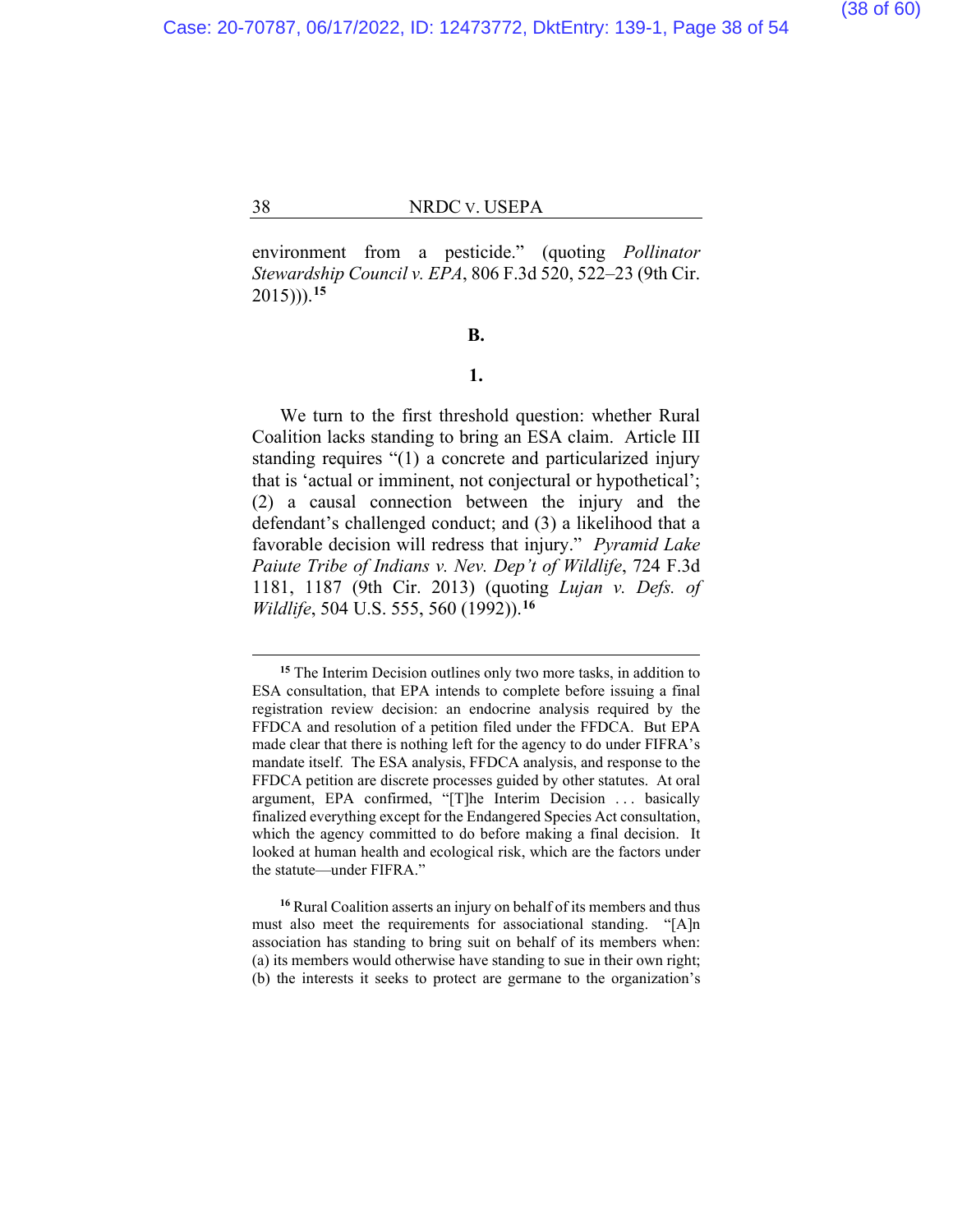"To satisfy the injury-in-fact requirement of the Article III inquiry, 'a plaintiff asserting a procedural injury must show that the procedures in question are designed to protect some threatened concrete interest of his that is the ultimate basis of his standing.'" *Salmon Spawning & Recovery All. v. Gutierrez*, 545 F.3d 1220, 1225 (9th Cir. 2008) (quoting *Citizens for Better Forestry v. U.S. Dep't of Agric.*, 341 F.3d 961, 969 (9th Cir. 2003)). Rural Coalition's members have submitted declarations stating that they regularly engage in educational and recreational activities involving a variety of endangered species, including the Indiana bat, whooping crane, and least tern. These members also allege that glyphosate is threatening their interests by exposing those species to toxic runoff and residues on vegetation. The interests identified in the Rural Coalition declarations are "undeniably . . . cognizable interest[s] for [the] purpose of standing." *See Lujan*, 504 U.S. at 562–63. In addition, the consultation procedures that Rural Coalition claims were required but not completed are intended to protect these types of interests. *See Salmon Spawning*, 545 F.3d at 1226 ("These procedures are designed to advance the ESA's overall goal of species preservation, and thus the [members'] specific goals as to ... preservation, by ensuring agency compliance with the ESA's substantive provisions."). Accordingly, the injury-in-fact requirement is met.

Rural Coalition has also established causation. We have held that an alleged violation of the consultation requirement constitutes a "procedural injury" for standing purposes.

purpose; and (c) neither the claim asserted nor the relief requested requires the participation of individual members in the lawsuit." *Hunt v. Wash. State Apple Advert. Comm'n*, 432 U.S. 333, 343 (1977). Criteria (b) and (c) are not contested, and we are satisfied that they are met here. We therefore focus our analysis on (a).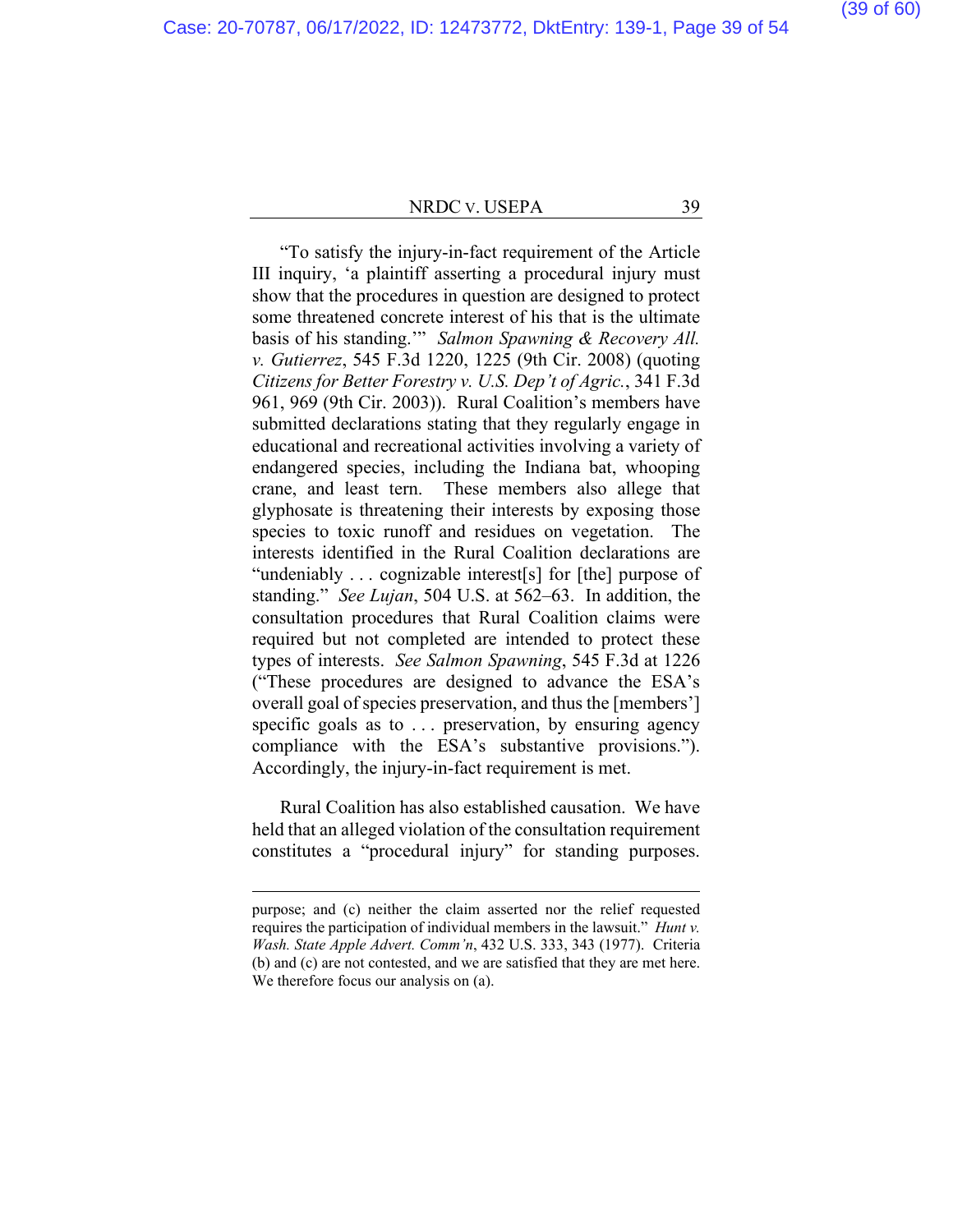*Citizens for Better Forestry*, 341 F.3d at 971. When a procedural injury is asserted, "[t]he causation requirement is satisfied by showing a 'reasonable probability of the challenged action's threat to [the petitioner's] concrete interest.'" *Nat'l Fam. Farm Coal. v. EPA*, 966 F.3d 893, 910 (9th Cir. 2020) (quoting *Hall v. Norton*, 266 F.3d 969, 977 (9th Cir. 2001)). Here, EPA reconsidered the conditions under which the most heavily used herbicide in the nation may be used, acknowledging in the Interim Decision that glyphosate poses "potential risks of concern" for mammals, birds, and plants. Yet the agency imposed few limitations on glyphosate use. Thus, there is a reasonable probability that the requested ESA procedures—that is, an effects determination and consultation—would lead to greater restrictions on glyphosate, thereby reducing the threat posed to the species that are the focus of Rural Coalition members' interests.

EPA's recent analysis of glyphosate's impact on listed species—that is, its ESA effects determination—in preparation for its final registration review decision adds support for our conclusion. After issuing the Interim Decision, EPA published a draft Biological Evaluation ("BE") followed by a final BE. According to EPA, the BE is a "comprehensive, nationwide assessment of the effects of glyphosate on ESA-listed species and critical habitats that determines the need for consultation, and its scope." Put differently, the BE broadly assesses the effect of current glyphosate use—the very use that is the subject of the Interim Decision.<sup>[17](#page-52-0)</sup> The BE found that glyphosate "may

**<sup>17</sup>** Although EPA and Monsanto urge otherwise, we assume that whatever consultation would have occurred if EPA had consulted with the Services on the Interim Decision would have been equivalent to EPA's current consultation. From a practical standpoint, the only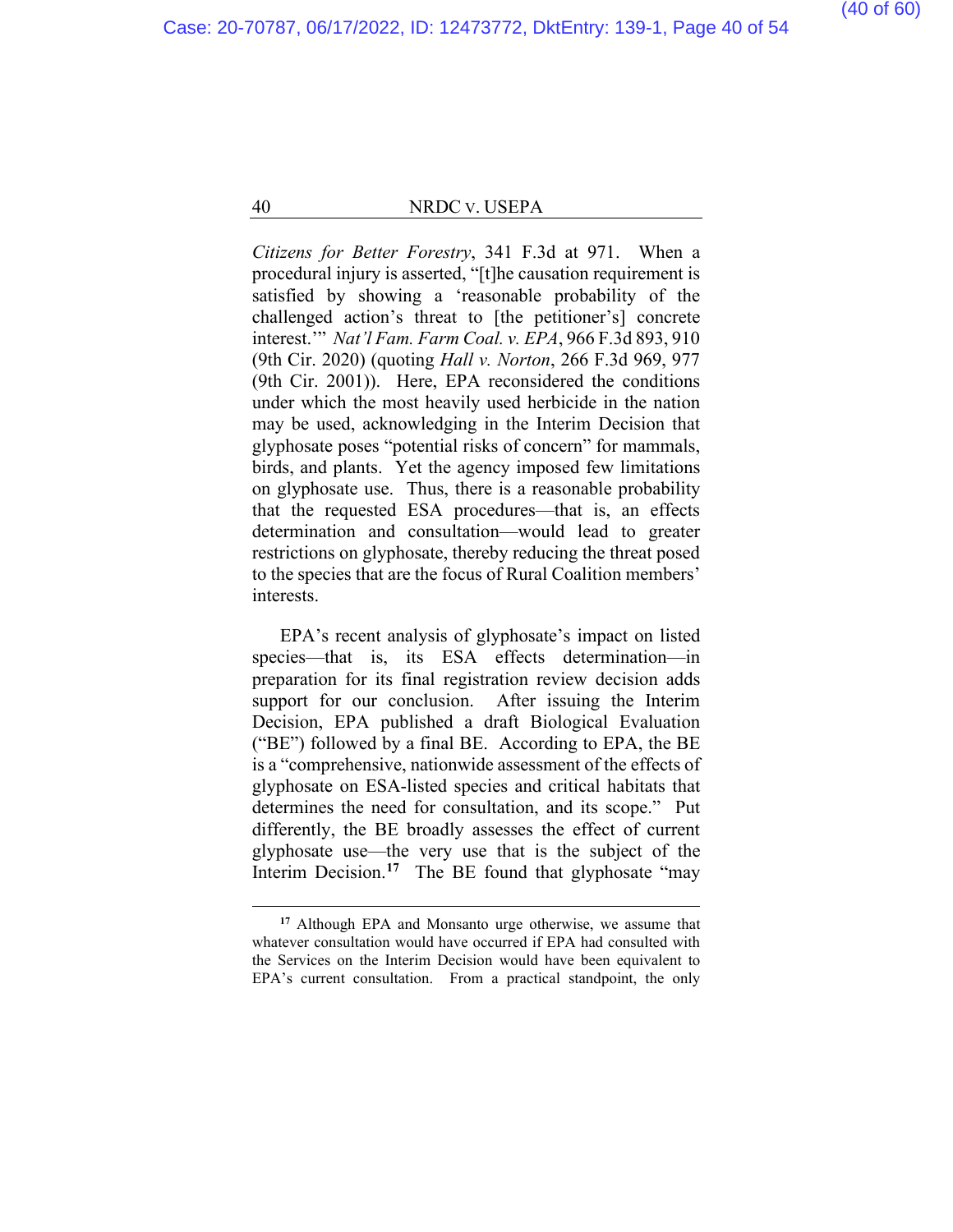(41 of 60)

#### NRDC V. USEPA 41

affect" all ESA-listed species that experience glyphosate exposure—that is, 1,795 species—and is likely to adversely affect 93% of those species. EPA has begun formal consultation about how to mitigate these adverse effects.

Monsanto argues unconvincingly that the causation requirement is not satisfied. According to Monsanto, the Interim Decision did not grant or extend glyphosate's *registration*, and EPA could not cancel that registration through such a decision. Instead, if the agency intends to cancel a pesticide's registration, it must initiate cancellation through an elaborate statutory process. *See* 7 U.S.C. § 136d(b). Accordingly, on Monsanto's view, the Interim Decision is not the reason glyphosate can continue to be sold, and thus there is no causal link between Rural Coalition's injury and EPA's action. But causation does not require that the defendant's unlawful conduct be the only cause of the alleged injury. Had EPA observed the consultation requirement prior to issuing the Interim Decision, even if glyphosate's registration had not been cancelled outright, the Interim Decision might have imposed more restrictions on glyphosate's use than the Interim

differences between the Interim Decision and the anticipated final registration review decision in terms of subject matter for potential consultation are the outstanding analyses under the FFDCA. It is difficult to believe that those analyses would make a difference in the ESA consultation process, and no party has even suggested that they would. Accordingly, we treat the hypothetical consultation process that could have been done prior to issuance of the Interim Decision and the current consultation process EPA has undertaken prior to its final decision as essentially the same endeavor. Monsanto's brief is in accord. In arguing that Rural Coalition's ESA claim is not redressable, Monsanto contends that "[t]he very process that Petitioners want EPA to undertake is already being undertaken," effectively acknowledging that the scope of EPA's current consultation endeavor is equivalent to whatever might have been required for the Interim Decision.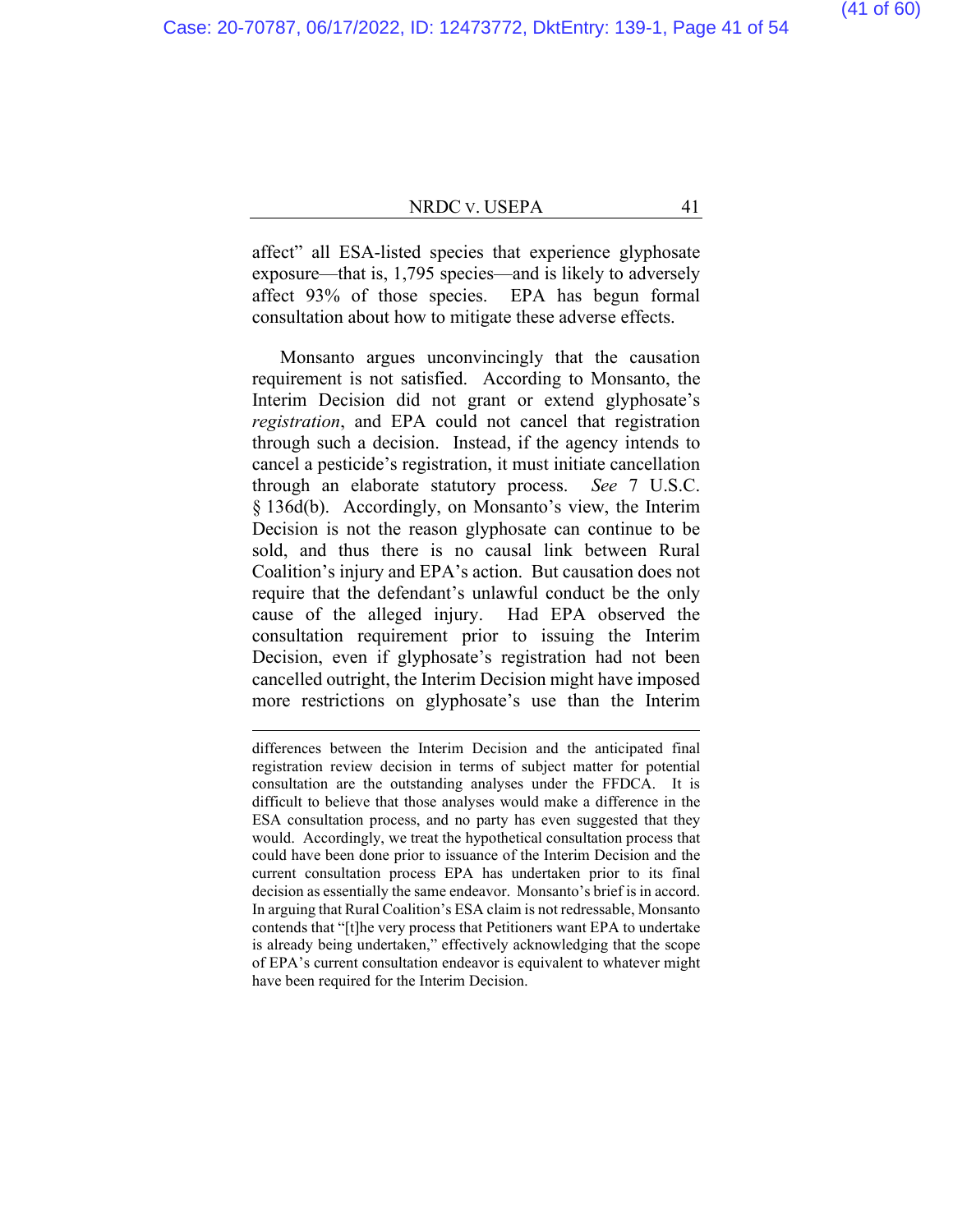Decision's new label requirements actually did. That is sufficient to satisfy the causation requirement given that the alleged violation is procedural in nature. *See Salmon Spawning*, 545 F.3d at 1229 (holding that causation is satisfied for a procedural injury when "[t]he asserted injury is not too tenuously connected to the agencies' failure" to take action).

When petitioners allege a procedural violation, the redressability prong is satisfied by showing that the agency decision "could be influenced" by the procedures at issue. *Hall*, 266 F.3d at 977; *see also Nat'l Fam. Farm Coal.*, 966 F.3d at 911 (explaining that the redressability requirement is satisfied when relief "*may* influence the agency's ultimate decision of whether to take or refrain from taking a certain action" (quoting *Salmon Spawning*, 545 F.3d at 1226–27)). Broadly speaking, Rural Coalition requests that the agency complete the consultation procedures found in the ESA. As explained above, it is apparent that EPA might have required more mitigation efforts had the agency completed an effects determination and consulted before issuing the Interim Decision.

Monsanto also argues that any alleged injury is not redressable because EPA began following the ESA consultation procedures before Rural Coalition filed its petition for review of the Interim Decision. By the time Rural Coalition filed its opening brief, the agency had released a draft BE in preparation for its final registration review decision. Since then, EPA has released a final BE and has begun formally consulting. Monsanto argues that an order to complete consultation procedures would not prompt EPA to do anything more than it is already doing, and that any injury is therefore not redressable. *See Massachusetts v. EPA*, 549 U.S. 497, 518 (2007) (requiring "some possibility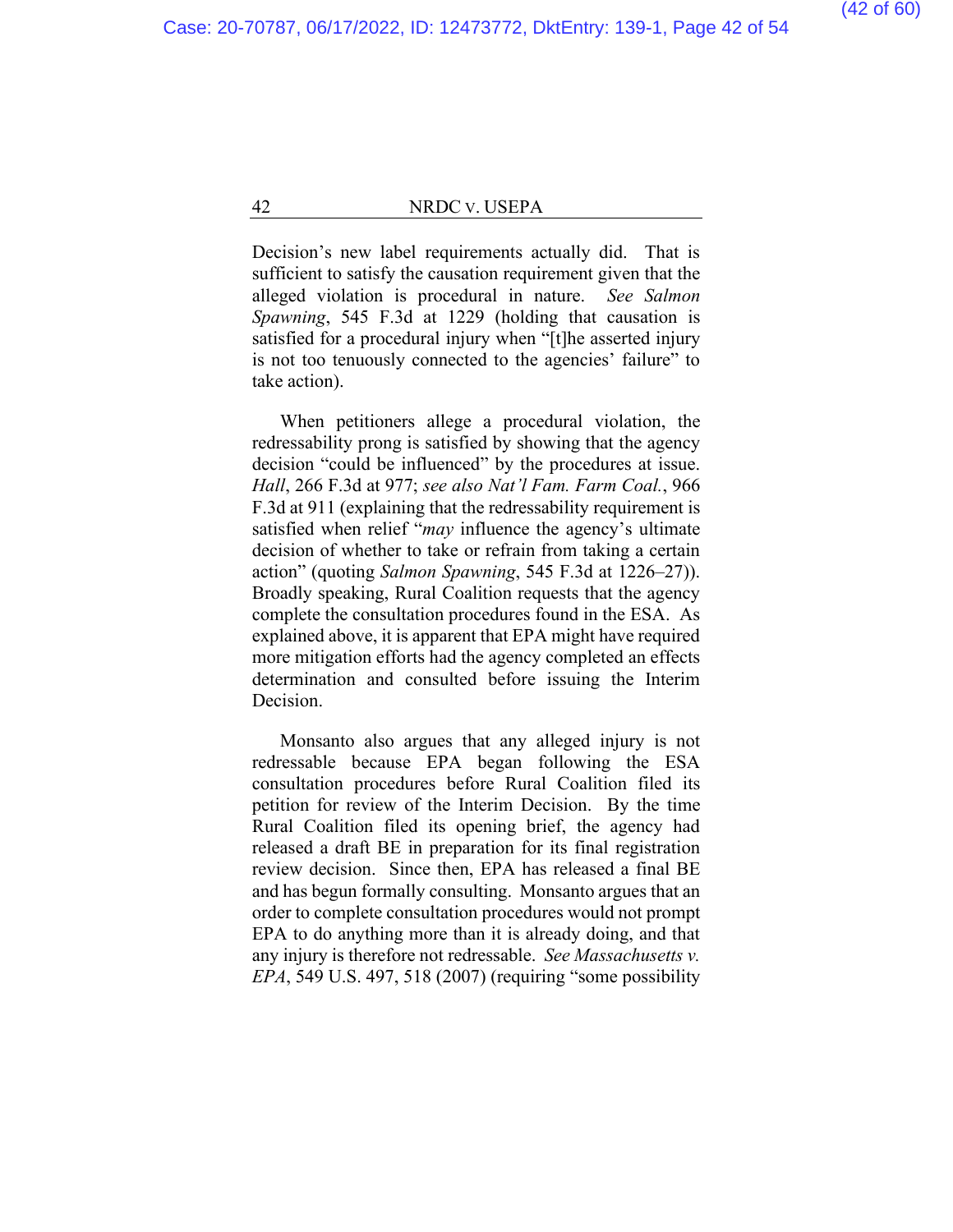that the requested relief will *prompt* the injury-causing party to reconsider the decision that allegedly harmed the litigant" (emphasis added)).

We disagree. "When evaluating whether [the standing] elements are present, we must look at the facts as they exist[ed] at the time the complaint was filed." *Slayman v. FedEx Ground Package Sys., Inc.*, 765 F.3d 1033, 1047 (9th Cir. 2014) (alteration in original) (quoting *ACLU of Nev. v. Lomax*, 471 F.3d 1010, 1015 (9th Cir. 2006)). At the time Rural Coalition filed its petition, court-ordered relief was possible. EPA had not even completed a *draft* BE, and it was unclear when the agency would do so. Thus, we could have, for example, remanded the Interim Decision, directed the agency to comply with the ESA, and even imposed a deadline for completing the effects determination required by the statute—that is, ordered EPA to finalize a BE and to initiate any required consultation by a certain date. *See, e.g.*, *League of United Latin Am. Citizens v. Regan*, 996 F.3d 673, 703 (9th Cir. 2021); *see also Nat'l Wildlife Fed'n v. Nat'l Marine Fisheries Serv.*, 524 F.3d 917, 936–38 (9th Cir. 2008); *Alaska Ctr. For Env't v. Browner*, 20 F.3d 981, 986– 87 (9th Cir. 1994). An aggressive deadline—and any court oversight that might accompany such a deadline presumably would have spurred EPA to act at least somewhat faster than it otherwise would have, redressing Rural Coalition's injury. That is enough for Rural Coalition to have standing.

**2.**

Monsanto alternatively argues that EPA's recent consultation efforts moot this case. "If an event occurs that prevents the court from granting effective relief, the claim is moot and must be dismissed." *Am. Rivers v. Nat'l Marine Fisheries Serv.*, 126 F.3d 1118, 1123 (9th Cir. 1997); *see*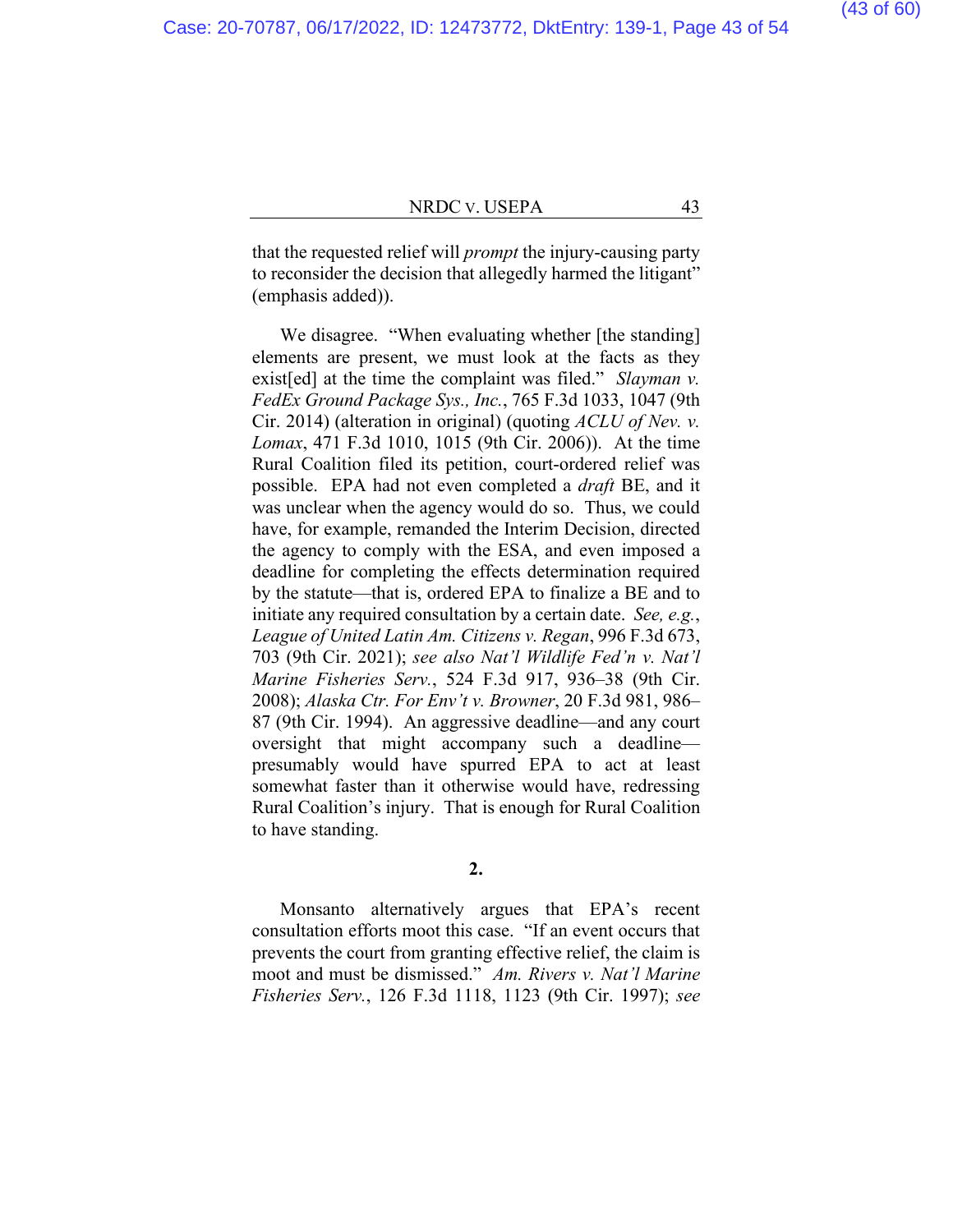*Church of Scientology of Cal. v. United States*, 506 U.S. 9, 12 (1992). On Monsanto's view, even assuming there is standing, we can no longer grant effective relief on the ESA claim now that EPA has begun formally consulting with the Services.

But Monsanto's understanding of the relief available here is too narrow. Broadly speaking, the allegedly unlawful behavior targeted by the petition is a failure to complete procedures required by the ESA before formally concluding whether and how glyphosate may be used consistent with FIFRA's safety standard, and that behavior still has not been rectified. The allegedly unlawful behavior could be remedied by our imposition of an aggressive deadline for the completion of consultation, an order for EPA to complete the parts of consultation within its control with the utmost speed, or an order for EPA to file status reports with our court on consultation's progress.**[18](#page-52-0)** Such relief could meaningfully

**<sup>18</sup>** A consultation deadline would implicate the obligations of the Services in addition to obligations of EPA. That would seem permissible under the principle that injunctive court orders may "bind[] the parties defendant but also those identified with them in interest, in 'privity' with them, represented by them or subject to their control." *Regal Knitwear Co. v. NLRB*, 324 U.S. 9, 14 (1945); *accord Golden State Bottling Co. v. NLRB*, 414 U.S. 168, 179 (1973); *see also Class Plaintiffs v. City of Seattle*, 955 F.2d 1268, 1277 (9th Cir. 1992) ("[A] judgment can bind persons not parties to the litigation in question and not subject *in personam* to the jurisdiction of the court if the persons are in privity with parties to the litigation."). In general, "[t]here is privity between officers of the same government." *Sunshine Anthracite Coal Co. v. Adkins*, 310 U.S. 381, 402–03 (1940); *accord Fund for Animals, Inc. v. Lujan*, 962 F.2d 1391, 1398 (9th Cir. 1992); *see Ma Chuck Moon v. Dulles*, 237 F.2d 241, 243 (9th Cir. 1956) (finding privity between the U.S. Secretary of State and the Attorney General for res judicata purposes because the actions at issue were "in effect suits against the United States"). Even if we could not bind the Services, however, our ability to compel EPA to act quickly is sufficient to avoid mootness.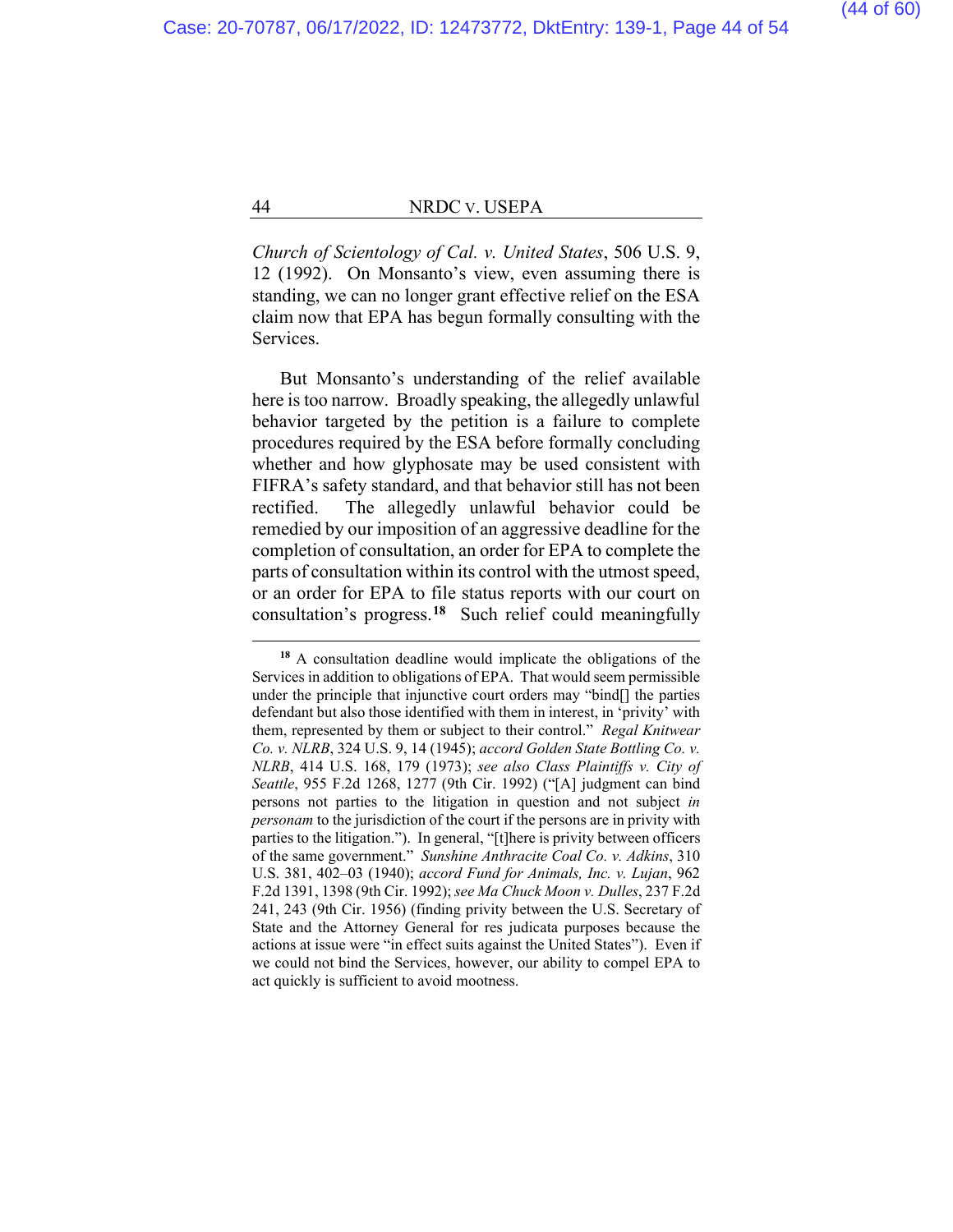(45 of 60)

#### NRDC v. USEPA 45

hasten ESA compliance, especially because EPA appears inclined to delay consultation given that it has already pushed the entire consultation process until the final year of registration review. Thus, Rural Coalition's claim is not moot.**[19](#page-52-0)**

**3.**

Monsanto additionally argues that Rural Coalition's ESA claim was not preserved during the public-comment period. This argument is unconvincing. A Rural Coalition petitioner, Center for Biological Diversity, discussed ESA consultation in its comments on the proposed Interim Decision. The Center argued that "EPA must consult with the Services on its continuing and ongoing authority over this pesticide to satisfy its duty to [en]sure that its use will not jeopardize or adversely modify protected species or their critical habitat well *before* it proposes a registration review decision." The Center also implored EPA to "[i]ncorporate necessary factors into evaluation and any proposed decision"

**<sup>19</sup>** Cases in which we have deemed consultation claims moot when the agency had already begun consulting are not to the contrary. *See All. for the Wild Rockies v. U.S. Forest Serv.*, 907 F.3d 1105, 1121 (9th Cir. 2018); *All. for the Wild Rockies v. U.S. Dep't of Agric.*, 772 F.3d 592, 601 (9th Cir. 2014). The plaintiffs in those cases sought reinitiation of consultation, which could not be ordered once it had already occurred. Here, Rural Coalition seeks compliance with and *completion of* the ESA's consultation requirement, not just the initiation or reinitiation of consultation. *See Env't Def. Ctr. v. Bureau of Ocean Energy Mgmt.*, — F.4th —, 2022 WL 1816515, at \*21 (9th Cir. 2022) (holding that, because consultation with the Fish and Wildlife Service was still ongoing, the court had jurisdiction over a claim that an agency failed to consult before acting); *see also All. for the Wild Rockies v. Savage*, 897 F.3d 1025, 1031 (9th Cir. 2018) (holding that a reconsultation claim was moot because the federal defendants *completed* reconsultation and the plaintiff, therefore, "ha[d] obtained all that it sought with this claim").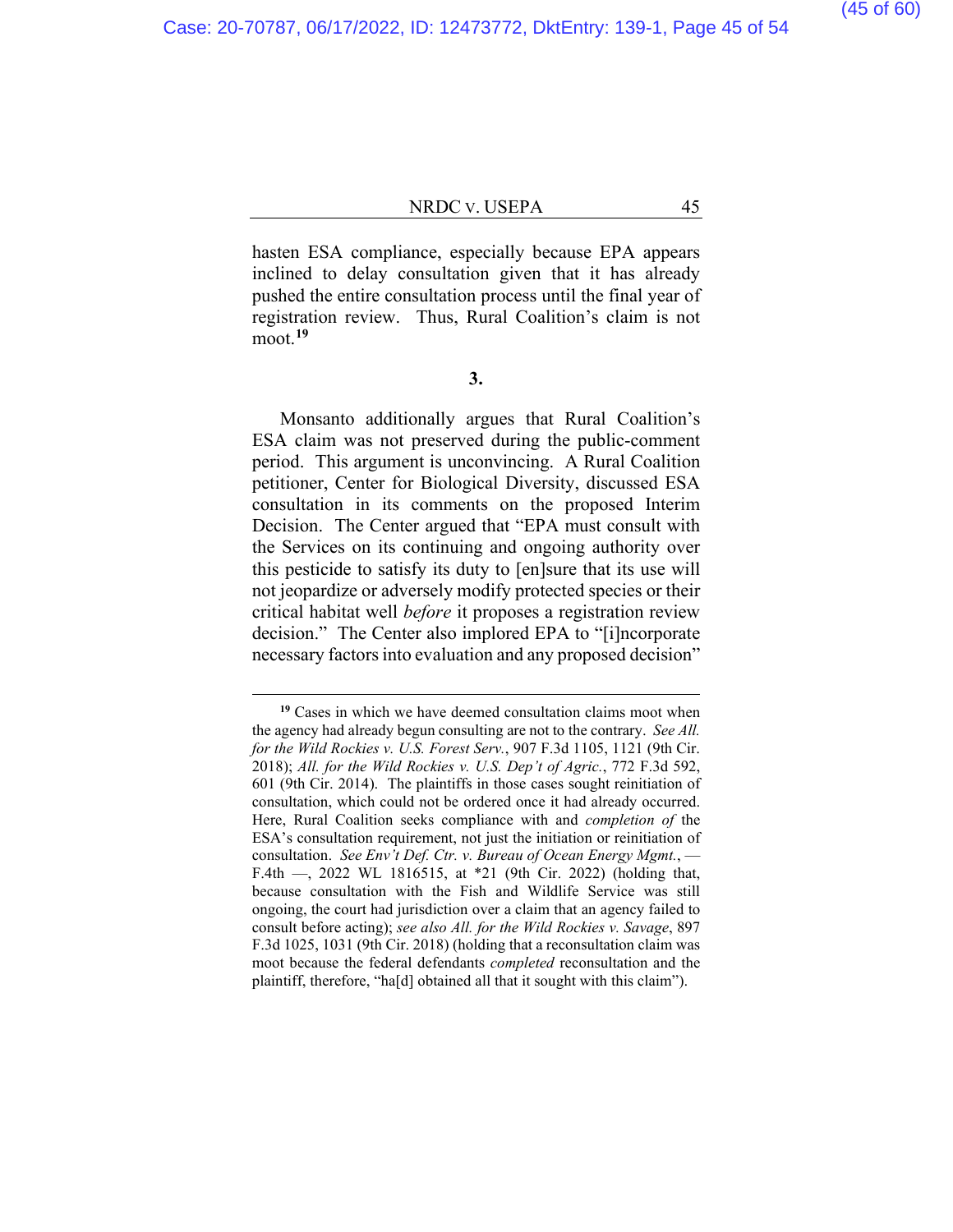including "effects on species listed as protected under the ESA and their critical habitat." Those comments sufficiently raised the issue that EPA failed to comply with the ESA consultation requirement before issuing its Interim Decision. *See Lands Council v. McNair*, 629 F.3d 1070, 1076 (9th Cir. 2010) ("[A] claimant need not raise an issue using precise legal formulations, as long as enough clarity is provided that the decision maker understands the issue raised.").

#### **C.**

We now turn to the merits of Rural Coalition's ESA argument. As explained above, the consultation procedures begin with an agency "review[ing] its actions at the earliest possible time to determine whether any action may affect listed species or critical habitat," 50 C.F.R. § 402.14, resulting in an effects determination. It is undisputed that EPA made no such effects determination before issuing the Interim Decision. Thus, the key question is whether the Interim Decision is an "action" that triggers the consultation procedures found in the ESA. Rural Coalition argues that the answer is "yes" because the Interim Decision was a consequential milestone that essentially approved continued glyphosate use across the United States. EPA and Monsanto disagree. They argue that Rural Coalition's grievance is with EPA's failure to require more mitigation measures, not any affirmative action taken by the agency.

We have held that "agency action" under the ESA has only two requirements. There is "agency action" whenever an agency makes a decision that is (1) affirmative and (2) discretionary about whether, or under what conditions, to allow private activity to proceed. *Karuk Tribe*, 681 F.3d at 1011. That the second requirement is satisfied is not disputed here—EPA clearly has the power to restrict pesticide use by private parties through mitigation measures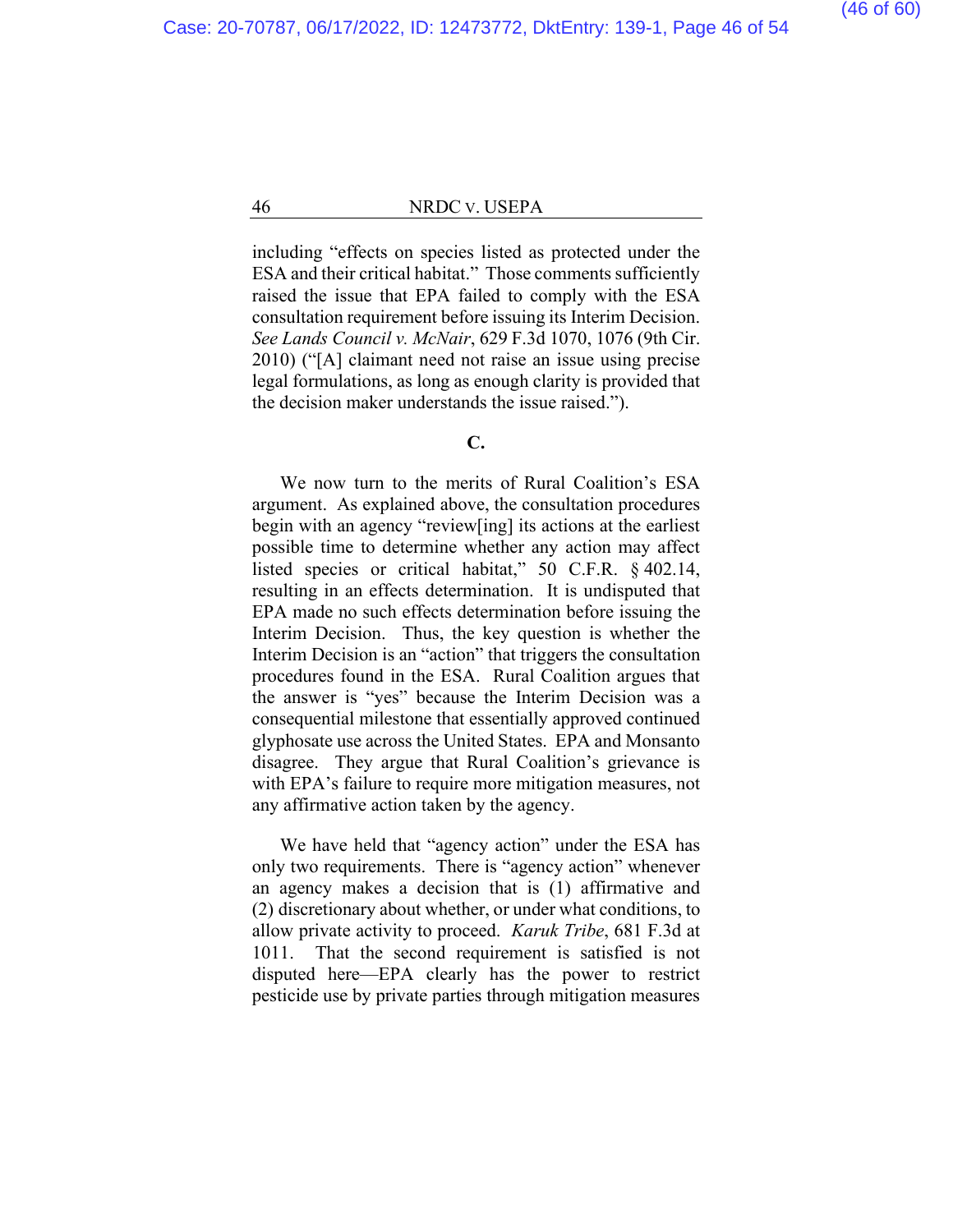to protect listed species. 40 C.F.R. §§ 155.40(a)(2), 155.56, 155.58(b)(2).

We agree with Rural Coalition that the first requirement is also satisfied, because the Interim Decision is an affirmative act. An agency must adhere to the consultation requirement when it makes an "affirmative" act or authorization. *Cal. Sportfishing Prot. All. v. FERC*, 472 F.3d 593, 595 (9th Cir. 2006). But "[w]here private activity is proceeding pursuant to a vested right or to a previously issued license, an agency has no duty . . . under Section 7 if it takes no further affirmative action regarding the activity." *Karuk Tribe*, 681 F.3d at 1021; *W. Watersheds Project v. Matejko*, 468 F.3d 1099, 1108 (9th Cir. 2006) ("'[I]naction' is not 'action' for section 7(a)(2) purposes."). Here, EPA actively exercised its regulatory power, completing an assessment of glyphosate's risks under FIFRA and delineating what constituted acceptable glyphosate use under the statute's safety standard. *See Karuk Tribe*, 681 F.3d at 1024 (finding affirmative action when "the Forest Service formulated precise criteria for the protection of coho salmon, communicated those criteria to prospective miners, and approved the miners' activities under a [Notice of Intent] only if they strictly conformed their mining to the specified criteria").

EPA and Monsanto's primary argument is that Rural Coalition is objecting to inaction, not action, when it complains that EPA would have instituted more mitigation efforts if EPA had engaged in ESA consultation. That argument fails. EPA and Monsanto mainly rely upon *Western Watersheds*, 468 F.3d 1099. That case involved a Bureau of Land Management ("BLM") decision *not* to regulate private parties' diversions of water—diversions that were completed pursuant to those parties' pre-existing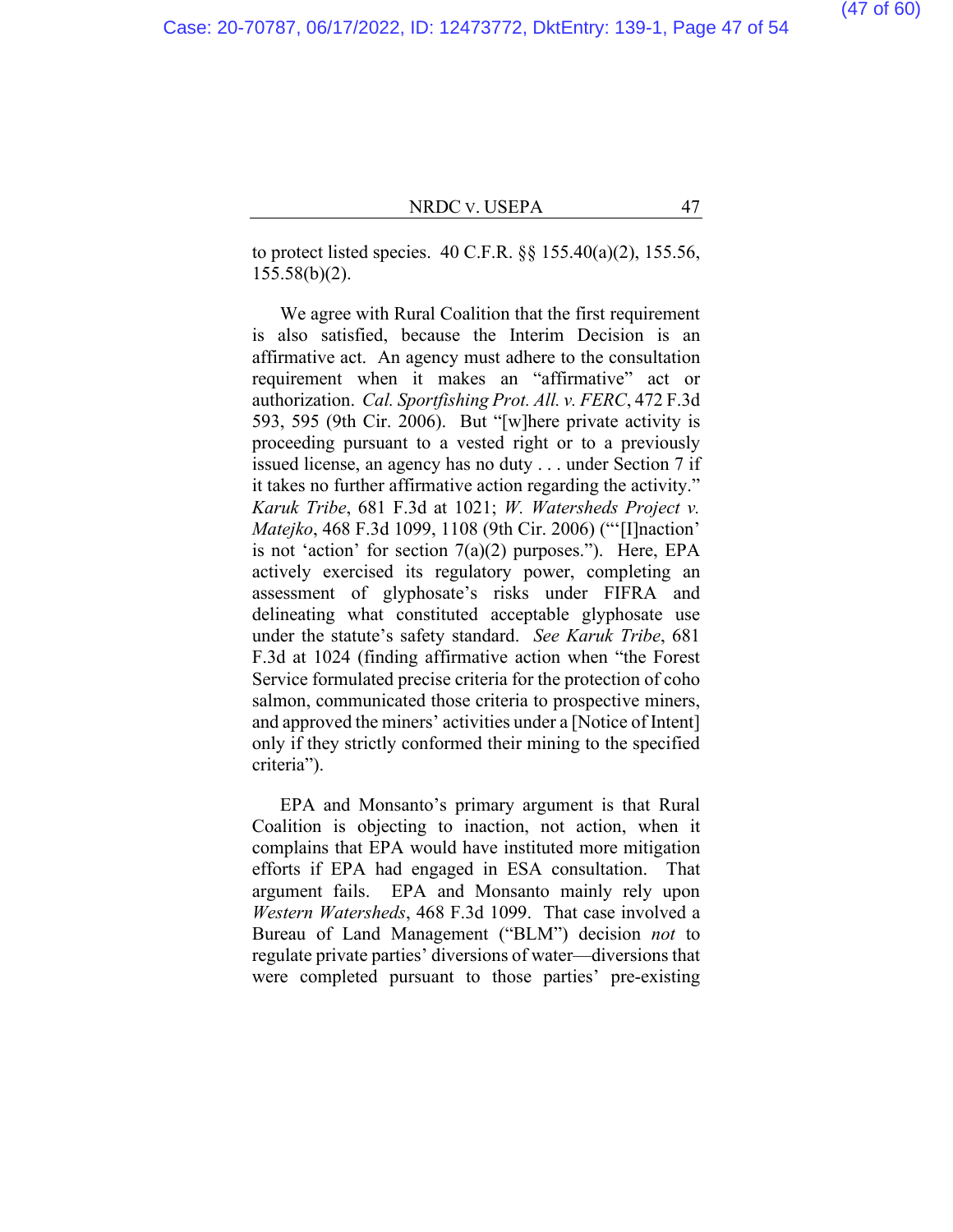rights-of-way. We assumed that BLM had the power to regulate the diversions but held that BLM's decision not to exercise that power was not an affirmative action. *Id.* at 1107–09. We explained, "BLM did not *fund* the diversions, it did not *issue* permits, it did not *grant* contracts, it did not *build* dams, nor did it *divert* streams." *Id.* at 1109; *see also Cal. Sportfishing*, 472 F.3d at 598, 595 (holding that "the agency[] ha[d] proposed no affirmative act that would trigger the consultation requirement" for operations of a hydroelectric plant that were authorized by an earlier permit, even though the agency was empowered to "unilaterally institute proceedings to amend the license if it so chose"). The Interim Decision is unlike the agency inaction in *Western Watersheds*. Here, EPA did not simply stand aside as regulated parties continued to use glyphosate. Instead, EPA exercised its regulatory power under FIFRA engaging in a re-assessment that was *required by statute* and delineated the manner in which glyphosate could be used consistent with the FIFRA safety standard.

Because EPA's registration review decision under FIFRA is the "action" that triggers the consultation requirement, it is irrelevant—despite EPA and Monsanto's suggestion to the contrary—that Rural Coalition takes the view that the Interim Decision does very little to protect listed species and should have contained more mitigation measures. Indeed, the notion that challenging an absence of mitigation efforts is merely an objection to inaction is inconsistent with the purpose of the ESA. Arguing that protection for endangered and threatened species is insufficient is precisely the point of an ESA claim. When aggrieved parties file a lawsuit asserting that the government should not have authorized a certain activity, such as the diversion of water from a river, the core grievance is often that the activity threatens—or, put differently, does not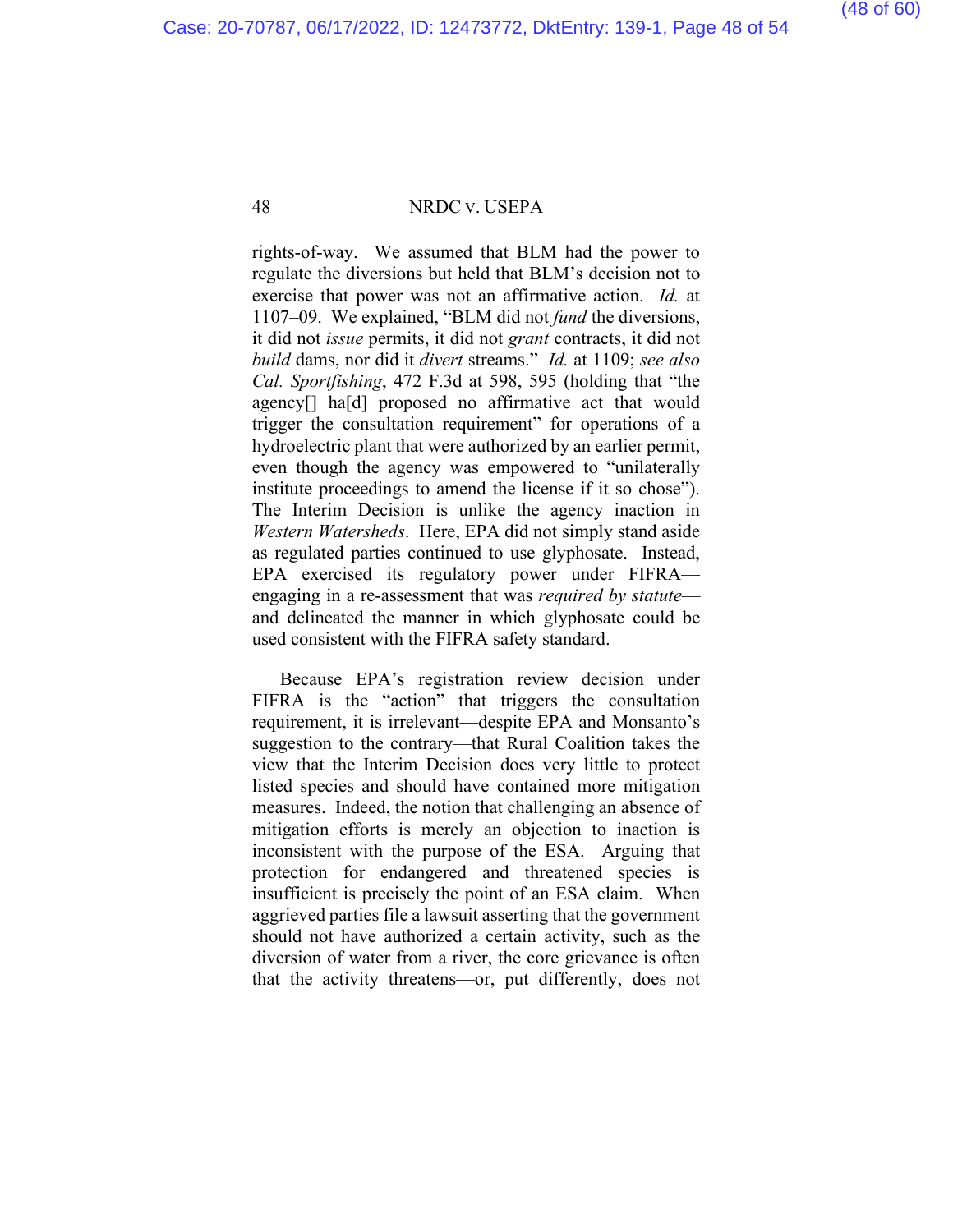sufficiently protect—listed species. *See, e.g.*, *NRDC v. Houston*, 146 F.3d 1118 (9th Cir. 1998). Many clearly cognizable ESA claims, then, could easily be framed as a complaint about the failure to institute more mitigation efforts. That framing does not mean that the claim merely challenges inaction.

#### **D.**

Because the Interim Decision was an affirmative, discretionary action, EPA had to comply with the ESA by making an effects determination before issuing the decision. It is undisputed that EPA did not do so. Accordingly, EPA violated the ESA.

Nevertheless, because of the odd confluence of circumstances here, we decline to order relief for the ESA violation. Although relief such as a consultation deadline could hasten EPA's compliance with the ESA (and thus we have held that the ESA claim is not moot), we believe that the FIFRA deadline to complete glyphosate's registration review by October 2022 is a sufficient backstop. According to the timeline imposed by Congress, EPA already must complete its final registration review decision—including formal consultation—by that October 2022 deadline. Given that the FIFRA deadline is fast approaching, shortening EPA's time to consult would be only moderately beneficial to Rural Coalition but potentially very disruptive to the agency.

Rural Coalition urges vacatur of the Interim Decision for failure to comply with the ESA. But it is not clear that vacatur would be beneficial here. The Interim Decision includes certain mitigation efforts that EPA designed to limit the ecological impacts of glyphosate use. Although Rural Coalition argues that those requirements are insufficient, if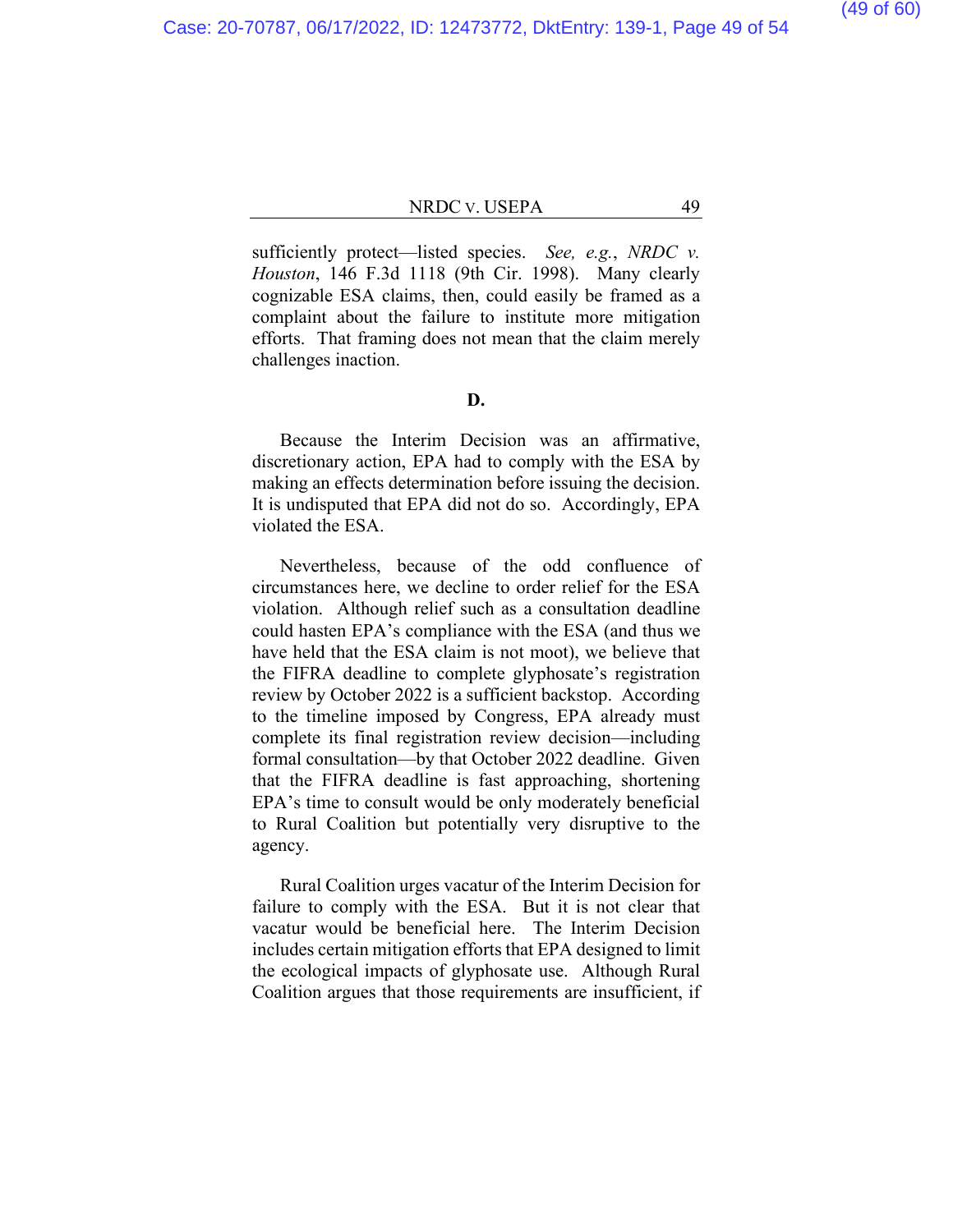the requirements affect glyphosate use at all, they likely *reduce* ecological risk. Because vacatur would eliminate those mitigation requirements, we decline to vacate the Interim Decision—other than to the extent specified in Part III above regarding the human-health portion.

#### **V.**

The remaining issue involves Petitioners' challenges to the Interim Decision's ecological risk assessment, determination of glyphosate's costs, cost-benefit analysis, and mitigation requirements (collectively, the "ecological portion"), and EPA's responsive motion for remand. We grant EPA's motion to remand without vacatur as to the ecological portion of the decision, but we impose a time limit on the remand.

NRDC argues that EPA failed to consider major environmental and economic costs of glyphosate use, including the costs of creating glyphosate-resistant weeds, harm to soil health caused by glyphosate, and the decimation of milkweed in agricultural fields. In addition, NRDC argues that EPA failed to provide any explanation as to how it weighed the purported benefits and risks of glyphosate use, pointing out that EPA simply concluded in a single sentence that the purported benefits outweigh the risks without any sort of reasoned analysis. Finally, NRDC argues that EPA's decision rests on unsubstantiated assumptions that the mitigation measures will, in fact, reduce the acknowledged ecological risks posed by glyphosate use—without any evidence that the mitigation measures imposed will ensure that glyphosate use satisfies FIFRA's safety standard. Rural Coalition echoes many of these concerns, adding that EPA failed to consider the cost of glyphosate drift as well as the costs to pollinators and to monarch butterflies.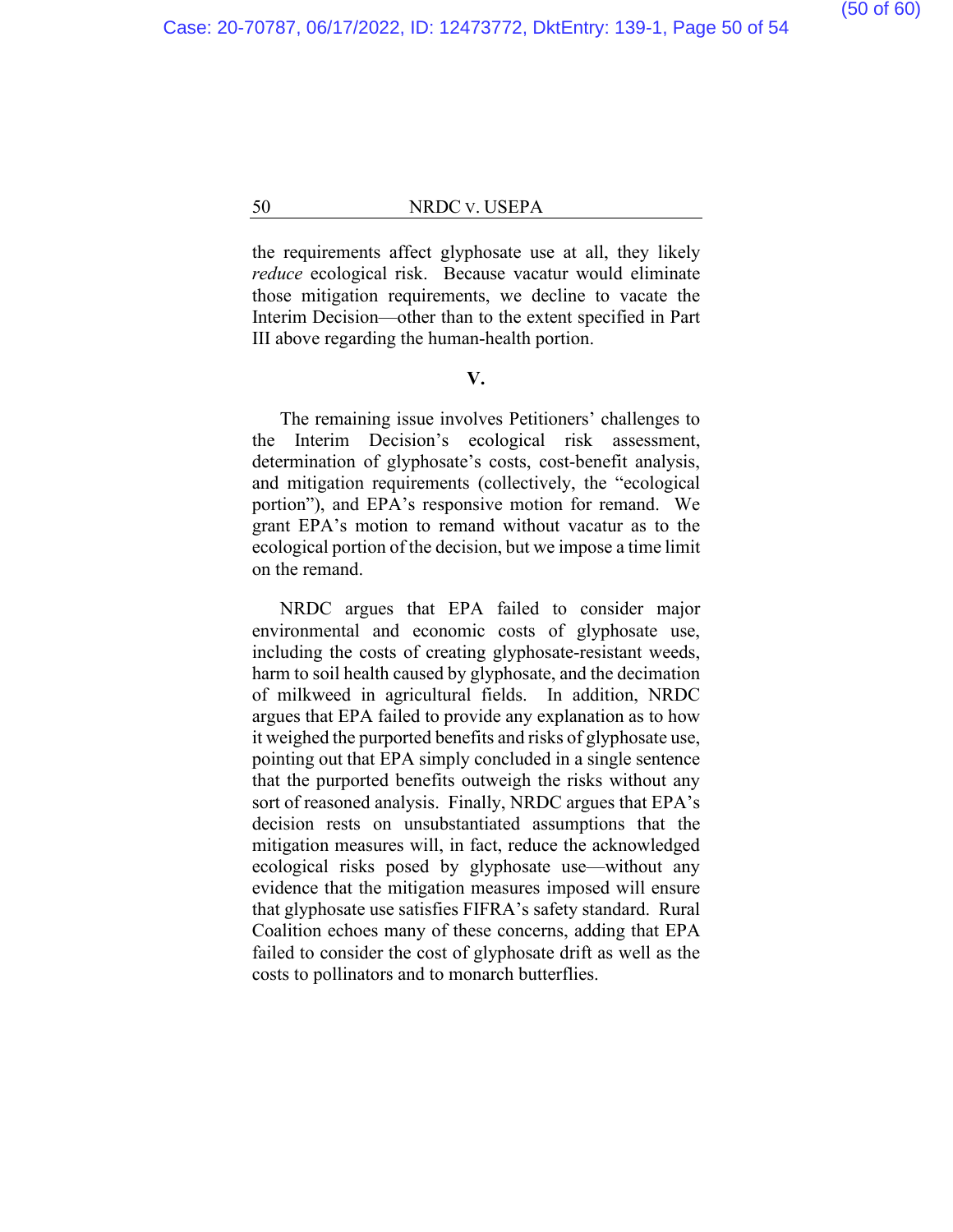(51 of 60)

#### NRDC v. USEPA 51

EPA does not respond to the attack on the ecological portion of the Interim Decision. Instead of answering these parts of the petitions, EPA asks us to remand the ecological portion for further consideration without vacatur and thereby asks us not to reach the corresponding claims in NRDC's and Rural Coalition's petitions.

Courts generally grant an agency's request for voluntary remand unless the request is frivolous or made in bad faith. *Cal. Cmtys. Against Toxics v. EPA*, 688 F.3d 989, 992 (9th Cir. 2012); *see also Ethyl Corp. v. Browner*, 989 F.2d 522, 524 (D.C. Cir. 1993) ("We commonly grant [agency remand] motions, preferring to allow agencies to cure their own mistakes rather than wasting the courts' and the parties' resources reviewing a record that both sides acknowledge to be incorrect or incomplete."). Normally, when remand is requested and granted, "the agency intends to take further action with respect to the original agency decision on review." *Util. Solid Waste Activities Grp. v. EPA*, 901 F.3d 414, 436 (D.C. Cir. 2018) (quoting *Limnia, Inc. v. U.S. Dep't of Energy*, 857 F.3d 379, 386 (D.C. Cir. 2017)). "[I]ntervening events outside of the agency's control, for example, a new legal decision or the passage of new legislation," counsel in favor of granting such a remand request. *SKF USA Inc. v. United States*, 254 F.3d 1022, 1028 (Fed. Cir. 2001). That said, we have "broad discretion" in deciding whether to do so. *Util. Solid Waste*, 901 F.3d at 436.

Here, EPA has neither conceded error nor given any clear indication of how it will proceed on remand. Instead, EPA has vaguely asserted that "intervening decisions from this Court," "EPA's publication of its draft biological evaluation for glyphosate," and the "change in Administration" warrant a partial remand. EPA specifically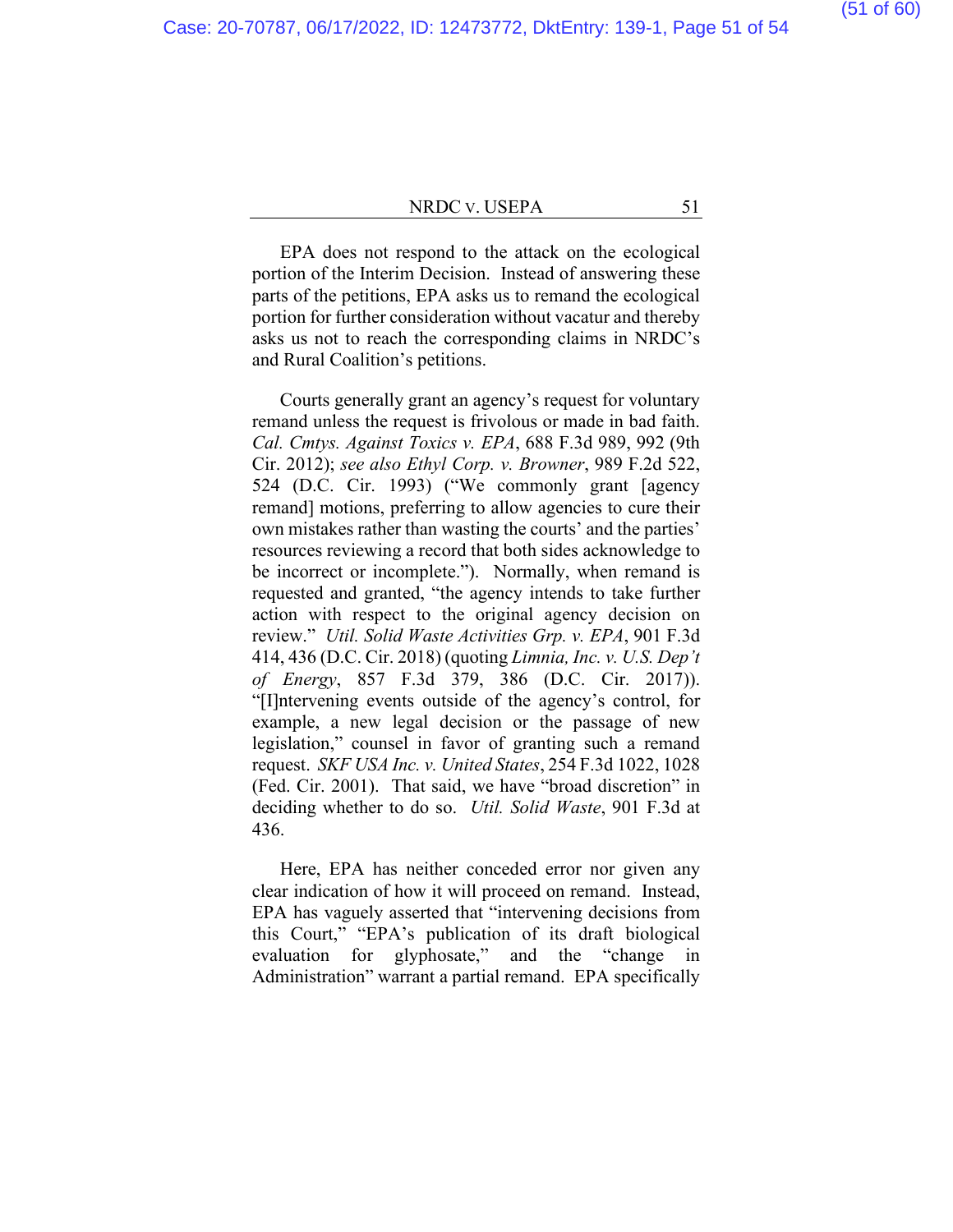requests that the partial remand be without vacatur to "allow EPA flexibility" to implement the mitigation requirements set forth in the Interim Decision. EPA suggests that, if it decides to reassess aspects of the Interim Decision, it will likely do so in its final registration decision rather than in a new interim decision.

Rural Coalition opposes the remand motion, arguing that EPA's actions are a bad-faith attempt to avoid judicial review. According to Rural Coalition, "EPA seeks remand of part of its action at the eleventh hour to avoid an adverse court ruling with little or no binding commitment to . . . actually change its decision." Rural Coalition further argues that EPA does not have a properly cognizable rationale for its request. Rural Coalition dismisses the BE because it was within EPA's control and dismisses the intervening court decisions that EPA raises because they established no new law and simply required compliance with FIFRA's core mandate.

NRDC, on the other hand, does not oppose EPA's motion but responds to it by urging a 90-day deadline for completing the reconsideration of the ecological portion of the Interim Decision on remand. According to NRDC, EPA is unlikely to issue a final registration review decision by the October 2022 statutory deadline because the agency only recently initiated formal consultation under the ESA, which NRDC predicts will take years. NRDC additionally details how "EPA's pesticide approval process has been beset by consistent delays," arguing that "[t]his history of delay means that a deadline for remand is appropriate." NRDC thus asks that the Interim Decision be re-issued within 90 days.

Although Rural Coalition's arguments have force, we decide to grant EPA's motion to remand largely for practical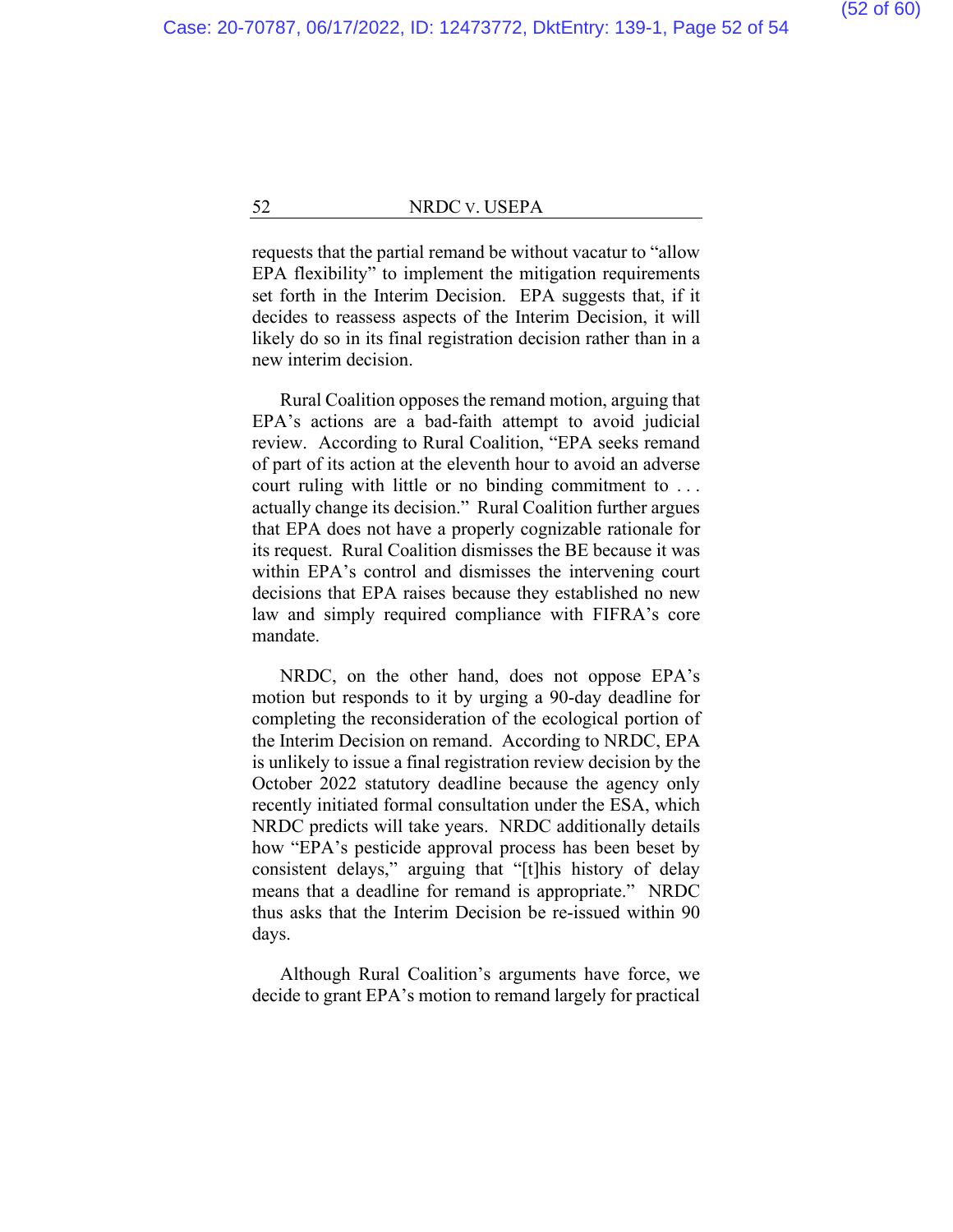#### (53 of 60)

#### NRDC v. USEPA 53

reasons. As stated above, the challenges to the ecological portion are properly raised in Petitioners' briefs, but EPA chose not to respond to those challenges in this action, instead filing a motion to remand on the deadline for filing its answering brief. Monsanto also did not substantively respond to those challenges. If we were to evaluate the merits of NRDC's challenges, we first would want to request responsive briefs and to have oral argument on the ecological issues, raising the possibility that the FIFRA October 2022 deadline would arrive before we could complete our review. Thus, while we hesitate to reward what some might consider sloth or indolence, we also recognize that fully litigating the issues could result in an outcome nobody wants: more, and probably unnecessary, delay. Because of these unusual circumstances, we **GRANT** EPA's motion to remand.

We are sympathetic, however, to Petitioners' concerns about delay and gamesmanship. That said, we do not believe that NRDC's proposed 90-day deadline is warranted or that EPA must issue another interim decision before its final decision. Instead, we require EPA to issue a new ecological portion by the October 2022 FIFRA deadline.**[20](#page-52-0)** *See Clean* 

<span id="page-52-0"></span>**<sup>20</sup>** EPA points out that the Supreme Court has cautioned that, "[a]t least in the absence of substantial justification for doing otherwise, a reviewing court may not, after determining that additional evidence is requisite for adequate review, proceed by dictating to the agency the . . . time dimension of the needed inquiry." *Vt. Yankee Nuclear Power Corp. v. NRDC*, 435 U.S. 519, 544–45 (1978) (quoting *Fed. Power Comm'n v. Transcont'l Gas Pipe Line Corp.*, 423 U.S. 326, 333 (1976) (per curiam)). This concern is not triggered by the deadline we set because Congress has already "dictat[ed] ... [the] time dimension" for EPA action here. *Id.* at 545. We avoid any potential issue with "propelling the court into the domain which Congress has set aside exclusively for the administrative agency," *id.* at 545 (quoting *Transcont'l Gas*, 423 U.S. at 333)—which was the Court's concern in *Vermont Yankee*—by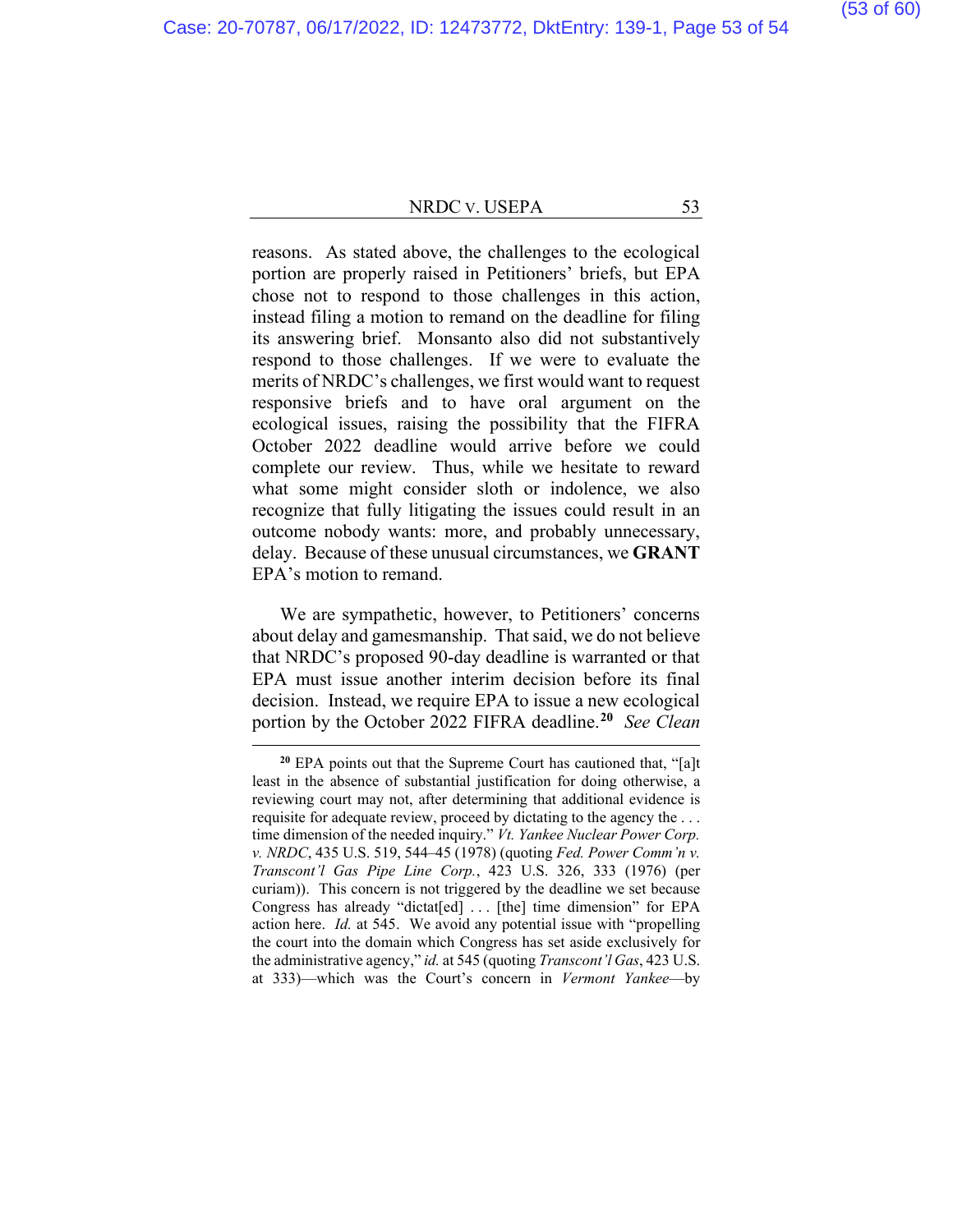(54 of 60)

54 NRDC V. USEPA

*Wis. v. EPA*, 964 F.3d 1145, 1176 (D.C. Cir. 2020) ("EPA offers no reason, nor can we think of one, why it should be permitted to evade the Clean Air Act's statutory deadline through a voluntary remand.").

#### **VI.**

EPA's motion to remand the ecological portion of the Interim Decision without vacatur of that portion is **GRANTED** subject to the deadline described above. Because we grant EPA's motion, we do not reach the parts of NRDC's and Rural Coalition's petitions that challenge the remanded portion of the Interim Decision.

The remainder of Rural Coalition's petition for review is **GRANTED** in part and **DENIED** in part. We **VACATE** the human health portion of the Interim Decision and **REMAND** for further consideration. Given that vacatur, we do not reach the remainder of NRDC's petition challenging the public-comment process that informed the human health portion of the Interim Decision. And although we agree with Rural Coalition that an ESA violation has occurred, we decline Rural Coalition's request for relief for the reasons stated above.

#### **REMANDED**.

imposing a deadline that is the same as Congress's deadline for review of pesticide registrations. *See Clean Wis. v. EPA*, 964 F.3d 1145, 1176 (D.C. Cir. 2020).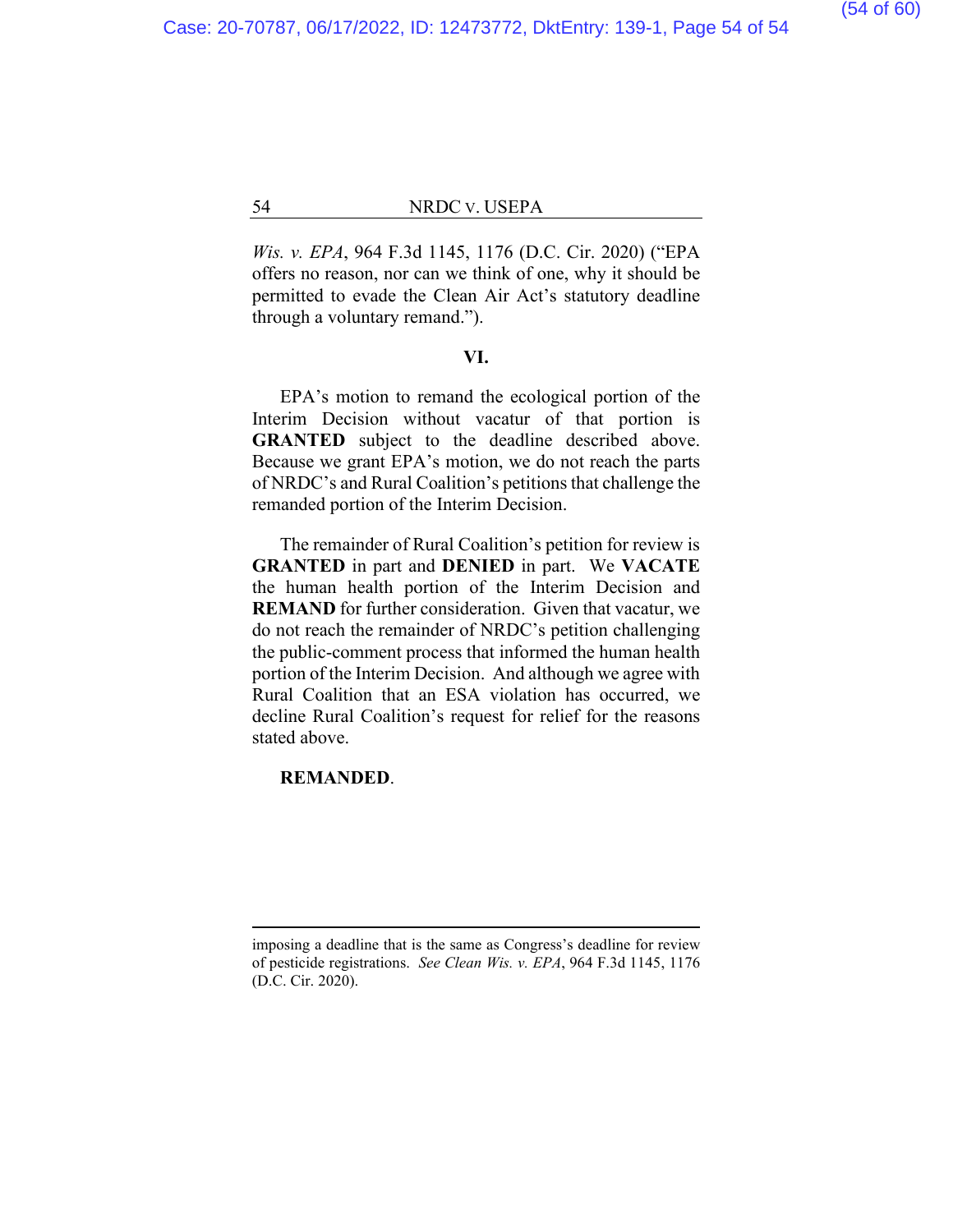

Home > Publications > NCI Dictionaries

# **meta-analysis**

 $\neg$ ) (meh-tuh-uh-NA-lih-sis)

A process that analyzes data from different studies done about the same subject. The results of a meta-analysis are usually stronger than the results of any study by itself.

| Search NCI's Dictionary of Cancer Terms in NRDC V. US EPA<br>vith O Contains<br>No. 20-70787 archived on June 13, 20 |               |
|----------------------------------------------------------------------------------------------------------------------|---------------|
|                                                                                                                      |               |
| Enter keywords or phrases                                                                                            | <b>Search</b> |
| H I J K L M N O<br>EF.<br>P Q<br>R S<br>Browse:                                                                      | WXYZ#         |

# **National Cancer Institute**

&UHDWH3')LQ\RXUDSSOLFDWLRQVZLWKWKH3GIFURZG+70/WR3')\$3, 3')&52:'



SECTION MENU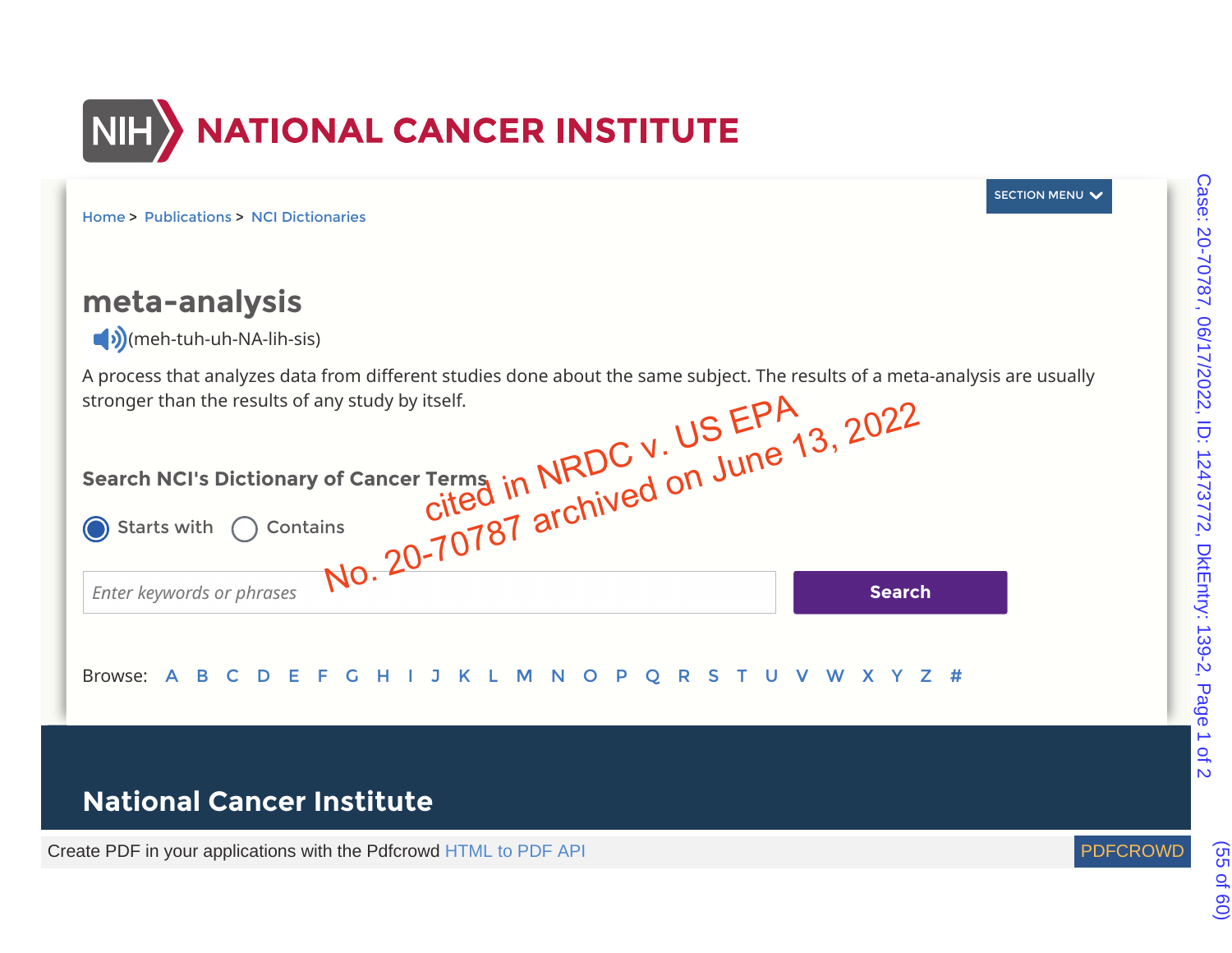at the National Institutes of Health



Case: 20-70787, 06/17/2022, ID: 12473772, DktEntry: 139-2, Page 2 Case: 20-70787, 06/17/2022, ID: 12473772, DktEntry: 139-2, Page 2 of 2  $Q_{\uparrow}$ 

Create PDF in your applications with the Pdfcrowd HTML to PDF API

(56 of 60)

 $\overline{M}$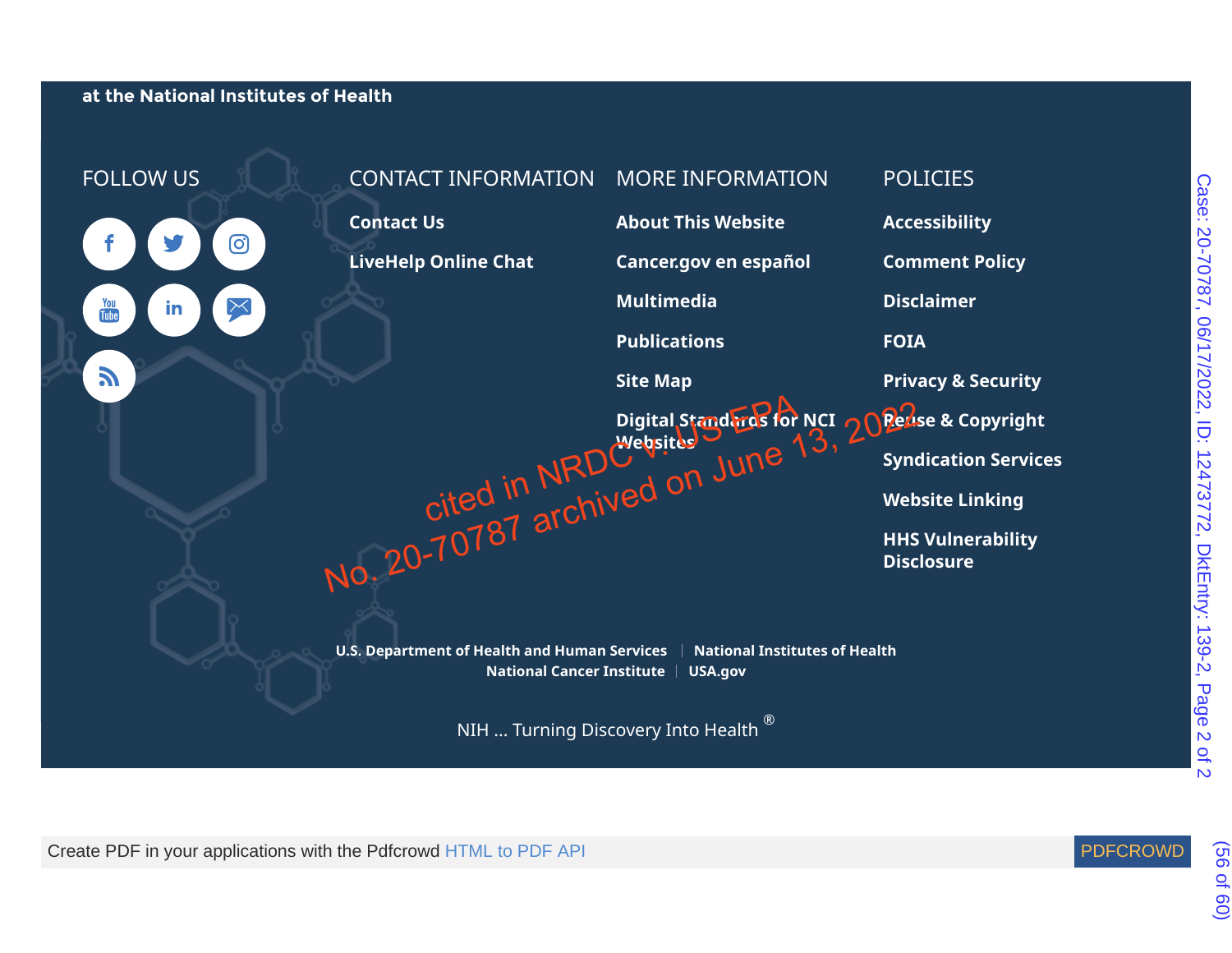## **United States Court of Appeals for the Ninth Circuit**

### **Office of the Clerk**

95 Seventh Street San Francisco, CA 94103

### **Information Regarding Judgment and Post-Judgment Proceedings**

### **Judgment**

This Court has filed and entered the attached judgment in your case. Fed. R. App. P. 36. Please note the filed date on the attached decision because all of the dates described below run from that date, not from the date you receive this notice.

### **Mandate (Fed. R. App. P. 41; 9th Cir. R. 41-1 & -2)**

The mandate will issue 7 days after the expiration of the time for filing a petition for rehearing or 7 days from the denial of a petition for rehearing, unless the Court directs otherwise. To file a motion to stay the mandate, file it electronically via the appellate ECF system or, if you are a pro se litigant or an attorney with an exemption from using appellate ECF, file one original motion on paper.

## **Petition for Panel Rehearing (Fed. R. App. P. 40; 9th Cir. R. 40-1) Petition for Rehearing En Banc (Fed. R. App. P. 35; 9th Cir. R. 35-1 to -3)**

### **(1) A. Purpose (Panel Rehearing):**

- A party should seek panel rehearing only if one or more of the following grounds exist:
	- ► A material point of fact or law was overlooked in the decision;
	- ► A change in the law occurred after the case was submitted which appears to have been overlooked by the panel; or
	- ► An apparent conflict with another decision of the Court was not addressed in the opinion.
- Do not file a petition for panel rehearing merely to reargue the case.

### **B. Purpose (Rehearing En Banc)**

• A party should seek en banc rehearing only if one or more of the following grounds exist: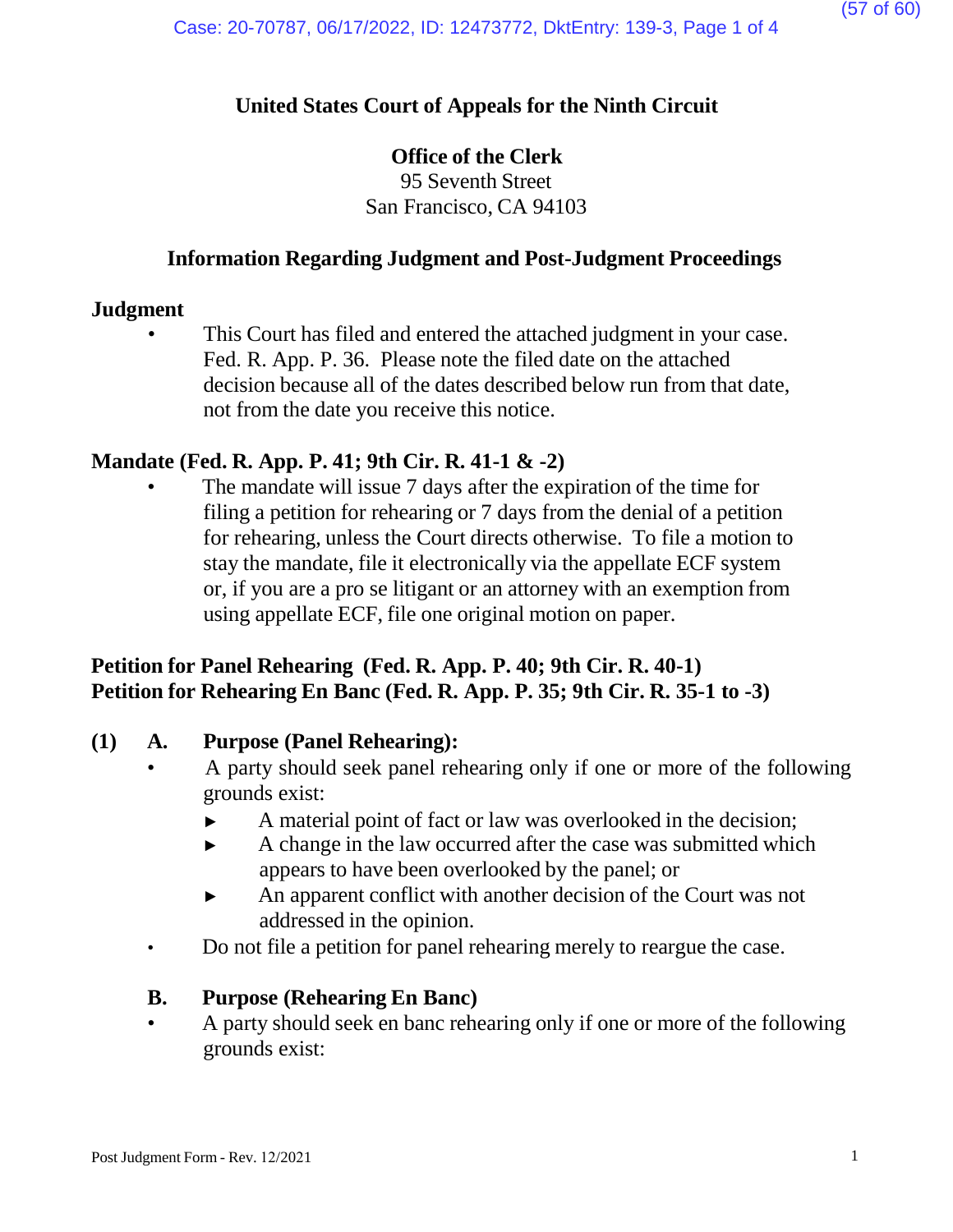- ► Consideration by the full Court is necessary to secure or maintain uniformity of the Court's decisions; or
- The proceeding involves a question of exceptional importance; or
- $\blacktriangleright$  The opinion directly conflicts with an existing opinion by another court of appeals or the Supreme Court and substantially affects a rule of national application in which there is an overriding need for national uniformity.

# **(2) Deadlines for Filing:**

- A petition for rehearing may be filed within 14 days after entry of judgment. Fed. R. App. P. 40(a)(1).
- If the United States or an agency or officer thereof is a party in a civil case, the time for filing a petition for rehearing is 45 days after entry of judgment. Fed. R. App. P. 40(a)(1).
- If the mandate has issued, the petition for rehearing should be accompanied by a motion to recall the mandate.
- *See* Advisory Note to 9th Cir. R. 40-1 (petitions must be received on the due date).
- An order to publish a previously unpublished memorandum disposition extends the time to file a petition for rehearing to 14 days after the date of the order of publication or, in all civil cases in which the United States or an agency or officer thereof is a party, 45 days after the date of the order of publication. 9th Cir. R. 40-2.

# **(3) Statement of Counsel**

• A petition should contain an introduction stating that, in counsel's judgment, one or more of the situations described in the "purpose" section above exist. The points to be raised must be stated clearly.

# **(4) Form & Number of Copies (9th Cir. R. 40-1; Fed. R. App. P. 32(c)(2))**

- The petition shall not exceed 15 pages unless it complies with the alternative length limitations of 4,200 words or 390 lines of text.
- The petition must be accompanied by a copy of the panel's decision being challenged.
- A response, when ordered by the Court, shall comply with the same length limitations as the petition.
- If a pro se litigant elects to file a form brief pursuant to Circuit Rule 28-1, a petition for panel rehearing or for rehearing en banc need not comply with Fed. R. App. P. 32.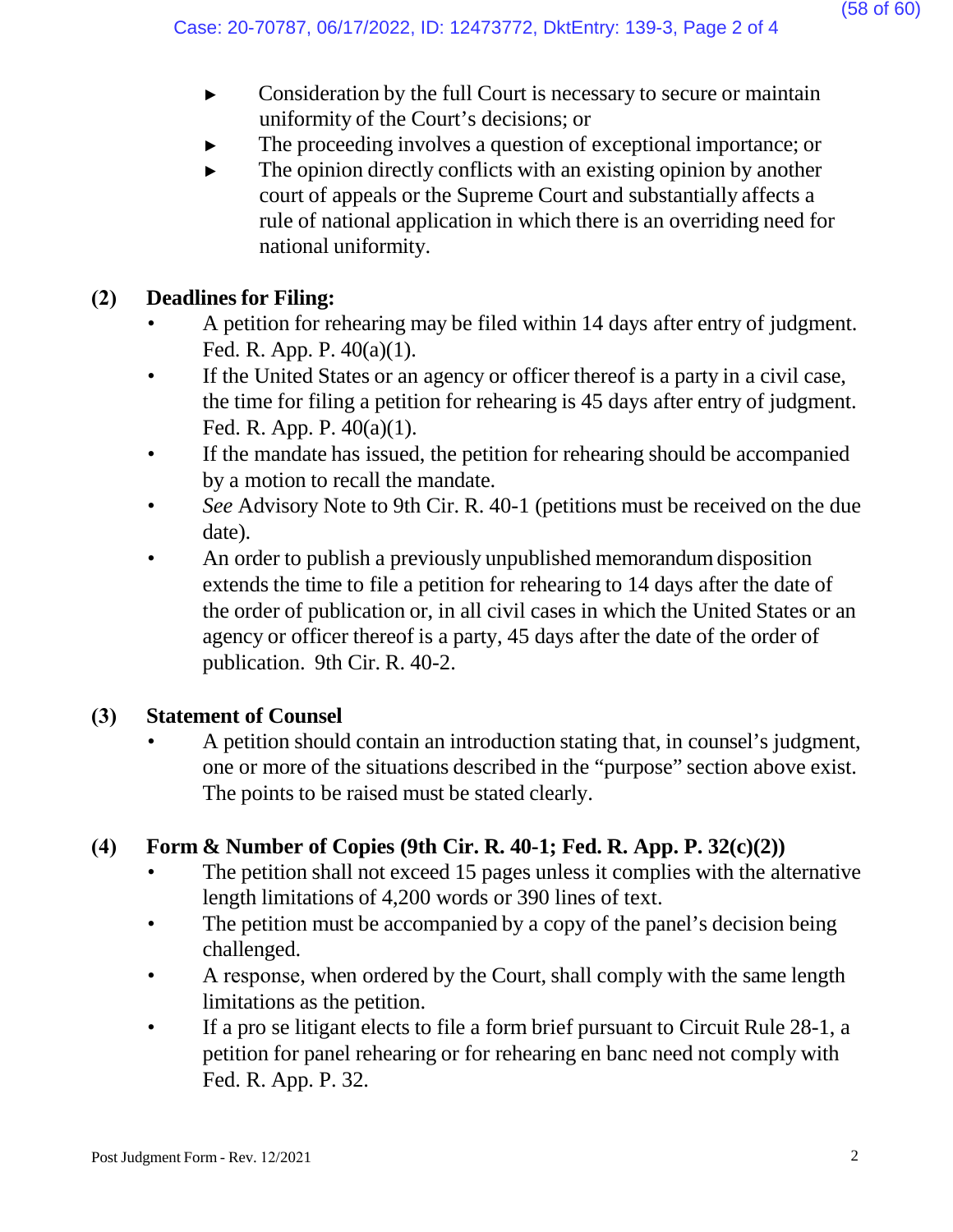Case: 20-70787, 06/17/2022, ID: 12473772, DktEntry: 139-3, Page 3 of 4

- The petition or response must be accompanied by a Certificate of Compliance found at Form 11, available on our website at [www.ca9.uscourts.gov](http://www.ca9.uscourts.gov/) under *Forms.*
- You may file a petition electronically via the appellate ECF system. No paper copies are required unless the Court orders otherwise. If you are a pro se litigant or an attorney exempted from using the appellate ECF system, file one original petition on paper. No additional paper copies are required unless the Court orders otherwise.

# **Bill of Costs (Fed. R. App. P. 39, 9th Cir. R. 39-1)**

- The Bill of Costs must be filed within 14 days after entry of judgment.
- See Form 10 for addi[t](http://www.ca9.uscourts.gov/)ional information, available on our website at [www.ca9.uscourts.gov](http://www.ca9.uscourts.gov/) under *Forms.*

## **Attorneys Fees**

- Ninth Circuit Rule 39-1 describes the content and due dates for attorneys fees applications.
- All relevant forms are available on our website at [www.ca9.uscourts.gov](http://www.ca9.uscourts.gov/) under *Forms* or by telephoning (415) 355-7806.

# **Petition for a Writ of Certiorari**

• Please refer to the Rules of the United States Supreme Court a[t](http://www.supremecourt.gov/) [www.supremecourt.gov](http://www.supremecourt.gov/)

# **Counsel Listing in Published Opinions**

- Please check counsel listing on the attached decision.
- If there are any errors in a published opinion, please send an email or letter **in writing within 10 days** to:
	- ► Thomson Reuters; 610 Opperman Drive; PO Box 64526; Eagan, MN 55123 (Attn: Maria Evangelista (maria.b.evangelista@tr.com));
	- ► and electronically file a copy of the letter via the appellate ECF system by using "File Correspondence to Court," or if you are an attorney exempted from using the appellate ECF system, mail the Court one copy of the letter.